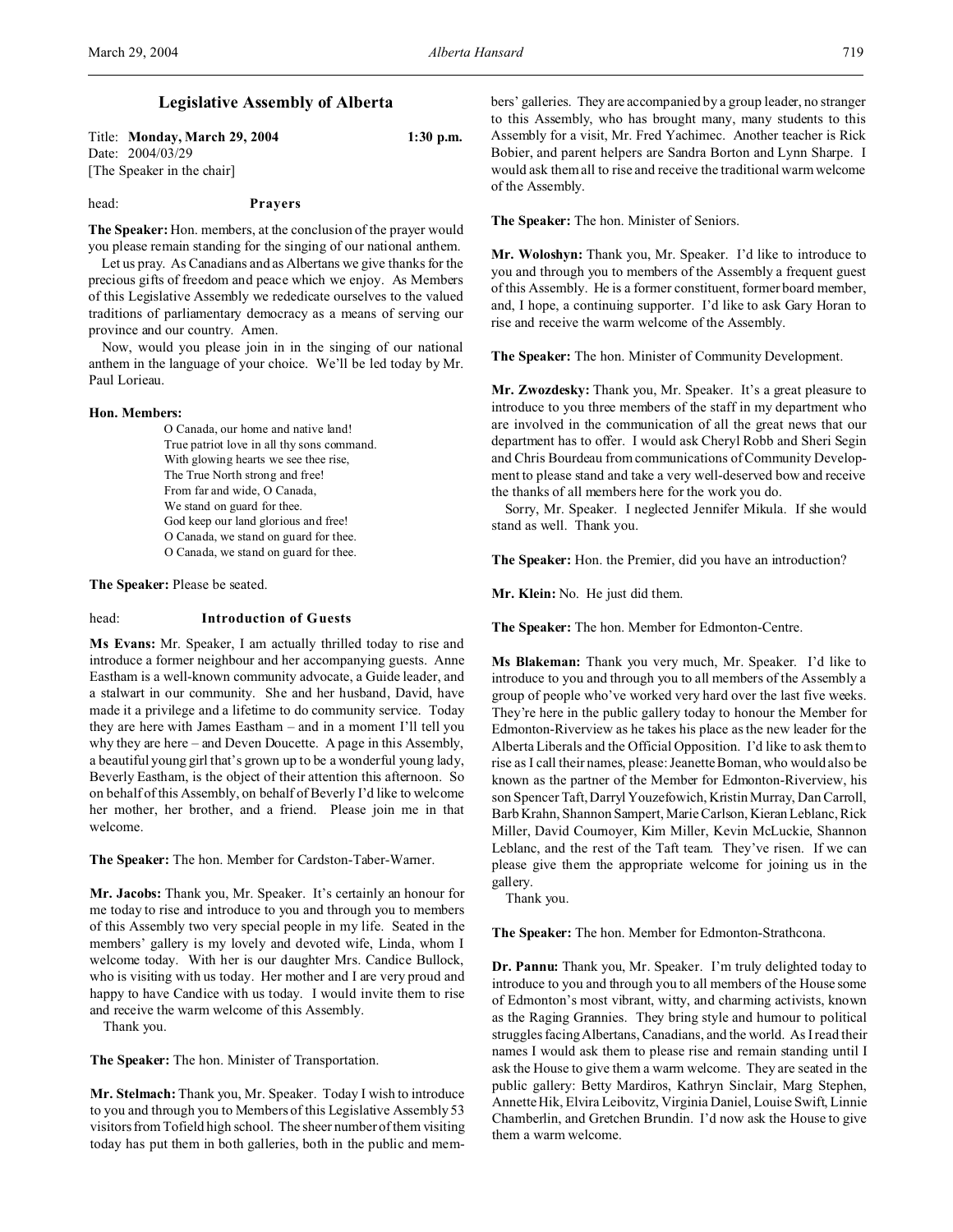**The Speaker:** The hon. Member for St. Albert.

**Mrs. O'Neill:**Thank you, Mr. Speaker. It is my honour to introduce to you and through you to members of this Assembly two St. Albert constituents who I see are in the public gallery, Ken and Sandy Kordyback. They are both teachers in St. Albert. I'd ask them to please rise and receive the warm welcome of this Assembly.

**The Speaker:** The hon. Minister of Economic Development.

**Mr. Norris:** Thank you, Mr. Speaker. It gives me great pleasure to rise today and introduce to you and through you to the House two constituents of mine who are seated in your gallery. Dave and Cheryl Andrews are the proud parents of the Speaker's page in the Legislature, Greg Andrews. I would ask that they rise and please accept the warm welcome of this House today.

## *1:40*

**The Speaker:** Hon. members, earlier today I received a letter from the hon. Member for Edmonton-Mill Woods, a letter informing of his resignation of his position as the Interim Leader of the Official Opposition. In his letter he requested that the newly elected leader of the Liberal Party of Alberta, the Member for Edmonton-Riverview, be recognized as the Leader of the Official Opposition. I will therefore recognize the hon. Member for Edmonton-Riverview as the Leader of the Official Opposition of the Legislative Assembly of Alberta and now call on him for his first introduction.

**Dr. Taft:** Thank you, Mr. Speaker. Actually, most of the guests that came today who I was going to introduce have already been introduced. But there are a couple who I would like to single out in particular, and those are Beth Kordyback and Alison Willard.\* Would they please rise and receive the warm welcome of all members of the Assembly.

Thank you.

## head: **Oral Question Period**

### **Rail Link to Fort McMurray**

**Dr. Taft:** Mr. Speaker, NovAtel, Swan Hills, Gainers, the Magnesium Company of Canada: this government has a history of pouring millions of taxpayers' dollars into projects that become financial flops. Now Albertans are wondering if the Premier's latest project, the railroad to Fort McMurray, will be another money pit for the taxpayer, kind of like Homer Simpson's Springfield monorail. My questions are to the Premier. Alberta taxpayers want to know: if this is an economically viable project, why isn't the private sector paying 100 per cent of the bill?

**Mr. Klein:** Mr. Speaker, before answering that question, I would like to congratulate the hon. Member for Edmonton-Riverview for his decisive victory in this weekend's Liberal leadership vote. In our democratic society there is perhaps no greater honour for elected members than to be chosen as leader of the parties they serve, and I know the hon. member will lead his party with skill and passion and distinction. So on behalf of my colleagues in government it is my pleasure to welcome you, hon. member, to the position of Leader of Her Majesty's Loyal Opposition and to wish you well in your endeavours.

In response to the question, Mr. Speaker, there was an announcement today in Fort McMurray, as I understand it. Basically, our involvement at this point is to participate in a feasibility study to determine if in fact such a rail line is warranted. Beyond that, if it is

warranted and the decision is made, then a functional study will have to be undertaken, and of course there will have to be consideration as to the participation, if any, of the government. So this project has a long way to go yet.

**The Speaker:** The hon. leader.

**Dr. Taft:** Thank you, Mr. Speaker. Why are the taxpayers footing the bill for a private-sector feasibility study? Aren't you just getting back into the business of being in business, Mr. Premier?

**Mr. Klein:** Mr. Speaker, this is in accordance with our policy, and that policy, as the hon. member points out, is absolutely right. The Financial Administration Act prohibits this government from becoming involved in the business of being in business. However, it is the policy of this government to participate in projects whereby infrastructure can be provided to accommodate major resource developments, in this case the oil sands.

Mr. Speaker, this speaks to the whole issue of not only rail transportation but the government's obligation down the road to do something with the vehicular transportation corridors, i.e. highway 63 and highway 881. This is truly a public/private partnership. Down the road there may be an opportunity for the government to become involved, and it might not be cash. It might be right-of-way, or it might be other ways to participate with the private-sector partners, those being the oil companies operating in the north – Syncrude, Suncor, Shell, CNRL, and others – and, of course, the railway company.

So, Mr. Speaker, this project has a long way to go. That's why we are participating now in the feasibility study to see if it makes sense.

**The Speaker:** The hon. leader.

**Dr. Taft:** Thank you. Well, if the Alberta government does contribute taxpayer dollars to the feasibility study, how will the Premier ensure that those funds do not flow right back to his former chief of staff, who is the head lobbyist for this project?

**Mr. Klein:** Mr. Speaker, my chief of staff is not the head lobbyist for this particular endeavour. I think that on the surface the project has some merit, but that remains to be seen, and the feasibility study will determine that.

Relative to the flow back of money that is impossible. There will be a committee of ministers to act as the point people for the government's involvement. That committee is being headed by the hon. Minister of Economic Development and tourism. It involves the Minister of Municipal Affairs, one of the MLAs for the constituency; the Minister of Sustainable Resource Development, the other MLA who's involved in the constituency; the Minister of Transportation, of course; and the Minister of Aboriginal Affairs and Northern Development. So, Mr. Speaker, there are five ministers involved in overseeing and making sure that any government dollars are spent appropriately and in the right places and for the right reasons.

**The Speaker:** Second Official Opposition main question. The hon. Leader of the Official Opposition.

## **Health Care Reform**

**Dr. Taft:** Thank you, Mr. Speaker. This government's launch of health care reform is sounding more and more like its launch of electricity deregulation. It's working hard to create artificial crises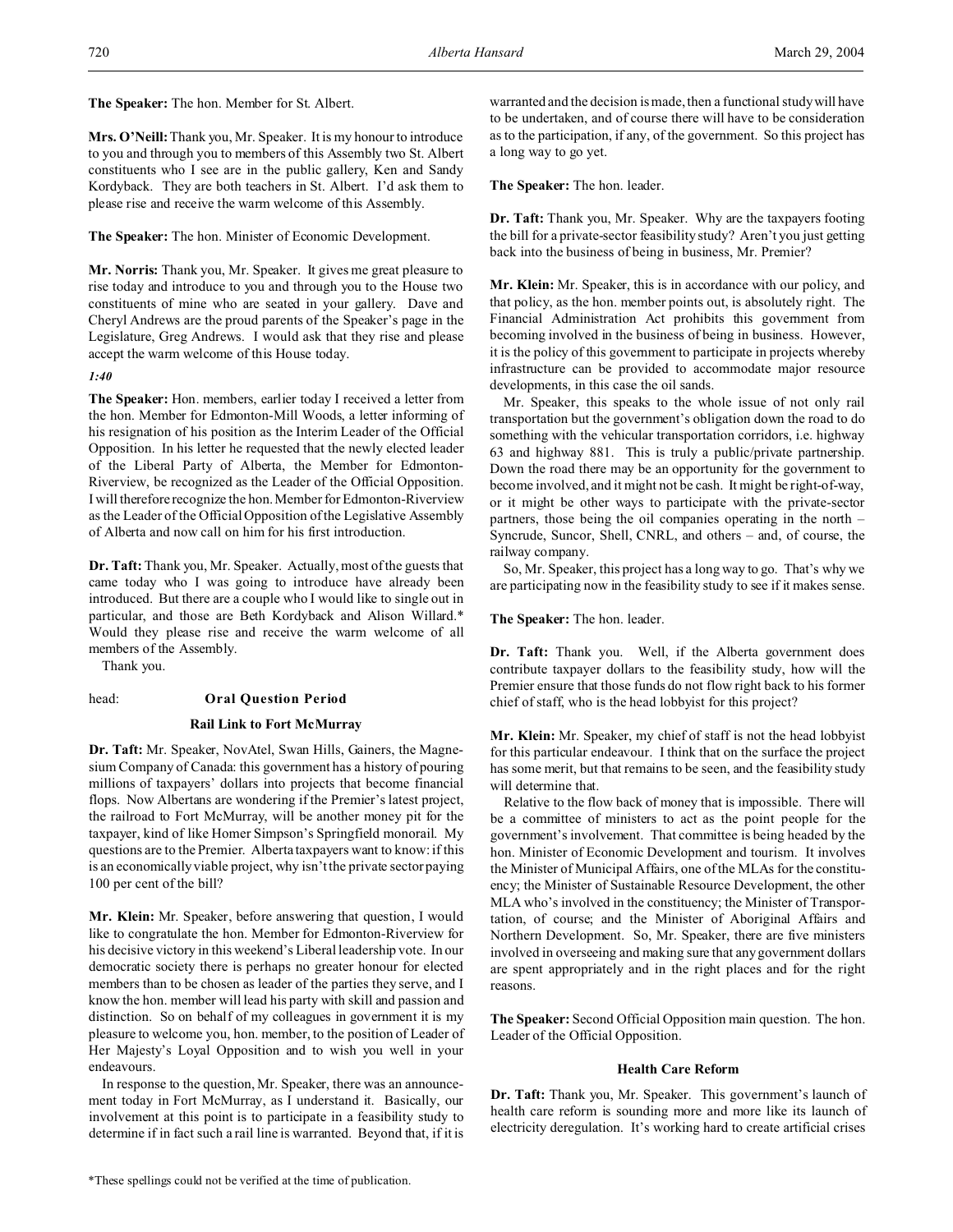**Mr. Klein:** Well, Mr. Speaker, what we are saying is indeed what all Premiers and ministers of health are saying across the country, including the federal government, Liberals, Conservatives, and NDs alike. That is that the health care system as we know it today, the status quo, is simply not acceptable, and it needs reform as well as more dollars. But more dollars, as I've said before, represents one small piece of the puzzle. It needs substantial reform.

We have a program laid out relative to the steps we propose to take to bring about reform, and with respect to those specifics I'll have the hon. Minister of Health and Wellness respond.

**Mr. Mar:** Mr. Speaker, this provincial government is quite interested in learning from other jurisdictions throughout the world what works in their health care systems. We live in a multicultural nation. We live in a multicultural province. We benefit from the fact that people come from all over the world to live in this province, to live in this country. If we take advantage of health care professionals that we recruit from around the world, we should also be prepared to entertain the ideas that they bring with them from the health care systems in places like France or Sweden, Italy or New Zealand.

So, again, Mr. Speaker, our plan is to first lay out for Albertans to see what our current system is like in terms of its sustainability. I think that the Premier and others across Canada have come to the conclusion that it's not sustainable. Then we need to import ideas from around the world and ask: what will make sense here in this province? What can help make our system sustainable?

*1:50*

**The Speaker:** The hon. leader.

**Dr. Taft:** Thank you, Mr. Speaker. Back to the Premier: how does the Premier explain that his government is now spending more per capita on health care than 10 years ago, yet we have fewer hospital beds, we employ fewer RNs, and we have longer waiting lists? Where is the mismanagement?

**Mr. Klein:** Mr. Speaker, what the hon. Leader of the Official Opposition says is not entirely true. More procedures than ever are now being accommodated. We have more MRIs, more joint surgeries, more heart surgeries, more treatments for a variety of ailments and injuries than we ever had before. But the simple fact is that health care costs are due to a number of factors arising in every jurisdiction in the country, to the point where some Atlantic provinces now are seeing 50 per cent of their total provincial budgets consumed by health care spending.

Mr. Speaker, I said previously that the health care system as we know it today is simply not sustainable and changes need to be made. There is nothing wrong with looking at the best practices and taking the best out of various countries and other jurisdictions that rank higher than Canada in the delivery of health care services. What is wrong with that?

You know, this province has always had the courage to do things differently, and we've always had the courage to admit that maybe other jurisdictions do things better and to look at what those jurisdictions are doing and to do the same thing here. Mr. Speaker,

we want to do what is best for the taxpayers, what is best for the patients, and we want to do it at a price people can afford.

**The Speaker:** The hon. leader.

**Dr. Taft:** Thank you, Mr. Speaker. Well, given that the Romanow commission in fact did look at jurisdictions across Europe, many of the ones that have been listed by the Premier and the Minister of Health and Wellness, why don't they just accept the recommendations of the Romanow report?

**Mr. Klein:** Mr. Speaker, there were no recommendations relative to best practices used in other jurisdictions, no recommendations as to how those best practices could be implemented. The key to the Romanow report was to close the so-called gap between federal government spending on health care, which averages about 16 per cent, I believe, of total health care costs, to 25 per cent. That is the key to the Romanow recommendations, and when the Premiers and the health ministers meet, they talk about closing the Romanow gap. There's very little, if any, discussion whatsoever on any other components or aspects of his report.

**The Speaker:** Third Official Opposition main question. The hon. Member for Edmonton-Centre.

### **Police Services**

**Ms Blakeman:** Thank you. Mr. Speaker, on Friday the Solicitor General released a response to the Policing Alberta MLA review, a report which has cost tens of thousands of dollars and truly failed to deliver for many Albertans the answers to the concerns they had. My questions are to the Solicitor General. After two years of waiting, why did the Solicitor General fail to one way or another address the issue of photoradar on Alberta's highways?

**Mrs. Forsyth:** Well, Mr. Speaker, I appreciate the question from the hon. member. I think this government has done a fine job in addressing what was important to Albertans, and that's \$58 million of new funding to help municipalities in this province.

**The Speaker:** The hon. member.

**Ms Blakeman:** Thank you. Again to the Solicitor General: given that the police feel that they can't clear their names and Albertans don't see resolution in cases of police wrongdoing, why didn't the Solicitor General take concrete action on the civilian oversight and police-investigating-police issue?

**Mrs. Forsyth:** Well, Mr. Speaker, first of all, I'd like to say that I take exception to that remark and that I think the police in this province do a very good job. Secondly, when she talks about citizens' oversight – and I've read some of her comments in the *Journal* – I don't think she really understands what citizens' oversight is about.

We are currently looking at all of the models available to us, Mr. Speaker, and there are two issues that I think have to be clearly identified. The first one is general complaints in regard to the police. There is a process in place that works very well for the citizens in this province. If they have a complaint against a police officer, they have the ability to have a complaint, and the chief of police at that particular time deals with that complaint. If they do not like what the chief of police comes back with, they have the ability to go to the Law EnforcementReview Board, which is an independent body from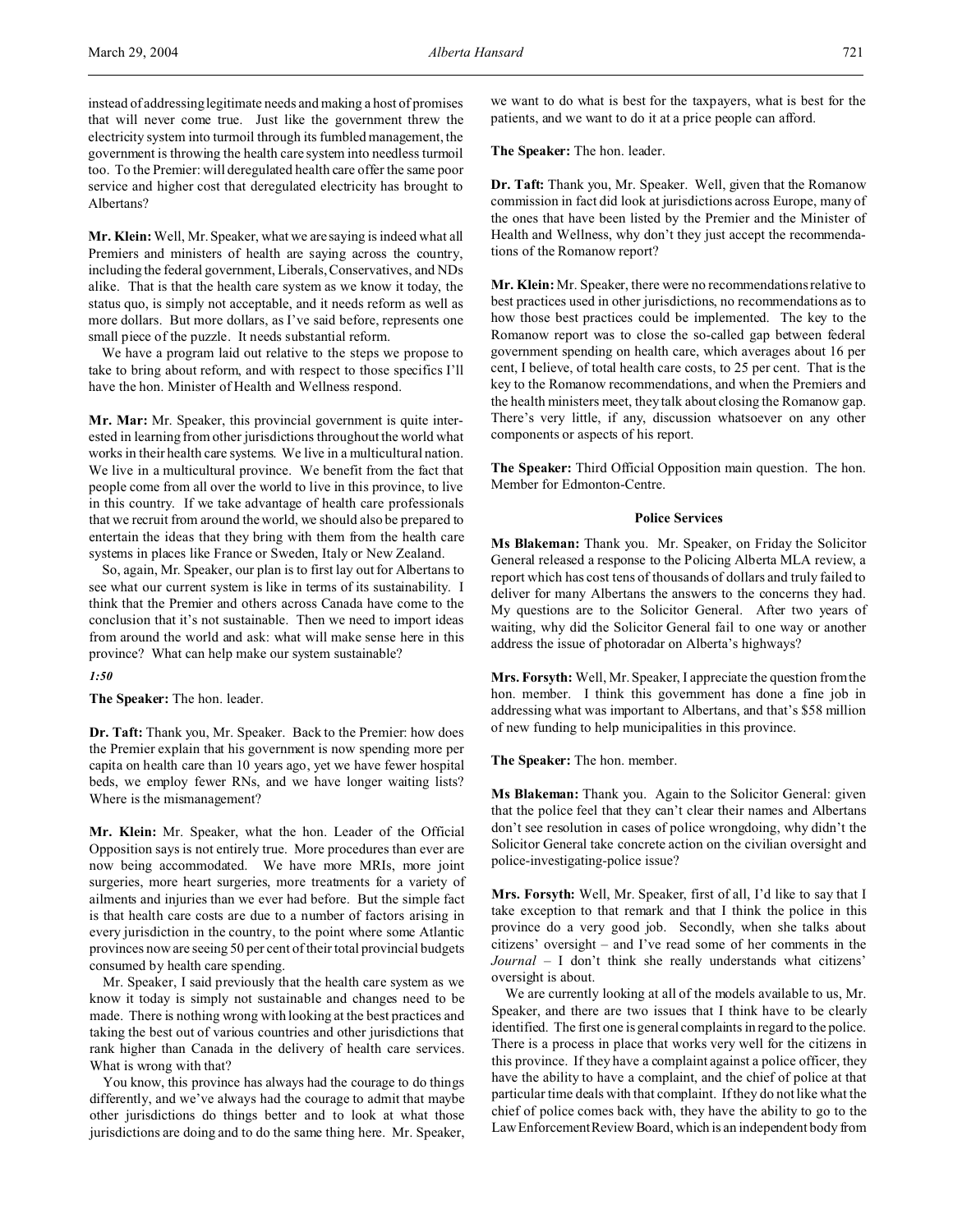government, to deal with that complaint. The Law Enforcement Review Board does a fantastic job for the citizens of this province.

One of the things that the hon. member is bringing forward is: how do we investigate serious complaints involved with the police? That could be an accident that has happened. It could go with criminal charges. One of the things that we're looking at at this particular time is that if an incident like that happens, it goes directly to my director of law enforcement. He then has the ability to call an outside police force and let them investigate, or if they need a special investigation team, then we will do that.

**The Speaker:** The hon. member.

**Ms Blakeman:** Thank you. Again to the Solicitor General: since it took two years for the Solicitor General to deliver the government's response to this report, how long do Albertans have to wait for the corrections review and the victims of crime consultation report?

**Mrs. Forsyth:** Well, Mr. Speaker, the hon. member has asked this question before. I had told her to please be patient because those reviews have financial implications to her. The police report was released on Friday, and she can stay tuned for the other two.

**The Speaker:** The hon. Member for Edmonton-Highlands, followed by the hon. Member for Edmonton-Manning.

### **Insurance Costs**

**Mr. Mason:** Thank you very much, Mr. Speaker. Small businesses told this government last September that rising cost for business and auto insurance is their number one concern. A survey done by the Canadian Federation of Independent Business, which I will table at the appropriate time, shows that over half of their Alberta members experienced insurance rate hikes of at least 20 per cent last year. Meanwhile, the Insurance Bureau of Canada has reported that insurance industry profits were up 673 per cent in 2003. My question is to the Premier. Why has the government done nothing to address the number one concern of small business, namely skyrocketing insurance costs? Doesn't this government care about small business?

**Mr. Klein:** Mr. Speaker, I really take exception to the last part of his comment. Of course we care about small business. That's why we lowered taxes for small business.

If the truth be known, the whole government initiative relative to insurances was launched because of the concerns of small business, particularly those who use vehicles, plumbing outfits and welding outfits, and those involved in apprenticeship programs. Basically there were a number of complaints to this government that these small businesses couldn't hire people between the ages of 16 and 25 because their insurance rates would go sky high. So we took action. We took very definitive and very positive action to make it illegal for insurance companies to penalize good male drivers between the ages of 16 and 25, whereas under the old rules those people were penalized simply because they were between the ages of 16 and 25 and because they were male. There was no reward for being a good driver. Now there is. That to me is positive and definitive action.

**The Speaker:** The hon. member.

**Mr. Mason:** Thank you very much, Mr. Speaker. Well, given the Premier's evasive reply and his failure to address the real insurance issue, not auto insurance, why has the government failed to act on the CFIB's call for an independent review of the insurance industry as a whole and the government's failure to regulate it?

**Mr. Klein:** Mr. Speaker, we weren't getting complaints vis-à-vis other forms of insurance; i.e., home insurance, building insurance, life insurance. The bulk of the complaints were over automobile insurance, PL/PD.

Relative to other insurance I'll have the minister respond. I don't know whether it would be the hon. Minister of Finance or the Minister of Government Services or both.

# *2:00*

**Mrs. Nelson:** Well, Mr. Speaker, clearly, hon. members opposite know, as do Albertans, that we have been focusing on the issue that was brought to us by a number of our small businesses and a number of young people who were involved in apprenticeship programs or training programs where the price of automobile insurance was prohibitive and was keeping young people from entering some of the trades. This was a real concern in a province that's growing as rapidly as Alberta is growing and desperately needs young people entering trades, that they were not able to be hired because of the price of automobile insurance.

This led us into a very long, protracted review of automobile insurance in this province. As you know, we appointed the Member for Medicine Hat to head up an implementation team to bring forward recommendations that would provide Albertans with accessible, affordable, and comparably priced insurance so that they would not be precluded from entering some of the programs that were there. This has been a long process, Mr. Speaker, and I believe that we are on target and on track to being operational, finally, with the co-operation of the industry that works within this province to have a new structure to present to Albertans this summer.

**The Speaker:** The hon. member.

**Mr. Mason:** Thank you very much, Mr. Speaker. Well, given that no one over there has apparently read the CFIB report, will the Premier support the New Democrats' call for an all-party Legislature committee to review skyrocketing insurance rates for small business and the nonprofit sector, and if not, why not?

**Mr. Klein:** Mr. Speaker, the hon. member is correct; I haven't read the report. This is a national federation, as I understand it, and what the hon. member is talking about is obviously not exclusive to Alberta or peculiar to Alberta but is a problem across Canada. I would suggest that he contact the appropriate federal authorities through, perhaps, Mr. Layton, who heads his national party, to see if something can be done on the national scene.

**The Speaker:** The hon. Member for Edmonton-Manning, followed by the hon. Member for Edmonton-Gold Bar.

## **Education Property Tax Rate**

**Mr. Vandermeer:** Thank you, Mr. Speaker. In last week's budget this government announced that the mill rate for education property taxes was going down. However, discussions with stakeholders have reported the opposite to be true. My questions are to the Minister of Finance. Can the minister please explain this inconsistency?

**Mrs. Nelson:** Well, Mr. Speaker, in the budget that I tabled here last week, we did clearly indicate that the property tax rate would in fact go down by 2.3 per cent insofar as the school property tax rate within the province.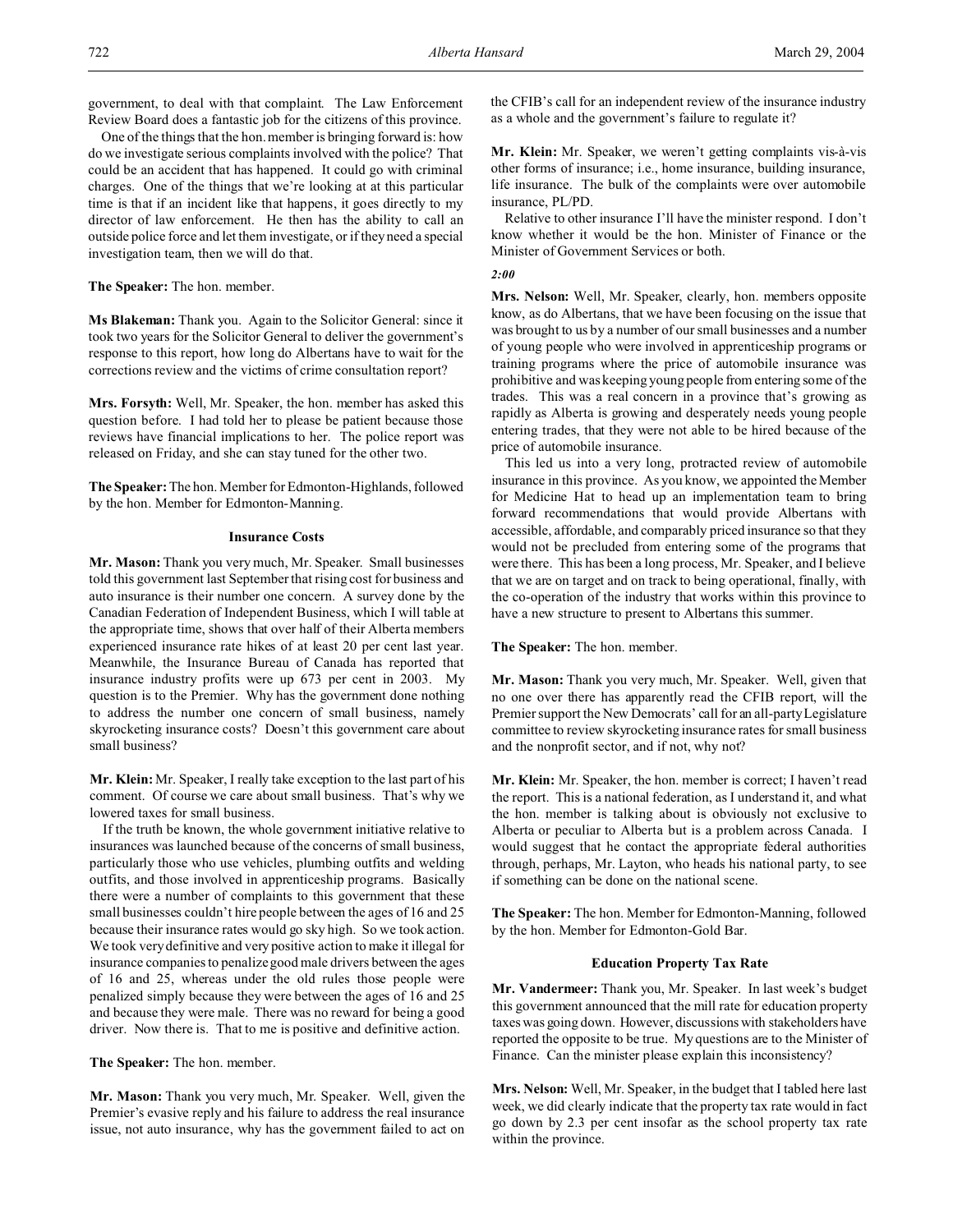Now, Mr. Speaker, I can say that the hon. member may be confusing the issue of the additional dollars that would be collected overall in the province because, quite frankly, we have more people living in the province today, this year than we did a year ago. We have a huge migration of people that come to this province on an annual basis, and as such there is more money that is in fact collected. We've said many times that people come to Alberta, but they don't bring their roads and their schools and their hospitals with them, so they participate in the taxation base in the province of Alberta willingly because this is a place of choice.

So we did lower the burden by reducing it 2.3 per cent, but there are more people who are paying the school property assessment.

**Mr. Vandermeer:** Can the minister please explain why in 2001 the government promised Albertans that we would cap revenue from education property taxes at \$1.2 billion and now with the recent budget we've moved away from this policy again?

**Mrs. Nelson:** Well, Mr. Speaker, three years ago when we introduced a budget, we recognized that the migration to this province was large – there was construction going on – and as such the impact and the stress on our education system had to be addressed. Clearly, the direction was in fact to capture the growth, freeze the mill rates or reduce them and capture the growth of the province from the migration here, and that's what we've done. But that's not new. This is three years old.

**Mr. Vandermeer:** In light of all this, why does this government expect municipalities, who are already hard-pressed for adequate funding, to collect provincial education property taxes and send it in?

**Mrs. Nelson:** Well, Mr. Speaker, the vehicle that we have today to collect dollars for support of education has been through the local property assessment. Now, I know that there have been talks of other mechanisms, but this is the vehicle that we have in place today.

Now, I can tell you – and the Minister of Municipal Affairs may want to supplement my answer – that municipalities had an awful lot of initiatives in a package that went forward to help them address some of the pressure points that they were facing this current year. I think they received a tremendous benefit from this year's budget package, and I would ask the Minister of Municipal Affairs to respond to some of the initiatives in that package.

**The Speaker:** I think we're going to move on. The hon. Member for Edmonton-Gold Bar, followed by the hon. Member for St. Albert.

### **Support for Low-income Albertans**

**Mr. MacDonald:** Thank you, Mr. Speaker. This government continues to look after the interests of millionaires and forgets about the interests of the poor and the unfortunate of this province. The horse racing industry and government spin doctors receive an increase any time they seem to ask for it, it appears, but again the poor and unfortunate do not. My first question is to the Premier. Given that the Premier spends on occasion more in a restaurant for one meal than some welfare recipients get in a month, when will this government increase the benefit package for welfare recipients and also those who are on AISH?

**Mr. Klein:** Mr. Speaker, the preamble is very offensive, provocative, untrue. As a matter of fact, for lunch today I had one of those microwaveable things. From time to time I do take people out for lunch but don't spend that much on myself at lunch.

**An Hon. Member:** What about the orange juice?

**Mr. Klein:** The orange juice was \$2.70 a glass, which is not unreasonable. It's only unreasonable for the Liberals, who I'm sure at their convention this weekend were spending a lot more per glass of orange juice than \$2.70. I'm addressing the preamble because the preamble was, as I said, unnecessary, provocative, and offensive, Mr. Speaker.

The money that the hon. member alludes to relative to horse racing, the \$45 million, is not a taxpayer handout to the horse racing industry. These are funds raised from slot machines at racing entertainment centres located at horse racing tracks. The \$45 million is what we estimate the industry will receive this year. It is not a subsidy. It is the proceeds that the industry will earn by opening and operating a racing entertainment centre.

I will add that this money helps support the horse racing industry, which employs, I understand, about 7,000 or 8,000 people, many Albertans, many of whom, relative to racing in Edmonton, reside in the constituency of Edmonton-Highlands and other constituencies around the racetrack.

Mr. Speaker, approximately one-third of the revenue from these racing entertainment centres goes into the Alberta lottery fund, so it comes to government, and it supports other programs such as community-based programs, health programs, education programs.

So this is not, as the hon. member suggests, a \$45 million handout by the government. This is something that was negotiated with the horse racing industry and does a tremendous amount of good relative to employment and a tremendous amount of good relative to facilitating various community endeavors.

### *2:10*

**The Speaker:** Hon. members, I'd like to remind you all that as I look at the agenda for the next two months, this being March, going into April and then into May, I see something like 29 to 30 days being devoted to the debate of the budget. This is the question period.

The hon. member.

**Mr. MacDonald:** Thank you, Mr. Speaker. Again to the Premier: can the hon. Premier live on \$855 a month? That is the maximum amount that one of the 8,000 people in Calgary living on AISH gets. Can you live on that amount?

**Mr. Klein:** Mr. Speaker, it's not a matter of whether I live on it or not. I do not apply, nor am I a beneficiary of the program called assured income for the severely handicapped. I am not a recipient of that particular program, which, by the way, is unique in Canada.

Relative to the program itself and the funding for that program I'll have the hon. minister responsible for that program respond.

**The Speaker:** The hon. minister.

**Mr. Dunford:** Yes. Thank you very much, Mr. Speaker. The AISH program, that has been in this province now for probably 20 years, has evolved over time. There have been changes to the benefit level. More importantly, what the hon. member asking the question seems to refuse to acknowledge both today and in previous questions regarding this particular matter – he wants to ignore the flexibility that we've put in the AISH system. There are people on AISH that every once in a while will incur an emergency situation. When that happens, we have the flexibility inside that program to move that person temporarily off AISH onto some other type of program and deal with the matter and then, of course, have them back on AISH.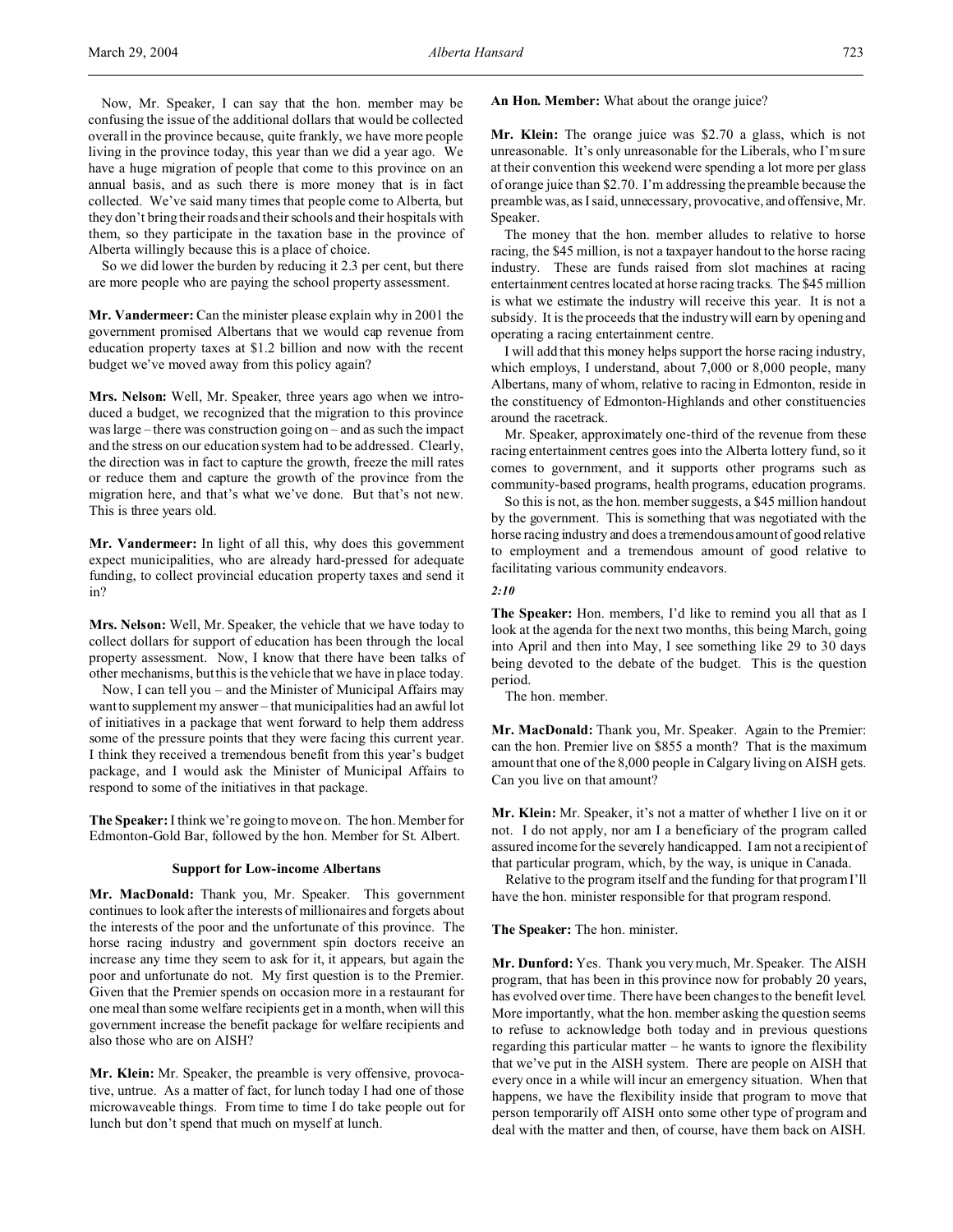People in this province like AISH because, just as the Premier mentioned, it's assured income for the severely handicapped, and it's meant to provide, then, for the kinds of things that they face and that they have to endure. Mr. Speaker, families help out as well. You ought to be clear on this.

**Mr. MacDonald:** Again, Mr. Speaker, to the Premier. Given that since 1997 this government has increased spending by over 50 per cent, why have AISH and SFI recipients not received even an increase that will match the increase in the cost of living? Why are you neglecting the poor of this province?

**Mr. Klein:** Mr. Speaker, I can allude generally to the philosophy and the policy of this government. That policy is to provide help wherever necessary to people who are on SFI or, indeed, on AISH. We help them obtain employment. We put in skills upgrading programs, job retraining programs. The hon. minister had the opportunity to announce today a program that addresses specifically those on SFI, and I'll have him elaborate on that program.

**The Speaker:** The hon. minister.

**Mr. Dunford:** Yes. Thank you, Mr. Speaker. We did in fact announce Alberta Works earlier today. In that system what we are doing is bringing a more individualized approach. We are going to work with all of the people that come forward looking for our assistance. We're going to deal with them on a more individualized basis, and we're going to deal to a great extent in terms of need.

Now, no one would deny that there's some income that's going to be required and there are going to have to be shelter allowances. We know all that. But if anyone fixates on the actual income itself, I believe that they're in danger of asking us as a government to basically keep these people inside a welfare wall.

What we in Human Resources and Employment have said is that we're going to bring forward benefits, benefits that are in kind in many cases, things that support the person as they try to move, then, from dependence on government to independence, as most Albertans want. They want to be self-reliant. We're trying to help with that.

**The Speaker:** The hon. Member for St. Albert, followed by the hon. Member for Edmonton-Gold Bar.

### **Funding for Policing**

**Mrs. O'Neill:** Thank you very much, Mr. Speaker. In last week's budget, which was tabled in this Assembly, the Solicitor General or her department was identified as allocating significant new funding to municipalities for policing costs. My understanding is that the amount quoted was \$16 per capita. However, there seems to be some confusion as to how that money is to be allocated. So my question is to the Solicitor General. Is the \$16 all new money for policing for each municipality?

**The Speaker:** The hon. minister.

**Mrs. Forsyth:** Thank you, Mr. Speaker. As I indicated earlier, the government under Budget 2004 includes \$58 million in extra funding to bolster the police services in Alberta. I have to say that it's a 50 per cent increase and brings our total funding for policing to \$174 million for 2004-2005. This increase includes reallocating the 16 and a half million dollars from the unconditional municipal grant program to policing programs. Municipalities required to pay for policing will get, as indicated, a \$16 per capita grant for policing,

which does not include previous funding but is now directed to policing. For example, hon. Member for St. Albert, the old unconditional grant that you had previously received was approximately \$287,000. Now provincial money for policing in St. Albert is about \$849,000, or an increase of about 195 per cent.

**Mrs. O'Neill:**My first supplemental is to the Minister of Municipal Affairs. In the previous allocation of unconditional grants to municipalities are you aware that each municipality allocated the full amount to policing, or are they variable around the province?

**Mr. Boutilier:** Mr. Speaker, the \$16.5 million that has been distributed to Alberta municipalities, both urban and rural, in the past was going to the municipalities as unconditional grants. Wherever municipalities chose to use it was their own decision. I can say that a large majority of those municipalities used them specifically for policing. So, ultimately, at the end of the day, in meeting with both the rural association and the urban association, which is the AUMA and the AAMD and C, it was considered that a chunk of money, that the Solicitor General has talked about, would go directly into policing based on a top priority that was identified by their citizens in the individual municipalities.

**Mrs. O'Neill:** My second supplemental is back to the Solicitor General, Mr. Speaker. With respect to more funding for policing will some of it go to crime prevention measures within respective communities, or will they be province-wide programs?

**Mrs. Forsyth:** Well, Mr. Speaker, that's a good question. Crime prevention and restorative justice are also vital as we keep our communities safe, so in the budget we've announced another extra \$1 million for crime prevention and restorative justice, which will help, we believe, keep the communities safe, and they can apply for a grant.

Mr. Speaker, if I may, we are also continuing funding for our IROC, which is the integrated response to organized crime, which is an additional \$5 million so that they can deal with organized crime, which is affecting communities all over the province.

**The Speaker:** The hon. Member for Edmonton-Gold Bar, followed by the hon. Member for Lac La Biche-St. Paul.

## **Support for Low-income Albertans** *(continued)*

**Mr. MacDonald:** Thank you, Mr. Speaker. My first question is again to the hon. Premier. Given that 1 in 5 children in the city of Edmonton grow up in poverty, when will this government cut its excessive travel and communications budget, take the \$50 million in savings and reinvest it in those children?

**Mr. Klein:** Mr. Speaker, our Minister of Children's Services is here. I don't know if that figure, 1 in 5, is in fact true. Edmonton is approximately 1 million people, give or take. What he's saying is that 200,000 children are living in poverty. That is absolutely astounding. That is unbelievable. I think that the hon. member doth exaggerate a lot, a tremendous amount. That is unbelievable in this day and age in this city in particular. I travel this city. I have never seen 200,000 impoverished kids. Never. Never. Never.

That reminds me of a statement that was made by, well, an interim leader. I think there were about nine leaders of the Liberal Party across the way including the one we have right now. One of the Liberal leaders made this outrageous statement, and she was a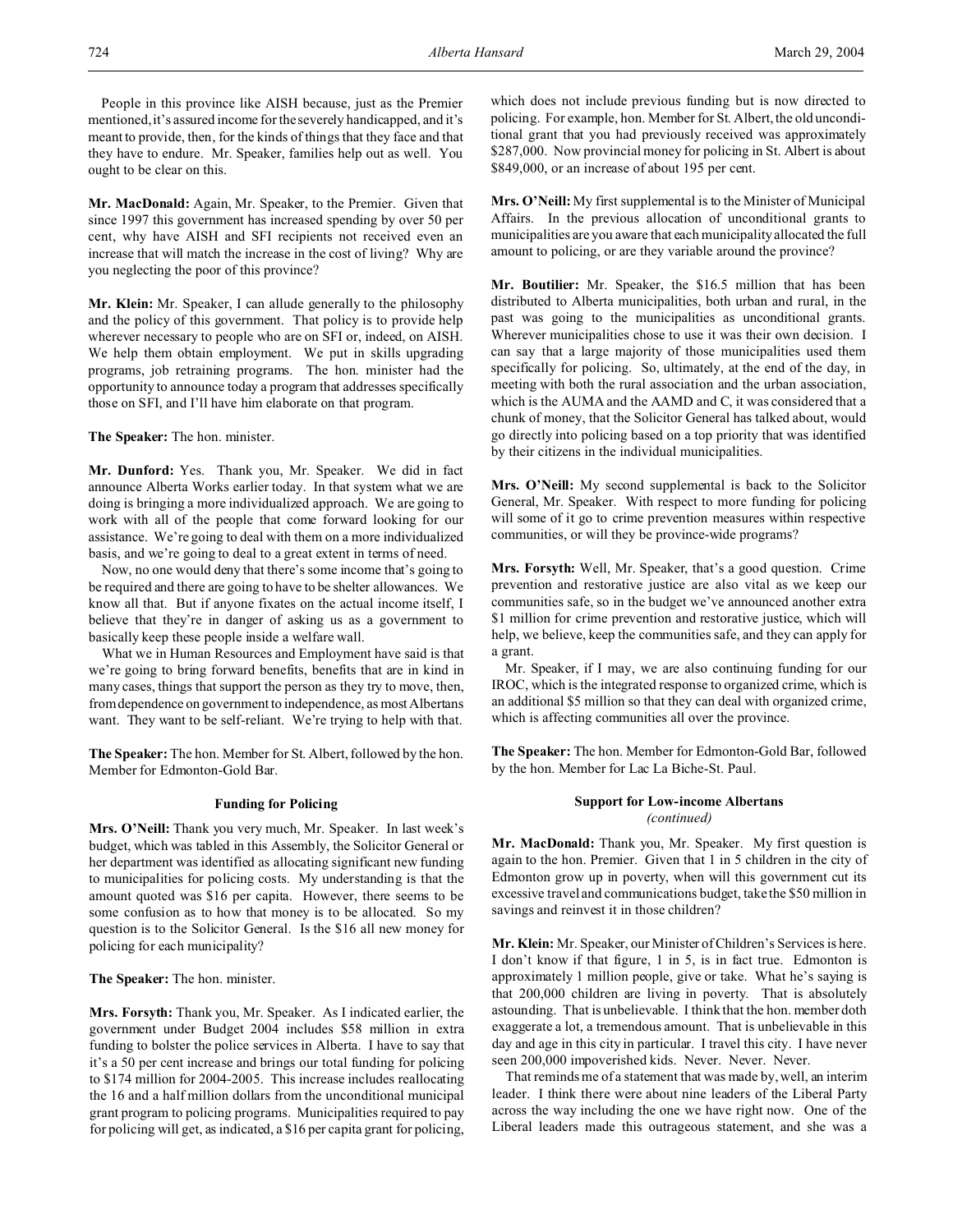respected . . . [interjection] No, no. She was well respected, but she talked about all of these people like every one was living in a dumpster. This hon. member is making the same kind of statement, a grossly, severely, inaccurately exaggerated statement.

Relative to the real situation I'll have the hon. minister respond. *2:20*

**Ms Evans:** Mr. Speaker, quite specifically for children in need we have a child need program, but this is the government that five years ago spent \$467 million. In this budget that was just announced, five years later, this government spent on children's services \$740 million, higher than anyplace in the country.

**Mr. MacDonald:** Again, Mr. Speaker, to the Premier: given that 8,000 Calgarians receiving AISH have seen no substantial increase to match inflation in that city, why does this government continue to support the horse racing industry and leave those recipients on AISH wondering where their next meal is going to come from or how they're going to pay their rent?

**Mr. Klein:** Mr. Speaker, I've already set the record straight relative to the horse racing industry and the 7,000 or 8,000 people that that industry employs – many of those people wouldn't otherwise be employed – and how they have to earn the money they get and how it is not a government handout.

Relative to the situation with respect to AISH the hon. minister responded, but I'll have him respond again if he so desires.

**Mr. Dunford:** Yes. Thank you. Perhaps for the benefit of the hon. member and other members, Mr. Speaker, they need to be advised that we will be organizing and carrying out a formal review of AISH come this fall.

**Mr. MacDonald:** Again, Mr. Speaker, to the Premier: given that this government wants recipients of AISH and SFI to be more selfreliant, why does that not apply to the horse racing industry? Why is that industry not self-reliant? Why does it need \$45 million?

**The Speaker:** Well, actually, there are three questions there.

**Mr. Klein:** Mr. Speaker, it's revenue generated by the horse racing industry. All we have done as a government is allowed through legislation or regulation the vehicle for them to raise revenues. So the hon. member is comparing apples and oranges and pears and grapefruits and grapes and everything else he can, but that is so typical of the way they operate. It is a philosophy of creating confusion or, better said, a philosophy of not knowing what they're talking about and thereby creating confusion.

**The Speaker:**The hon. Member for Lac La Biche-St. Paul, followed by the hon. Member for Edmonton-Glengarry.

# **Rail Link to Fort McMurray** *(continued)*

**Mr. Danyluk:** Thank you very much, Mr. Speaker. As indicated earlier, there is much interest and discussion throughout the province about the proposed northern rail link to Fort McMurray and the oil sands. In the Lac La Biche-St. Paul constituency this project has also instigated conversation and questions. My first question is to the Minister of Transportation. How will this proposed rail link affect our current highway system and the current project scheduled for highway 881?

**The Speaker:** The hon. minister.

**Mr. Stelmach:** Well, thank you, Mr. Speaker. On Thursday last the government of Alberta tabled its three-year construction and preservation plan for the Ministry of Transportation. Included in that plan are I believe seven projects on highway 881, six projects on highway 63 north of Fort McMurray, three projects on highway 813, and numerous other very badly needed highway projects in that part of Alberta.

**The Speaker:** The hon. member.

**Mr. Danyluk:** Thank you very much, Mr. Speaker. My first supplemental question is to the Minister of Energy. Why are we considering this rail link proposal at this stage of the oil sands development?

**Mr. Smith:** Well, Mr. Speaker, it's a good question because the oil sands are actually going to be the new royalty base for this province. If you look at the mining projects, the magnitude of the mining projects that are going on up there, we need to provide safe, reliable, dependable transportation that moves fabricated product, vessels, and items of such size and magnitude that cannot be normally moved through normal highway transport means by rail. This in fact could increase productivity and lessen the Crown's exposure to cost overruns. If you think that by 2017 some 3 million barrels per day may be produced up there, the benefit to Albertans at roughly today's oil prices would be in the neighbourhood of a billion dollars a month.

**The Speaker:** The hon. member.

**Mr. Danyluk:** Thank you very much, Mr. Speaker. My final supplemental is to the Minister of Economic Development. What economic development could we expect from a project of this magnitude if it was to go ahead?

**The Speaker:** The hon. minister.

**Mr. Norris:** Well, thank you very much, Mr. Speaker. As you're aware, we returned from Fort McMurray this morning, where the project was reviewed and announced that the government will partake in it.

I wanted to correct an erroneous statement made by the opposition before I answer the hon. member's question. This study is in no way committing the government to anything other than looking at the 30 year horizon of transportation challenges that are facing that area in highway 881, highway 63, and the rail links. To make some loose association to MagCan, NovAtel, and things of that nature is just preposterous. This is a great opportunity for Albertans to sort of tackle the problem that's coming out of that massive economic spinoff that's going to come there.

The bottom line of all this, Mr. Speaker, is that we anticipate about \$55 billion worth of projects to be going ahead now or in the future. The economic spinoff that is generally accepted is about 20 per cent of that, so for that northeast region you could be looking at about \$11 billion worth of potential economic spinoff. As a prudent government we have to do everything in our power to make sure that that investment is not only maximized but takes place and doesn't go to Venezuela or somewhere else.

### **Edmonton Ring Road**

**Mr. Bonner:** Mr. Speaker, on its own web site this government states that the southeast leg of the Edmonton ring road would cost \$225 million under the public model. To the Minister of Transportation: what is the estimated cost of the southeast ring road extension as a P3 project?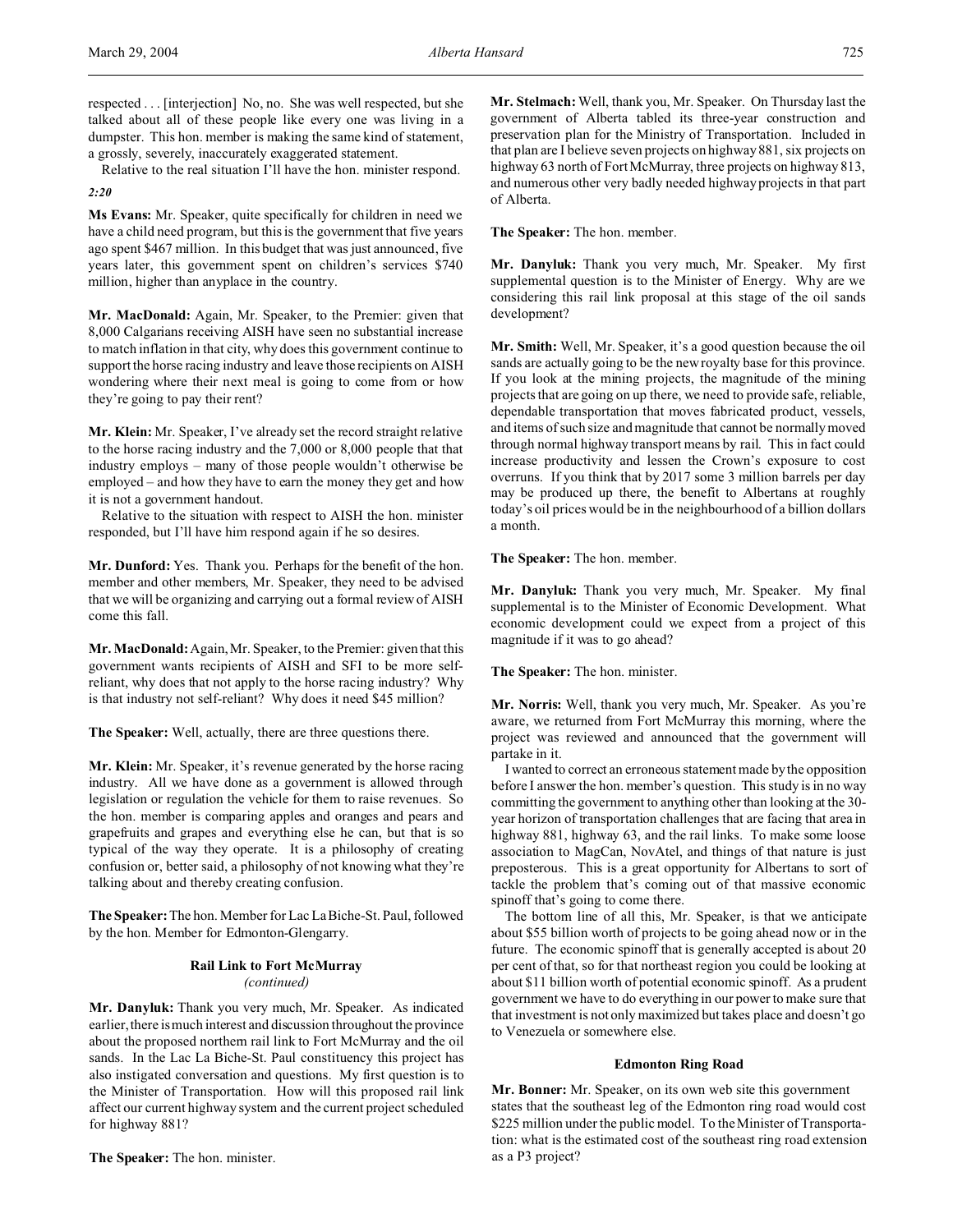**Mr. Stelmach:** The cost of the project will be better determined once we proceed to the next stage of the request for proposals. As I mentioned earlier, there were six companies that had answered the request for qualifications. We boiled that down to three, and the next stage will be proceeding soon.

**Mr. Bonner:** To the same minister: what are the estimated annual lease payments and the principal and interest costs of this project expected to be?

**Mr. Stelmach:** Mr. Speaker, I believe that what the hon. member is trying to get at – and once again the opposition is opposing all kinds of public/private partnerships, whether they make good economic sense or not. I'd mentioned in this House that when we get to that particular point, when we have looked at the project and the kinds of proposals that come in – I've also said in this House before that we also have some cost comparison models, public cost comparison models, we can use. We have projects in Calgary of equal size and also the southwest leg of the Anthony Henday, which has quite similar construction interchanges and bridges and some of those other issues that we have to deal with on that particular leg. So those two will be good cost comparisons to see if we're getting a good investment on behalf of the taxpayers here in the province.

#### *2:30*

**Mr. Bonner:** Mr. Speaker, to the same minister: how can this minister allocate hundreds of millions of taxpayer dollars to a P3 project without knowing the cost?

**Mr. Stelmach:** Mr. Speaker, when we put out a highway to tender, we don't run out there and say, "Well, you know, this highway from Edmonton to Calgary is going to be \$200 million, and the closest company to come to \$200 million gets the contract." We don't do business that way. We actually put it out for a request for proposal, and we get the best deal, the best value for the dollar. We won't know that until such time as this portion, the next stage of the request for proposals, comes forward. Then those particular companies will tell us how much they're going to pay, what will be the annual lease payments.

But over and above, Mr. Speaker, now is the time for innovation, when companies come forward and rather than using maybe straight steel on some of the interchanges, maybe a mixture of steel and concrete in terms of getting another better value because right now, you know, steel has increased by at least 30 per cent. Those are some of the cost drivers we're dealing with recently. So I believe that at the end of this period, in about six months, we'll have some good news for the hon. member and all Albertans.

Thank you.

**The Speaker:** Hon. members, on Thursday last an exchange of questions between the Minister of Seniors and the hon. Member for Edmonton-Centre occurred. I believe today that the Minister of Seniors would like to supplement an answer, which would allow the hon. Member for Edmonton-Centre to ask an additional question.

#### **Seniors' Benefits**

**Mr. Woloshyn:** Thank you, Mr. Speaker. You're right; on Thursday I did indicate some figures, and I'd like to clarify my answers.

A single senior whose income is up to \$23,440 and a senior couple with an income of up to \$37,880 receive a full premium exemption. Single seniors with incomes between \$23,441 and \$26,960 and a senior couple between \$37,881 and \$44,920 receive a partial premium exemption. The total result, Mr. Speaker, is that

approximately 58 per cent of seniors receive either a full or partial exemption.\*

Thank you, Mr. Speaker.

**Ms Blakeman:** Well, I continue on my earlier question, which is: what is the minister doing to work with his colleagues to eliminate all health care premiums for all seniors?

**Mr. Woloshyn:** Well, Mr. Speaker, my position on that issue is on the record. I will continue to work with my colleagues to ensure that we can get whatever programs we can to enhance seniors' programs in this province.

#### head: **Recognitions**

**The Speaker:** Hon. members, in 30 seconds I'll call upon the first of seven members to participate.

The hon. Member for Edmonton-Meadowlark.

## **Alberta Scene**

**Mr. Maskell:** Thank you, Mr. Speaker. I rise to recognize Alberta's artists, our arts organizations, and supporters of the arts, all of whom contribute so much to the vibrancy of our great province. In this regard it was my great pleasure recently to join our Minister of Community Development at the Citadel Theatre for the announcement of Alberta Scene. Hosted by the National Arts Centre in Ottawa, Alberta Scene will showcase over 600 of our province's artists and arts organizations at 94 events in 19 venues over 13 days during April and May 2005. Artists from all disciplines across Alberta are invited to submit an application to attend, which can be downloaded from www.albertascene.ca.

Alberta Scene will attract even more national and international opportunities for our artists during Alberta's centennial year, and in the fall of 2005 the National Arts Centre orchestra will tour several Alberta communities thanks to EPCOR.

Promoting our province through the arts is a great way to salute and thank the dynamic art sector of Alberta.

Thank you.

**The Speaker:** The hon. Member for Calgary-Currie.

## **Lesa Stringer**

**Mr. Lord:** Well, Mr. Speaker, Calgary-Currie is certainly the constituency of champions. Recently I introduced my musician friend Lee Mayes here, and you may know Malcolm Mayes, the *Edmonton Journal*'s outstanding political cartoonist. Well, my constituent is their cousin. You may have heard of Reuben Mayes, the Saskatchewan phenomenon, arguably the best football player to ever come out of Canada, and my constituent is Reuben's little sister. Pierre Lueders, world champion bobsledder, brother-in-law of our minister of economic affairs, is this lady's coach.

She's Lesa Stringer, a proud mother of three. She is also second runner-up for the Mrs. Calgary contest and a Nike and P & G model. But never mind her good looks and public speaking abilities; what she's really famous for is her athletic abilities. A Canadian national track and field champion, winner of numerous honours, she now has her sights set on winning gold for Canada in the 2006 Olympics as one of our top national women's bobsled team athletes.

So far she has three American Cup second place finishes, she finished fourth overall in the World Cup, and she broke two international start time records, thus helping qualify the first-ever Canadian women's bobsled team that got into the Olympics.

Way to go, Lesa. Calgary-Currie and all of Canada are proud of you.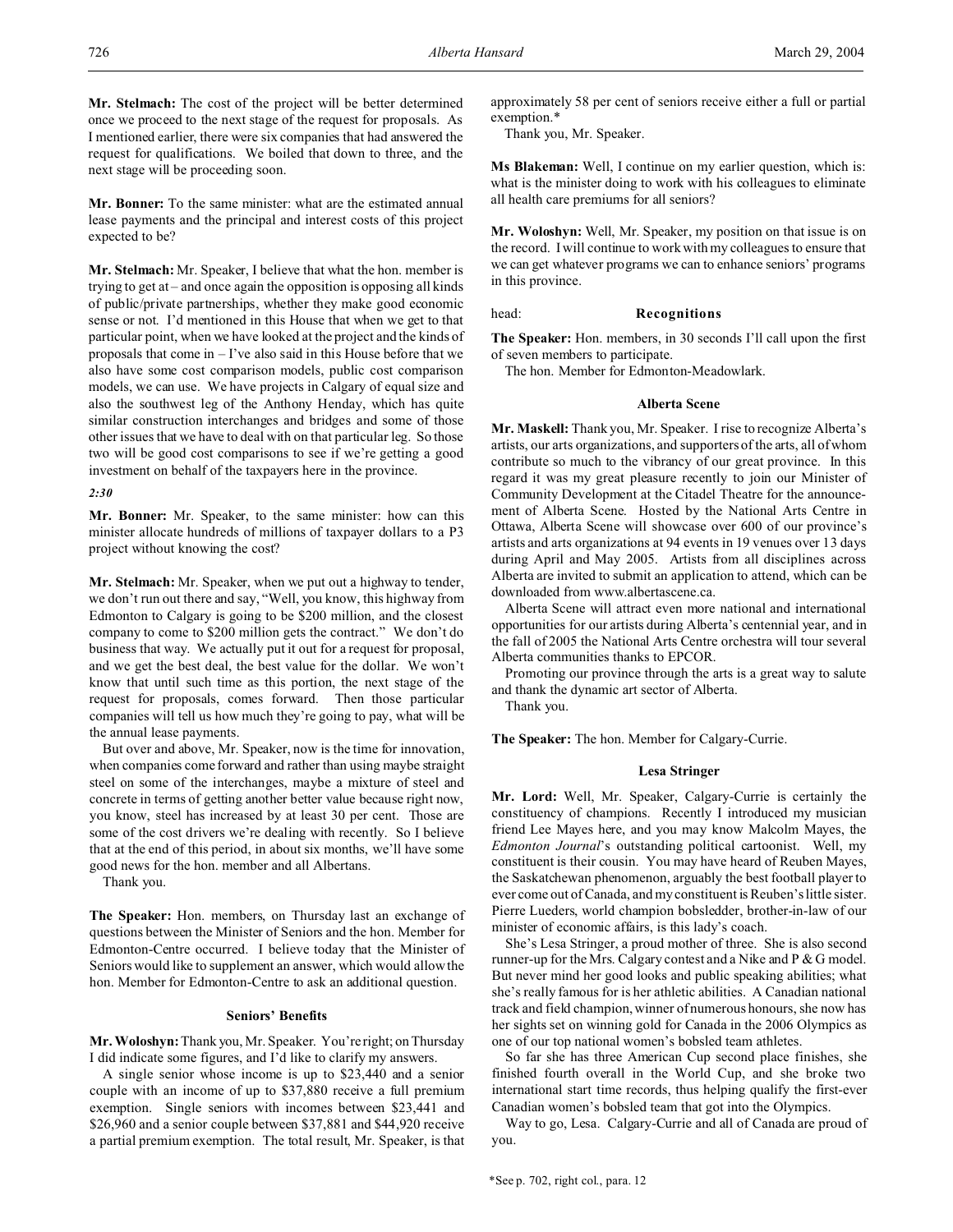#### **Raging Grannies**

**Dr. Pannu:** Thank you very much, Mr. Speaker. Last week the Premier confirmed that he has dire plans for health care in Alberta, plans that will usher in a two-tiered health care system. Well, I'm proud to stand and recognize the Raging Grannies, who fight against health care privatization using good humour, wit, and dedication. The Edmonton chapter of the Raging Grannies has a dozen or so members who can be seen in their trademark eye-catching hats and granny clothing singing their own brand of politically conscious satire.

The Premier told the federal Tory convention that the Grannies like to protest and would attack his plan for a two-tiered health care system. Well, Mr. Speaker, the Premier was right on this one. But far from being mere placard-waving protesters, I know them to be true crowd-pleasers and favourites among Edmontonians, the vast majority of whom support a public health care system.

Mr. Speaker, it's truly an honour to recognize the Raging Grannies and to thank them for their unwavering defence of public health care and their campaign for the implementation of the Romanow recommendations in order to further strengthen and transform our health care system.

Thank you, Mr. Speaker.

**The Speaker:** The hon. Member for Red Deer-North.

### **Taryn Penrice**

**Mrs. Jablonski:** Thank you, Mr. Speaker. It's my great honour to rise in the Legislative Assembly of Alberta to recognize one of Alberta's Great Kids, 18-year-old Taryn Penrice of Red Deer. Taryn was just 13 years old when she was diagnosed with T-cell leukemia and admitted to the Children's hospital in Calgary in critical condition to begin two years of intensive cancer treatment. Although doctors feared for Taryn's life, she was able to make it through and managed to inspire all those around her.

Taryn decided during her battle with cancer that she wanted to help others. In May 2003 she organized a head-shaving fundraiser at her high school, Hunting Hills, that raised over \$14,000. Her greatest fundraising accomplishment to date was a golf tournament called Golf a Kid to Cure, which she organized with two of her friends and raised \$76,000 for cancer. Taryn hopes to organize an annual Golf a Kid to Cure tournament, and this year she hopes to raise \$100,000.

Thanks to her loving, supportive family, her strength, and her dedication to others Taryn has already made a big difference in this world and was recognized on March 12, 2004, by the Premier, Colleen Klein, and the Minister of Children's Services for her achievements.

I would ask all members of this Assembly to join me in congratulating Taryn for her personal victory over cancer and for all the great work that she does for others. She's truly one of Alberta's Great Kids.

**The Speaker:** The hon. Member for Drayton Valley-Calmar.

### **Lamont High School Boys Curling Team**

**Rev. Abbott:** Thank you, Mr. Speaker. On behalf of the hon. Minister of Transportation, the MLA for Vegreville-Viking, I wish to recognize and congratulate the Lamont high school boys team on winning the provincial gold medal in curling. The gold-medal team consists of skip Nick Koroluk; third Jason Starko, who is the minister's grand-nephew; second Colin Sheptycki; and lead Chris Cholak; coaches Rick Koroluk and Joanne Martz; and teacher/adviser Irene Hackett.

Mr. Speaker, this team won their league in Lamont, the zone finals in Lac La Biche, and the provincial championship, which was held in Drayton Valley, Alberta. I hear that in typical curling fashion this game was a nail-biter all the way. I would ask all the colleagues to join the minister and I in congratulating the Lamont high school boys team.

**The Speaker:** The hon. Member for Calgary-Fort.

#### *2:40* **Calgary's International Avenue**

**Mr. Cao:** Thank you, Mr. Speaker. It's my great pleasure to rise and speak about a group of people who have brought an innovative approach in urban community planning. I want to recognize the key players in this process: graduate student Gian-Carlo Carra and Professor Robert Kirby of the U of C, Alison Karim-McSwiney and the staff of the International Avenue Business Revitalization Zone, and the FGL Society, the city planning staff, and the caring community leaders, residents, and business owners in this area.

Indeed, Mr. Speaker, this area is well known in Calgary as International Avenue, a stretch of 17th Avenue in the southeast of Calgary from Deerfoot Trail to the eastern city border. This International Avenue is about 35 blocks in length with over 400 businesses. The avenue is an authentic mix of businesses of almost all cultural heritages. It's a mosaic of the world in the city of Calgary.

Last week the group launched a charrette. Charrette is a French word for small cart. The idea is to bring all stakeholders together and collect their ideas and have sessions on problem solving and vision design. The charrette process will bring greatness to our corner of the city.

Thank you.

**The Speaker:** The hon. Member for Edmonton-Mill Woods.

#### **Lee Ridge School**

**Dr. Massey:** Thank you, Mr. Speaker. Today I recognize the outstanding work being done by the principal and staff of Lee Ridge school in Edmonton-Mill Woods. This school will do almost anything to bring students and books together. Their recent readathon is a case in point.

Organizer Allison Winchester brokered a contract with the following terms: if the students read over 3,000 hours, Principal Caroline Missal would (a) dye her hair green, (b) eat something blecky, and (c) kiss a donkey. Well, Principal Missal needs a new business adviser, for last week the students met the contract. In total they read over 4,140 hours. True to the terms of the agreement, last Wednesday the principal sat on the gym stage and had her hair dyed green; then, as she tried to avoid her fate, something blecky, a haggis, was piped into the gym and she was force-fed three helpings; and finally, Andy the donkey was led onto the stage, and she planted three big smackers on his nose, all of this royally presided over by Her Honour the Lieutenant Governor of the province, Lois Hole.

Congratulations, Lee Ridge. Your students gain not only the reading but an appreciation of what dedicated, professional teachers are willing to do on their behalf.

#### head: **Tabling Returns and Reports**

**The Speaker:** The hon. Government House Leader.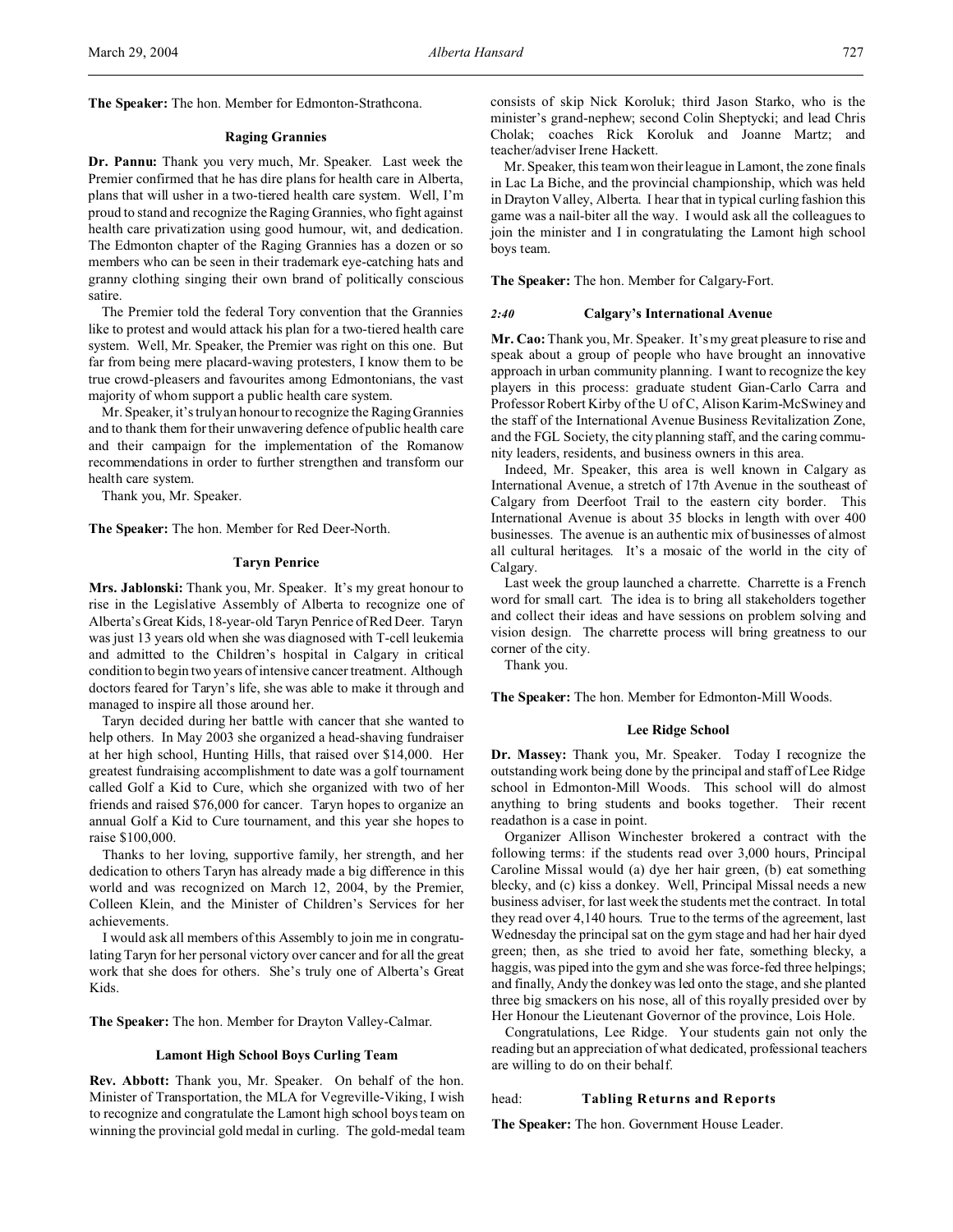**Mr. Hancock:** Thank you, Mr. Speaker. I'm rising to table today five copies of a letter written to myself from the Minister of Learning signed by the Minister of Learning, the Minister of Alberta Seniors, the leader of the New Democrat opposition, and the MLA for Edmonton-Mill Woods, being the Liberal critic with respect to Learning and, I gather, Seniors. The gist of the letter is that they have switched positions on the Committee of Supply. It was agreed to by the opposition and agreed that we should table it today just so that the House is aware of the agreement to switch the time so that Alberta Learning would appear on the afternoon of April 22 and Alberta Seniors would appear before the Legislature on the afternoon of May 6, rather than as was designated in the memo tabled previously.

**The Speaker:** The hon. Member for Edmonton-Strathcona.

**Dr. Pannu:** Thank you very much, Mr. Speaker. On behalf of my colleague from Edmonton-Highlands I'd like to table a document. It's a letter from the Canadian Federation of Independent Business dated September 5, 2003, warning the Finance minister of the increasing cost of and difficulty of access to commercial insurance for small- and medium-sized business.

Thank you, Mr. Speaker.

### **The Speaker:** Others?

Hon. members, I'm tabling today the appropriate number of copies of a letter from the hon. Member for Edmonton-Mill Woods advising of his resignation as Interim Leader of the Official Opposition and also advising that the Alberta Liberal Party had selected the hon. Member for Edmonton-Riverview as its new leader.

head: **Orders of the Day**

head: **Written Questions**

**The Speaker:** The hon. Government House Leader.

**Mr. Hancock:** Thank you, Mr. Speaker. Proper notice having been given on Thursday, March 25, it's my pleasure to move that written questions appearing on today's Order Paper do stand and retain their places with the exception of written questions 28, 29, 30, 31, 34, 35, 36, 37, 38, 39, 40, 41, 42, 43, 44, and 45.

[Motion carried]

# **Property Theft in Agriculture, Food and Rural Development Department**

Q28. Ms Blakeman moved on behalf of Ms Carlson that the following question be accepted. What is the total dollar amount of public property lost due to theft in the Department of Agriculture, Food and Rural Development for the 2002-2003 fiscal year?

**Ms Blakeman:** Mr. Speaker, I urge all members to accept this. It's a reasonable request. I hope the government is going to accept it. Thank you.

**The Speaker:** The hon. Government House Leader.

**Mr. Hancock:** Thank you, Mr. Speaker. I would like to rise to move an amendment to the motion in the interest of dealing with a number of questions on the Order Paper dealing with the same matter but with respect to different departments. The amendment would read that Written Question 28 be amended by adding "and the departments referred to in written questions 29, 30, 34, 46, 60 to 65 inclusive, 72, 73, 80, and 81," after "Department of Agriculture, Food and Rural Development."

The amended question would then read as follows:

What is the total dollar amount of public property lost due to theft in the Department of Agriculture, Food and Rural Development and the departments referred to in written questions 29, 30, 34, 46, 60 to 65 inclusive, 72, 73, 80, and 81 for the 2002-2003 fiscal year?

I understand that the amendment has been appropriately circulated.

**The Speaker:** The hon. Member for Edmonton-Centre on the amendment.

**Ms Blakeman:** Yes. Thank you. I will note that the Official Opposition was in receipt of this amendment, faxed over at 10:49 a.m. today, and it is signed off by Parliamentary Counsel on the 25th of March, the last sitting day prior to the amendment being proposed in the House. So those two tests have been met, Mr. Speaker.

I also note and I will happily note that this is a good way to start off this afternoon. My commendation to the House leader for the government. What we have here is exactly the situation, I think, that the Speaker was guiding us toward last week, in that we have an identical question that has merely been enlarged to refer to other departments that are referred to in other written questions. So from the point of view of the opposition, who was seeking that information, assuming that the government is going to provide us with that information, at this point we are willing to accept the amendment.

Essentially, what it's doing is then: "What is the total dollar amount of public property lost due to theft in the Department of Agriculture, Food and Rural Development and . . ." and then the departments referred to in the written questions that are listed as part of the amendment include Economic Development, Transportation, Municipal Affairs, Infrastructure, Solicitor General, Seniors, Justice and the Attorney General, Gaming, Community Development, Children's Services, Innovation and Science, Learning, Aboriginal Affairs and Northern Development, and Health and Wellness. Those are the departments that actually correspond to the written question numbers that are contained in this amendment.

This is exactly the kind of leadership we were looking for the government to take. We are more than happy to support this amendment, and we look forward to receiving the information that would flow from the acceptance of this amendment and, indeed, of the question.

Thank you.

[Motion on amendment carried]

$$
2:50
$$

**The Speaker:** Now, on the motion as amended, do you wish to close the debate, hon. member?

**Ms Blakeman:** No. I'm happy to support it with the amendment as it is.

[Written Question 28 as amended carried]

**The Speaker:** Now, what this means, hon. members, is that you should take your pencils out and cross out Written Question 28, having been dealt with, Written Question 29, having been dealt with, written questions 30, 34, 46, 60 to 65 inclusive, and 72, 73 and 80, 81.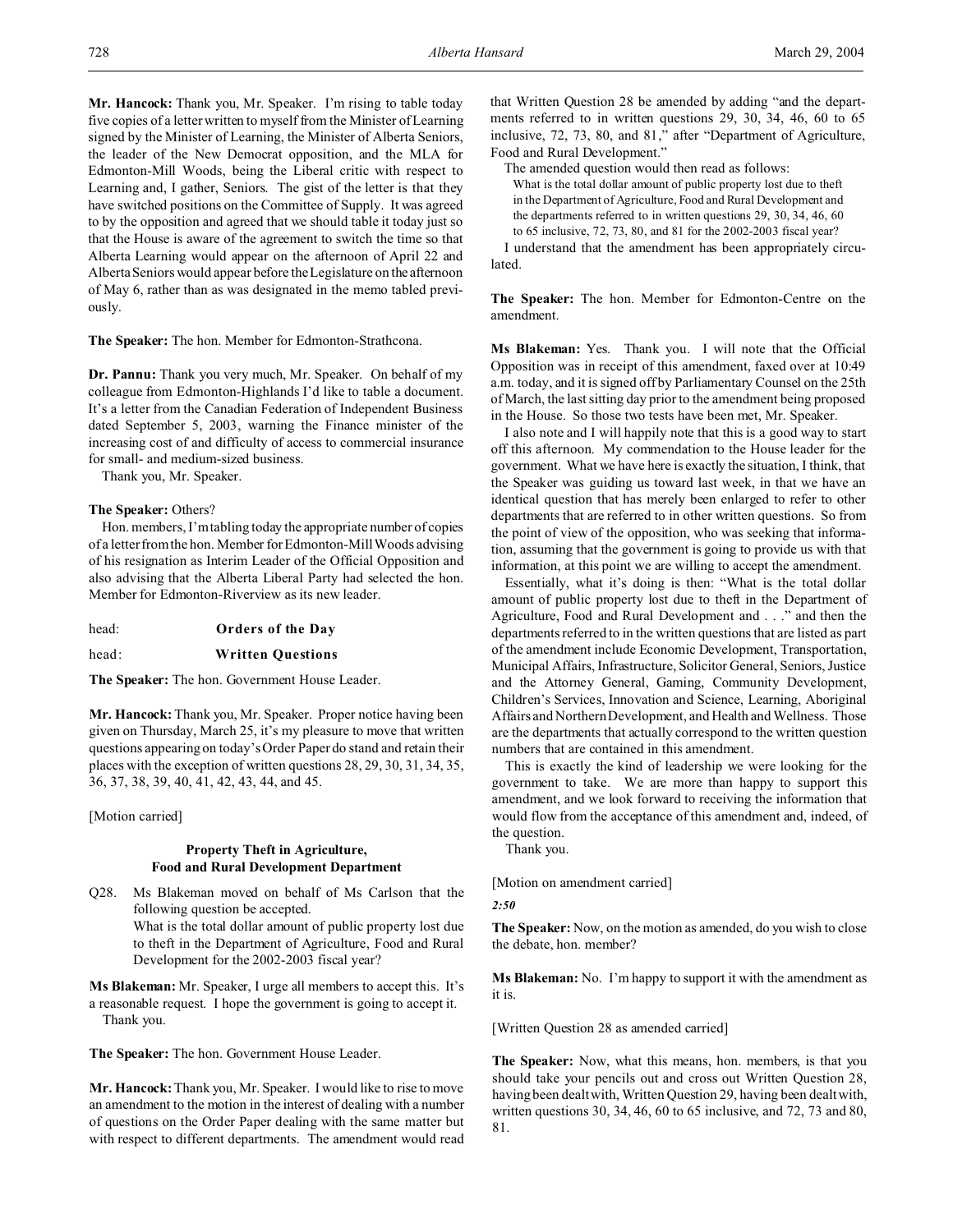Q31. Mr. MacDonald moved that the following question be accepted.

How many of the 30,271 assured income for the severely handicapped and 28,278 supports for independence cases recorded in the Ministry of Human Resources and Employment 2002-2003 annual report included children?

**Mr. MacDonald:** Mr. Speaker, this is vital information. There have been comments made earlier, as late as question period today but earlier on, in regard to the number of children who are unfortunately living in poverty or in poverty-related conditions in this province.

Certainly, one only had to go to the mac and cheese luncheon last week, that so many of the hon. members from the government side attended, found the time out of their busy schedules to attend. It was at that event where the Inner City Agencies Foundation gave to each and every person who was at the mac and cheese dinner a fact sheet. The fact sheet started with the simple headline Poverty Hurts and then went on to point out that 1 in 5 children in Edmonton live in poverty and that over 16,000 Edmonton families earn less than \$15,000 annually.

Now, this written question would go a long, long way to answering some of those questions. We can't fault the children. We've got to support and encourage the children. If we know just exactly who is most likely to be affected by low benefit rates for families who are living on AISH or for those who are living on supports for independence, or welfare – there's the perception that a lot of these individuals can work, but that is known not to be true. Many of the AISH recipients for one reason or another, through no fault of their own have a disability and cannot work. People who can work are usually working.

The same applies to supports for independence, or welfare. You look at the drop in caseloads over 10 years. It's gone down from over 90,000 to, in this case, for welfare rates, 28,278. To find out how many of these files or cases would include children is important in light of the hon. Premier's reaction to my question earlier in question period.

We have to improve. We have to improve the benefit packages for those cases if for no other reason than for the children. No child should be left without in this province. Other jurisdictions are talking about no child being left behind. There's certainly been a corporate campaign to increase public awareness of children and issues surrounding them and the circumstances of poverty. But I would remind all members of this House when we're discussing Written Question 31 that SFI is the income source of last resort for Albertans, and it is sort of the finest mesh in the social welfare net. We cannot forget the children, Mr. Speaker.

So, in conclusion, let's look at a couple receiving SFI, and if they get \$772 a month and they have one child, how much does that leave? If there was one adult and one child and they were to receive 820 bucks, let's say, plus medical benefits, there's not going to be much money left at the end of the month.

We need to know how many children are currently living, shall I say, within those individual files? We have to improve their circumstances. It is inconceivable that in a province as wealthy as this, where we have increased budgets in other manners with no regard it seems, we're willing to allow these people to grow up frustrated and marginalized.

I certainly hope that I will receive the information that I am seeking under Written Question 31. Thank you, Mr. Speaker.

**The Speaker:** The hon. Minister of Seniors.

**Mr. Woloshyn:** Thank you, Mr. Speaker. On behalf of my colleague the Minister of Human Resources and Employment I'd like to say that the government is prepared to accept Written Question 31.

**The Speaker:** The hon. Member for Edmonton-Gold Bar to conclude the debate.

**Mr. MacDonald:** Yes. To conclude debate, Mr. Speaker, I would like to thank the hon. Minister of Seniors and thank the Department of Human Resources and Employment. I look forward to receiving the information.

[Written Question 31 carried]

## **Correctional Facilities**

Q35. Ms Blakeman moved that the following question be accepted.

> Which correctional facilities is the Solicitor General planning to close, and what is the timetable for the closures?

**Ms Blakeman:** The Solicitor General had mused at one time about closing certain correctional facilities in the province because they were underutilized. I am seeking information of a more detailed nature, then, of what plans the Solicitor General has around closing correctional facilities, which correctional facilities she is planning to close, and what would be the timetable that would be expected to be put in place for the closures if in fact there are any.

So that's the information I'm seeking through this written question. Thank you.

**The Speaker:** The hon. Solicitor General.

**Mrs. Forsyth:** Thanks, Mr. Speaker. I move that Written Question 35 be rejected. The answer to the question is the subject of the recommendations contained within the government MLA review of corrections report. As I previously indicated, the government has been taking the time to carefully review the report and will release it when these considerations are completed. I'm confident that this release will occur in the very near future.

#### *3:00*

**The Speaker:** The hon. Member for Edmonton-Centre to close the debate.

**Ms Blakeman:** How tantalizing. Well, you know, this underlines the difficulty that the opposition has in seeking information. We keep being dangled little tidbits of "stay tuned" and "soon" and "stay with us." It's really very difficult to . . . [interjection] I'm sorry; I'll correct myself: "stay with us" and other rather cliched phrases.

The Solicitor General has raised it herself. We are still waiting for a corrections review that is now, I think, some two years out and no additional information. We don't know whether any information that we seek is contained in that particular report or not, Mr. Speaker, but for every question she gets from me around corrections, it's: wait for the review. Well, the review could come out and we still won't have the information on that particular question.

I guess I've been told that we'll have to wait for it; all Albertans will have to wait for it. Frankly, I think that is a shame, and it's problematic when we try to hold the government to account. There's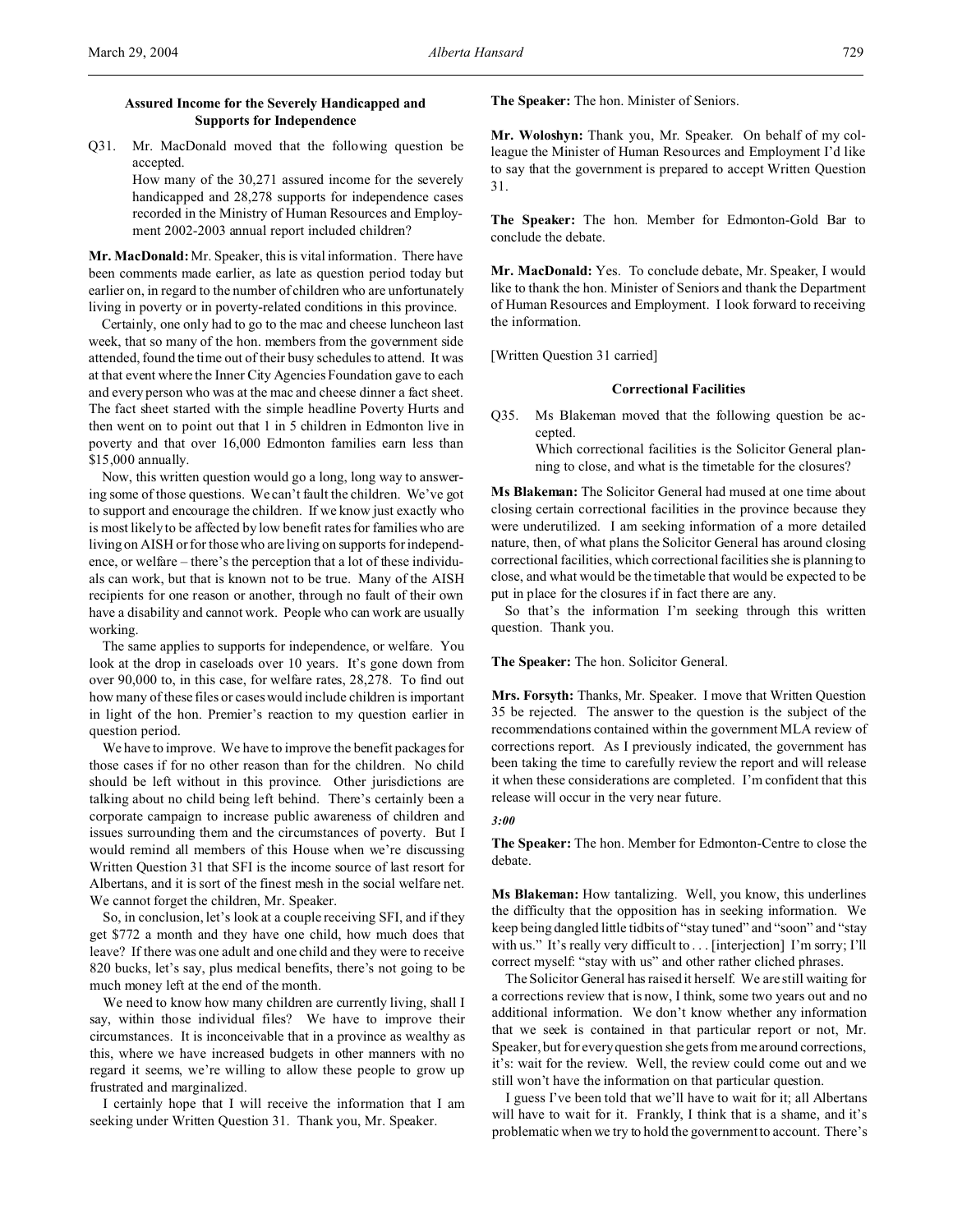a lot of hiding behind these reports, and I hope that the Solicitor General will be able to table them as soon as possible.

Thank you very much. I regret that they won't support it.

[Written Question 35 lost]

# **Seniors Shelter Intake Survey**

Q36. Ms Blakeman moved that the following question be accepted.

> What is the total dollar amount spent by the Ministry and Department of Seniors on the development and implementation of the Alberta Seniors shelter intake survey form between April 1, 2002, and February 17, 2004?

**Ms Blakeman:** Now, we're interested in how much money was spent developing this survey, that I think is not still in use. So what sort of resources were put toward it? I'm interested in receiving that information. I hope the Minister of Seniors is able to co-operate. Thank you.

**The Speaker:** The hon. Minister of Seniors.

**Mr. Woloshyn:** Thank you, Mr. Speaker. On behalf of the government we will accept Written Question 36.

**Ms Blakeman:** Thank you.

[Written Question 36 carried]

### **Fraud Charges against Government Employees**

Q37. Ms Blakeman moved that the following question be accepted.

> What is the total number of government employees who have been charged with fraud against the Alberta government between January 1, 1993, and February 17, 2004, inclusive?

**Ms Blakeman:** Oh, now, that's interesting, Mr. Speaker. I'm not sure if I can say this person's name. It's in public documents, but this is . . . [interjection] All right. This is coming out of a case of an individual who I believe was a deputy minister.

**Mr. MacDonald:** A high-ranking official.

**Ms Blakeman:** A high-ranking official, a deputy minister in the government, who was charged with fraud, and the question that follows from that is: how many others have been charged with fraud during this government's tenure under this Premier?

Thank you very much.

**The Speaker:** The hon. Government House Leader.

**Mr. Hancock:** Thank you, Mr. Speaker. Unfortunately, I have to reject this particular question. The scope of the question, from January 1, 1993, to February 17, 2004, goes far beyond what might be appropriately found within records without doing a great amount of research.

The hon. member has referred to a deputy minister. I wish to make it clear in the House that I'm not aware of any deputy ministers that have been charged with fraud. With the appropriate audit processes that we have in place to hold accountability, there have been instances where senior officials have been accused of fraudulent activity in those circumstances. There's only been, I think, one or maybe two in my recent memory.

The question goes back to January 1, 1993, and in order to obtain this information, we'd have to go back and manually check every file that's been closed since 1993 from each of the Crown prosecutors' offices across Alberta because it talks, again, about any government employee. So in order to answer this question accurately, we would have to check every closed file in Crown prosecutors' offices since 1993. There is no formal or automated system in place to access specific Crown files, and given the timeline of the question, many of these files will already have been sent to the Provincial Archives for storage.

Mr. Speaker, the breadth of this question is such that even bringing in an amendment to bring down the scope, as we sometimes often do, to make the question answerable, in this case I couldn't find any way to actually bring the scope into the realm of answerability within any reasonable sense of time frame or numbers. It's with regret.

I think it's important for people to understand, however, that in every case where fraud is committed or where there's an alleged fraud committed, charges are laid and those individuals prosecuted to the full extent of the law.

**The Speaker:** The hon. Member for Edmonton-Centre to close the debate.

**Ms Blakeman:** Thank you, Mr. Speaker. Well, I'm disappointed to hear the response and the rejection of the request for information. Truly I believe that the breadth of the question is what requires it to be put forward as a written question or if it were a document then as a motion for a return. This is exactly the venue that we should be able to use to get detailed answers from government on exactly this kind of issue.

I think I'm also more than a little alarmed that the government doesn't seem to keep track and learn the lessons from any employees that they have who in fact have been charged with fraud against themselves. I find it a little chilling that the government doesn't seem to be able to do that. So I'm disappointed that we cannot gather this information today.

Thank you.

[Written Question 37 lost]

# **Speaker's Ruling Written Questions**

**The Speaker:** Hon. members, I make little notations to some of these questions. These written questions have to come through a process, but before they get on the Order Paper, they also require my signature. Quite frankly, I should not have signed on that one, and I'm going to make a comment after the House has already made a decision.

The question is: "What is the total number of government employees who have been charged with fraud?" It's a mere fact in our society, one of the principal rules of law, that we're not guilty until we're found guilty. People are charged. It doesn't mean that they are guilty of anything, and their good name comes into disrepute and into question when the charges are sometimes put out. We all know by reading the decisions of judges that charges are thrown out or people are found not guilty for dozens and dozens and dozens of reasons. Just simply because somebody has been charged should really mean nothing, if I understand the rule of law in our society, and it's only when you're found guilty that in fact there is a public record for that.

I'll take the responsibility for all the people who see these before I do, but I should not have signed off on that particular question.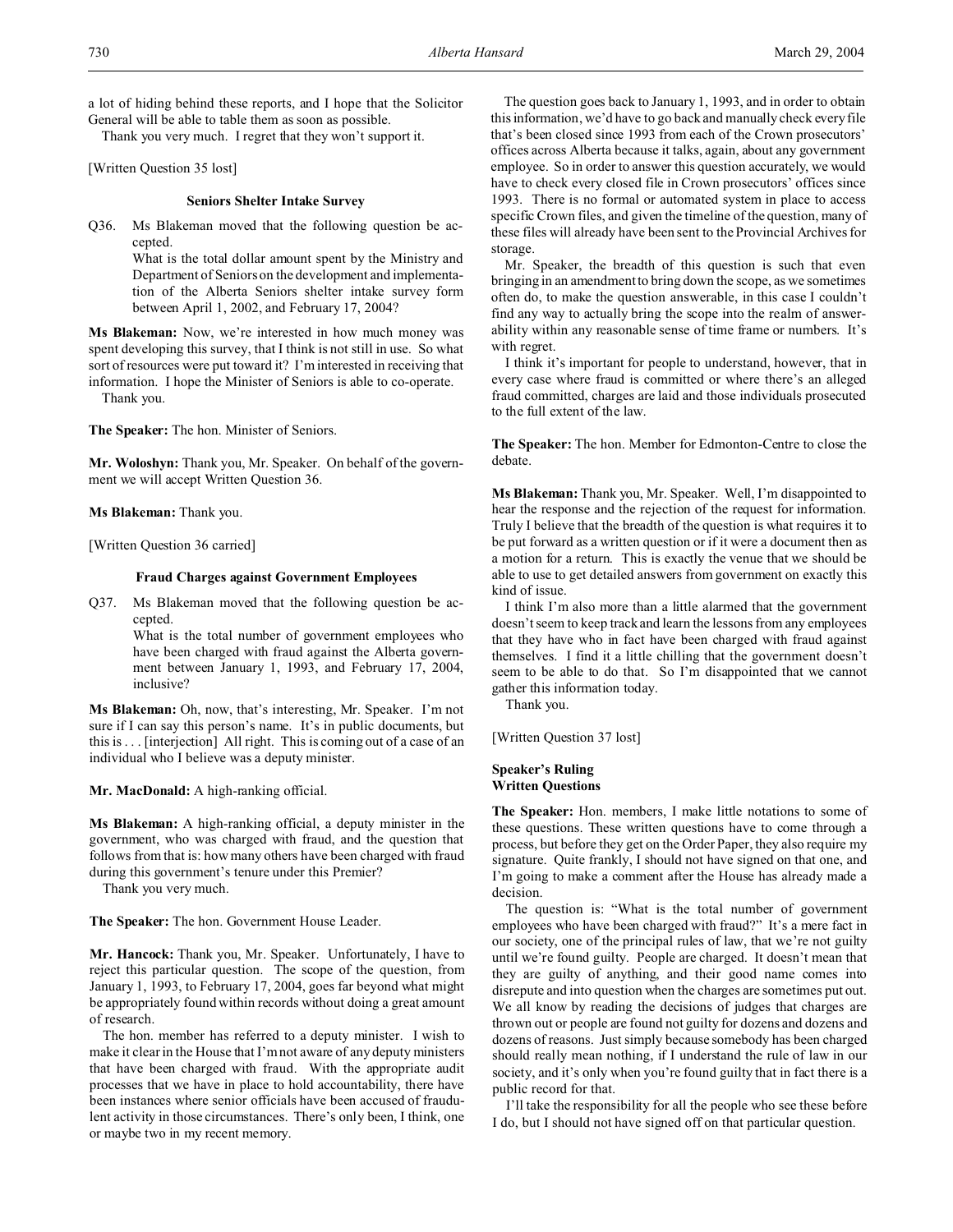Q38. Mr. MacDonald moved that the following question be accepted.

> How many complaints did the government call centre receive from Albertans regarding high natural gas bills between January 1, 2000, and February 17, 2004?

**Mr. MacDonald:** Mr. Speaker, certainly, within that period of time many Albertans expressed concern and displeasure over the high cost of natural gas for domestic purposes and in regard to this government's natural gas policies for domestic and commercial purposes throughout the province. There's no doubt that there would have been a significant number of complaints to the government call centre.

We've had many reactions to the high price of natural gas for domestic consumption from this government and from the Minister of Energy. In fact, it's probably a little over a year ago that the hon. Minister of Energy glibly assured Albertans: well, you can turn down the thermostat and put on a sweater if you're that concerned.

#### *3:10*

Between January 1, 2000, and February 17, 2004, surely there must have been a very accurate record kept as to how many calls were coming in and what parts of the province they were coming from. I for one would like to have a look at this information for my own interest. When we consider how much money we've spent on natural gas rebates over the years and how much more we may spend in the future with the election rolling around, who is to say how much of a natural gas rebate will be offered? Certainly, the hon. Member for Lethbridge-East and others in this Assembly worked very hard last winter to convince the government to not renege on the promise of natural gas rebates whenever prices went up. Prices went up, and they're still up a lot higher than that budget estimate that was tabled here last week.

Mr. Speaker, I think this is information that I and other Albertans would find noteworthy and of a great deal of public interest, and I urge the government to provide the information. Thank you.

**The Speaker:** The hon. Minister of Government Services.

**Mr. Coutts:** Thank you, Mr. Speaker. The government is prepared to accept Written Question 38 with some amendments. Those amendments have been provided to our opposition colleague here by 11 o'clock as per the proper procedures. I know that the amendments have been circulated to the rest of the members, and I'll gladly read for the record what the amendments would be. We're suggesting to amend this motion by striking out the word "government" and substituting "Utilities Consumer Advocate" in that place and then by striking out "January 1, 2000," and substituting "November 23, 2003."

Mr. Speaker, the Utilities Consumer Advocate was put in place in the latter part of October, and the office became up and running in November of 2003. The Utilities Consumer Advocate is responsible for taking these calls, and we can provide the kind of feedback that the member opposite is looking for in a very accurate way through the calls that have come in to the Utilities Consumer Advocate.

So we would accept this by amending it to have the Utilities Consumer Advocate's calls from November 23 available in written form. The amended written question would now read as follows:

How many complaints did the Utilities Consumer Advocate call centre receive from Albertans regarding high natural gas bills between November 23, 2003, and February 17, 2004?

I now move that motion.

**The Speaker:** The hon. Member for Edmonton-Gold Bar on the amendment.

**Mr. MacDonald:** On the amendment, yes, Mr. Speaker. Well, this certainly is interesting. This amendment certainly reduces considerably the impact and the scope of the question. The time frame has changed, but the information that the hon. minister with this amended motion is willing to provide, in my view, is already public knowledge.

There were two articles, as a matter of fact, one in a Calgary paper and one in an Edmonton paper. The Edmonton paper I believe stated – and it was an earlier article – that there were 700 complaints. There was an updated article that indicated that there were 800 complaints to the Utilities Consumer Advocate since the advocate opened for business.

Now, this doesn't tell us anything about the number of complaints that citizens lodged with their government previous to the Utilities Consumer Advocate. By denying us this information in providing this amendment, we will never know how many complaints it took to force the government to change its mind and do the right thing and share the natural resource wealth of this province with the citizens who own it by providing them with credits on their natural gas bills.

So, certainly, we know already the number of complaints the Utilities Consumer Advocate has received. To the minister's credit we don't have the breakdown as to how many of them are related to natural gas and how many of them are related to electricity. One would only assume that 80 per cent of these are based on electricity complaints and 20 per cent are based on natural gas complaints because that's the method that's been used to fund this office through industry: 80 per cent of the costs are coming from the electricity side and 20 per cent are coming from the natural gas side.

Now, I also see in the budget – and I realize that we're not discussing the budget here today, Mr. Speaker – that there's a considerable increase of almost \$2 million in the budget of this Utilities Consumer Advocate for the current fiscal year. Obviously, there is anticipation that there will be an increased number of calls.

This amendment doesn't do anything to respond and document the complaints that were received leading up to and during the election of 2001 and the subsequent years leading up to the creation of this Utilities Consumer Advocate. I am, Mr. Speaker, disappointed that not all the information would be provided, just the information that is almost up to date as a result of the due diligence of the press in regard to the activities surrounding the Utilities Consumer Advocate's office.

Thank you.

**The Speaker:** The hon. Member for Edmonton-Strathcona on the amendment.

**Dr. Pannu:** Thank you, Mr. Speaker. Yes, I'd like to speak to the amendment. The effect of the amendment if the House accepted it would be to radically cut down the period for which the minister is willing to report to the House. As a matter of fact, cut it down to a little over two and a half months. That, in my view, would be not very helpful.

Albertans have been complaining to the government and to opposition parties about the skyrocketing natural gas prices and how they've affected their pocketbooks over the last nearly three and a half, four years. So I think it's important for the minister to make a distinction between the complaints that have been received by the Utilities Consumer Advocate's office since that office came into being and became operational – that's quite legitimate, but then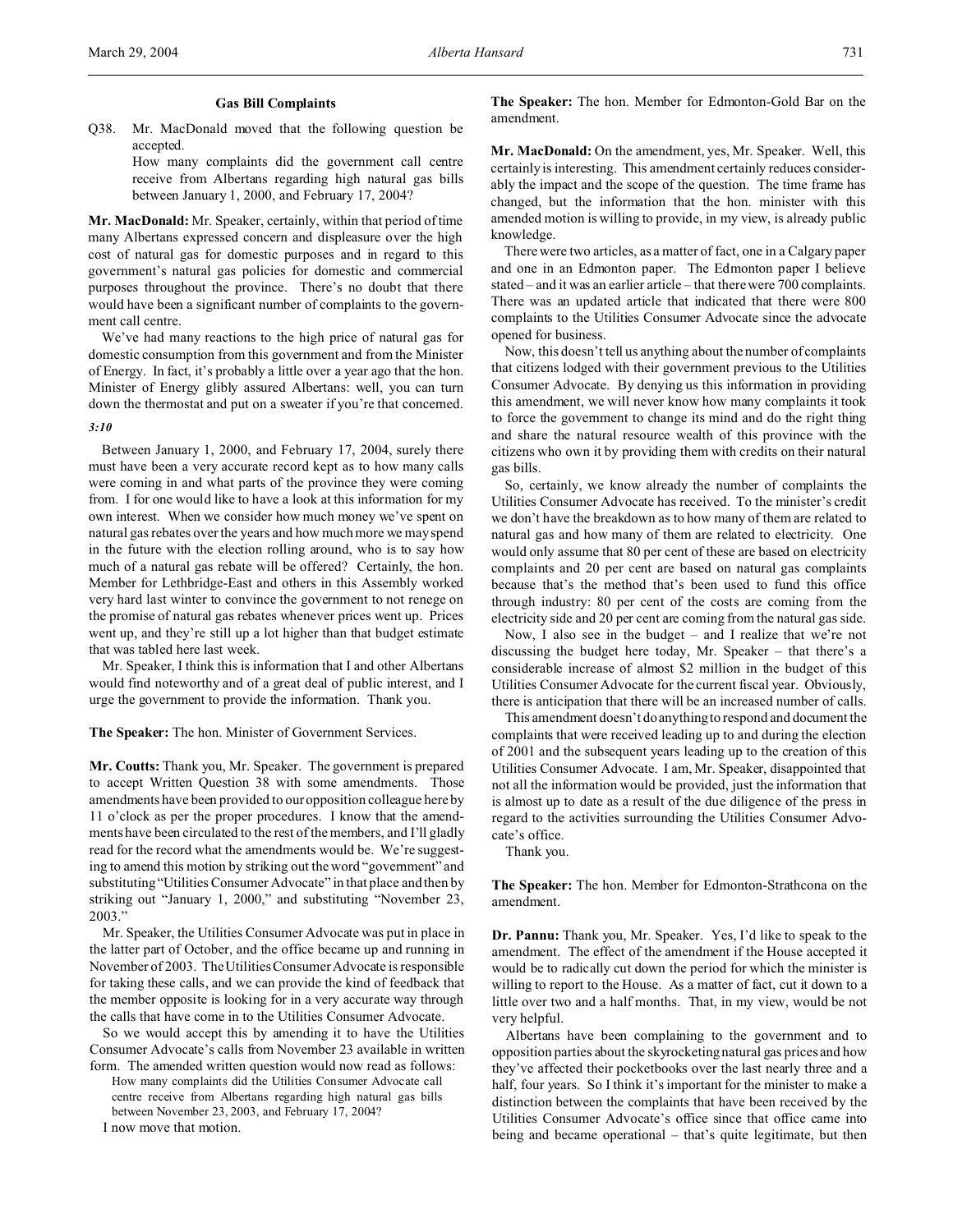So I'm speaking, Mr. Speaker, against this amendment because, in my view, it will not oblige the government to disclose information for that very important period of nearly three years from January 1, 2000, to November 23, 2003. To accept this amendment really would be tantamount to defeating the real purpose of the original question, so I would certainly be opposed to this amendment, and I would hope that the House would reject this as well.

Thank you.

[Motion on amendment carried]

*3:20*

**The Speaker:** The hon. Member for Edmonton-Gold Bar to close the debate.

**Mr. MacDonald:** Yes, Mr. Speaker. I would like to say at this time that the amended Written Question 38 will provide us a benchmark for the future on the activities of the Utilities Consumer Advocate. If we know how many complaints have been received there in regard to natural gas bills, we can check to make sure that the 20-80 split on the industry cost sharing of this office is accurate. For that reason there will be some advantage to having this information with Written Question 38 as amended.

Thank you.

[Written Question 38 as amended carried]

#### **Deregulation and Electricity Bill Complaints**

Q39. Mr. MacDonald moved that the following question be accepted.

> How many complaints did the government call centre receive from Albertans regarding deregulation or high electricity bills between January 1, 2000, and February 17, 2004?

**Mr. MacDonald:** Mr. Speaker, this is a government that keeps a keen eye to the polling numbers or, some would say these days, a keen ear to the rail line to see which locomotive is coming down the track and at what speed and pulling what. Certainly, there has not been such a public policy failure in the entire country, whether it be a provincial or a federal government, that would match this electricity deregulation boondoggle that this province has for whatever reason decided to implement.

I would love to have seen a cost-benefit analysis on electricity deregulation. I have certainly searched for one from this government. It has not been provided. So the barometer of success or failure of a public policy is the citizens' response, and in this case it would be the citizens' outrage over the high cost of electricity, not only the cost of electricity but the billing process surrounding the distribution and transmission of electricity.

Between this period, January 1, 2000, to February 17, 2004, we have gone in this province – for instance, everyone is always asking me to table my own power bill. Well, I'm going to talk about my own power bill this afternoon. Before deregulation it had two line items on it, one for energy costs and one for distribution. Now I have many, many, many more line items on my bill. I hear from rural Albertans, and they tell me that I'm lucky because they have in

some cases, Mr. Speaker, if you can imagine this, more than 10 line items on their bills.

So there would be no doubt that there would be significant consumer frustration expressed through the government call centre to the respective offices, whether it's the Premier's office or whether it's the office of the Minister of Energy or the office of the hon. Minister of Government Services. There's no doubt that there have been significant calls.

Now, there's also no doubt that those calls of frustration fell on deaf ears because this government does not seem to be in any hurry to unplug electricity deregulation. In fact, documents that I have received indicate that they seem to be anxious to go full steam ahead with this. It puzzles me why. There's been no benefit to this, and prices haven't gone down. I'm sure calls to the call centre haven't gone down either. I would say, depending on the local billing cycle, that there would be calls throughout the month.

Now, to analyze the failure of electricity deregulation, it would be very interesting to see how many calls have come from rural Alberta, how many calls have come from urban Alberta, how many calls come from, for instance, Stony Plain, how many calls come from Medicine Hat. No, we'd have to leave Medicine Hat out of this argument, Mr. Speaker.

**Mr. Taylor:** None from Medicine Hat.

**Mr. MacDonald:** None from Medicine Hat because Medicine Hat citizens had the common sense to stay out of this. They had their own utilities there. They seemed quite wise, and I'm sure that if we were to compare the prices of utilities in Medicine Hat to those in Edmonton, Calgary, Grande Prairie, Stony Plain, well, we would be wishing that we had followed the lead of the citizens of Medicine Hat and had stayed clear of electricity deregulation.

You know, Rudyard Kipling would be very, very proud of the present-day citizens of Medicine Hat. It was one of his favourite places, as we all know, Mr. Speaker.

In regard to Written Question 39 I certainly hope that the government will provide all the information that I have asked for, and the citizens themselves can have a look and see where all the complaints about electricity deregulation were coming from prior to the 2001 election up until February 17, 2004.

Thank you.

**The Speaker:** The hon. Minister of Government Services.

**Mr. Coutts:** Thank you very much, Mr. Speaker. We're prepared to accept Written Question 39, again with amendments. The amendments have been provided to the member opposite, the original mover, and also the amendments have been circulated.

For the record I would like to read what those amendments would be. The amendment would read such: striking out the word "government" and substituting "Utilities Consumer Advocate" and, secondly, by striking out "January 1, 2000," and substituting "November 23, 2003."

The reason for these amendments would be because the Utilities Consumer Advocate had set up shop and was prepared to take these calls, and we have a good, accurate record of these calls. We will provide them in writing to the member opposite.

So the amended written question would read as follows, Mr. Speaker.

How many complaints did the Utilities Consumer Advocate call centre receive from Albertans regarding deregulation or high electricity bills between November 23, 2003, and February 17, 2004?

I move that amendment.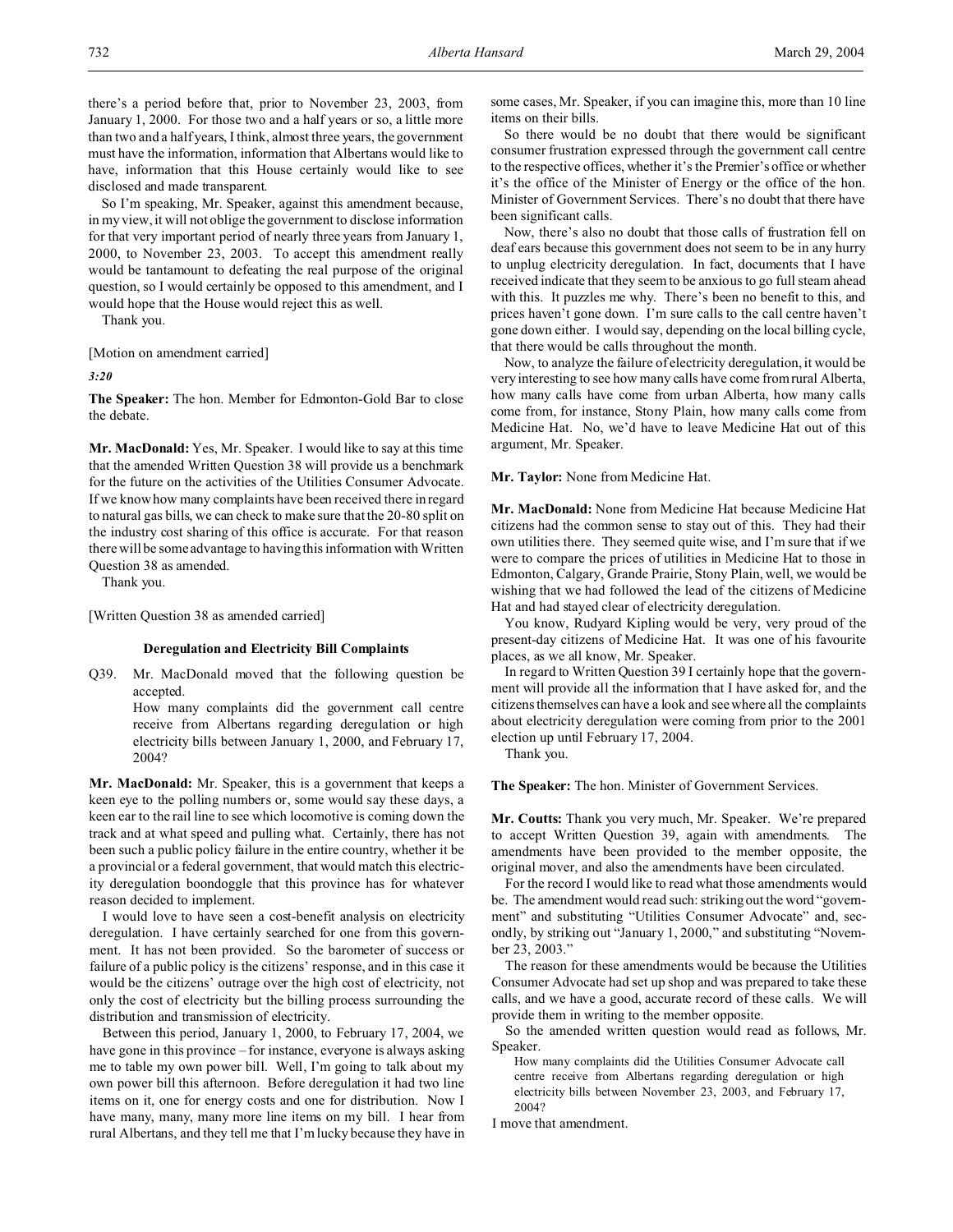**The Speaker:** On the amendment, the hon. Member for Edmonton-Gold Bar.

**Mr. MacDonald:** Yes. Thank you, Mr. Speaker. Again, this amendment is quite similar to the amendment for Written Question 38. We are really restricting and limiting the information that will be provided. What little information a person does get from this government is always considered a bonus, certainly. But, again, the fact that the Utilities Consumer Advocate has just set up shop, the fact that 80 per cent of the budget is coming from the electricity sector – there might be some interesting information in this amended question, but I'm disappointed that we can't get all the information going back to 2000. Certainly, there were significant price spikes in electricity costs. In fact, it got so high at one point that we had to cap it at 11 cents and wait until after the election and recover the rest of that money over a two-year period.

#### *3:30*

Now, surely we can be provided with more information than just from the Utilities Consumer Advocate. Albertans, I think, deserve to know. If we're going to be this open and transparent and accountable government, well, let's start. Let's not start by amending this written question and just providing any information from the Utilities Consumer Advocate's office starting the third week in November.

With that being said, I guess, Mr. Speaker, a little bit of information is better than none, but I must express my disappointment in light of the fact that this is an \$8 billion price tag and growing for this electricity deregulation scheme. This amendment is limiting. I guess under the circumstances I can understand why the government would be reluctant to release the volume of calls that it has received, where they're from in the province, and what specific discontent was expressed by the electricity consumer in regard to electricity deregulation. [interjection] Well, that's what I was hoping to get. With those comments, Mr. Speaker, I cede the floor to another

hon. colleague. Thank you.

**The Speaker:** The hon. Member for Edmonton-Strathcona.

**Dr. Pannu:** Thank you very much, Mr. Speaker. I rise to speak to the amendment proposed by the Minister of Government Services to Written Question 39. This amendment is identical to the amendment proposed by the same minister to Written Question 38, and for similar reasons I find it very unhelpful to getting the information that Albertans want to have with respect to, in this case, whether or not they have found deregulation of electricity to be extremely detrimental to their family budgets, to their businesses. One measure of that would of course be to look at the number of complaints, the frequency of complaints since the time that deregulation has been actively implemented with respect to electricity in this province.

Mr. Speaker, the New Democrat opposition has presented petitions from thousands upon thousands upon thousands of Albertans who have called on this government to scrap deregulation of electricity and return to regulated electricity provision in this province. They signed those petitions because they rely on their common sense and experience over the many decades in this province when electricity was produced and transmitted and sold and used under a regulated system. Whether they were families, whether they were small businesses or large businesses, everyone enormously benefited from the production and provision of electricity under a regulated system.

That system has alas been destroyed by deregulation, and Albertans have, I think, a legitimate right to know whether or not their complaints are being recorded, are available to them as an historical record so that they can hear their own voices, sort of, reflected back to them.

Mr. Speaker, I think the city of Medicine Hat represents a shining example of how a smart community can use common ownership of a resource, in this case natural gas, to produce electricity and supply that electricity to the residents of Medicine Hat at a most reasonable rate – the same is true with natural gas – and sell the rest at market rates, from which then the residents of Medicine Hat benefit. So Medicine Hat presents, I think, an ideal model for the rest of Alberta to adopt to see what arrangements work best to both take advantage of market rates for a commonly owned resource and at the same time protect from market rates and market fluctuations the owners of that resource themselves.

The hon. Member for Cypress-Medicine Hat, I think, since he holds an important portfolio in the cabinet – the ministry of environmental protection is under his charge – should be selling this Medicine Hat model to the rest of his cabinet colleagues and to this House so that we can return to a decent model that protects us from exorbitant market rates and from the unpredictability, instability, and fluctuations that markets are characterized by under normal circumstances. But he is not willing to use the experience of his own constituents, who have benefited greatly from this common ownership, to make sure that Albertans in general, who are the owners of natural gas and still are to some extent of electricity production, would benefit in the same way.

This amendment, therefore, Mr. Speaker, is really counterproductive because it would allow the government not to disclose very important information that Albertans would like to have, the very Albertans who are paying sky-high electricity bills and natural gas bills to keep their houses heated and to keep their businesses going. If this information is not disclosed, they will not know how many others like them have complained to this government and how this government has ignored their complaints and refused to listen to their concerns and to the advice to this government.

So for that reason, Mr. Speaker, I personally am opposed to this amendment, and I ask my colleagues in the House to express their opposition to it as well.

Thank you, Mr. Speaker.

[Motion on amendment carried]

**The Speaker:** The hon. Member for Edmonton-Gold Bar to close the debate.

**Mr. MacDonald:** Yes, Mr. Speaker. This time I will be quite brief. Certainly, the information that is provided as a result of this amended Written Question 39 will help this member determine exactly what is going on with the Utilities Consumer Advocate as far as the percentage of complaints which originate with electricity and which originate with natural gas and see if there will be any changes in this industry-funded consumer office. I don't know how it can be useful and serve a purpose representing consumers when it's being funded by industry, but we will get that information, and we will analyze it.

Thank you.

[Written Question 39 as amended carried]

**The Speaker:** Hon. members, mightwe revert briefly to Introduction of Guests?

[Unanimous consent granted]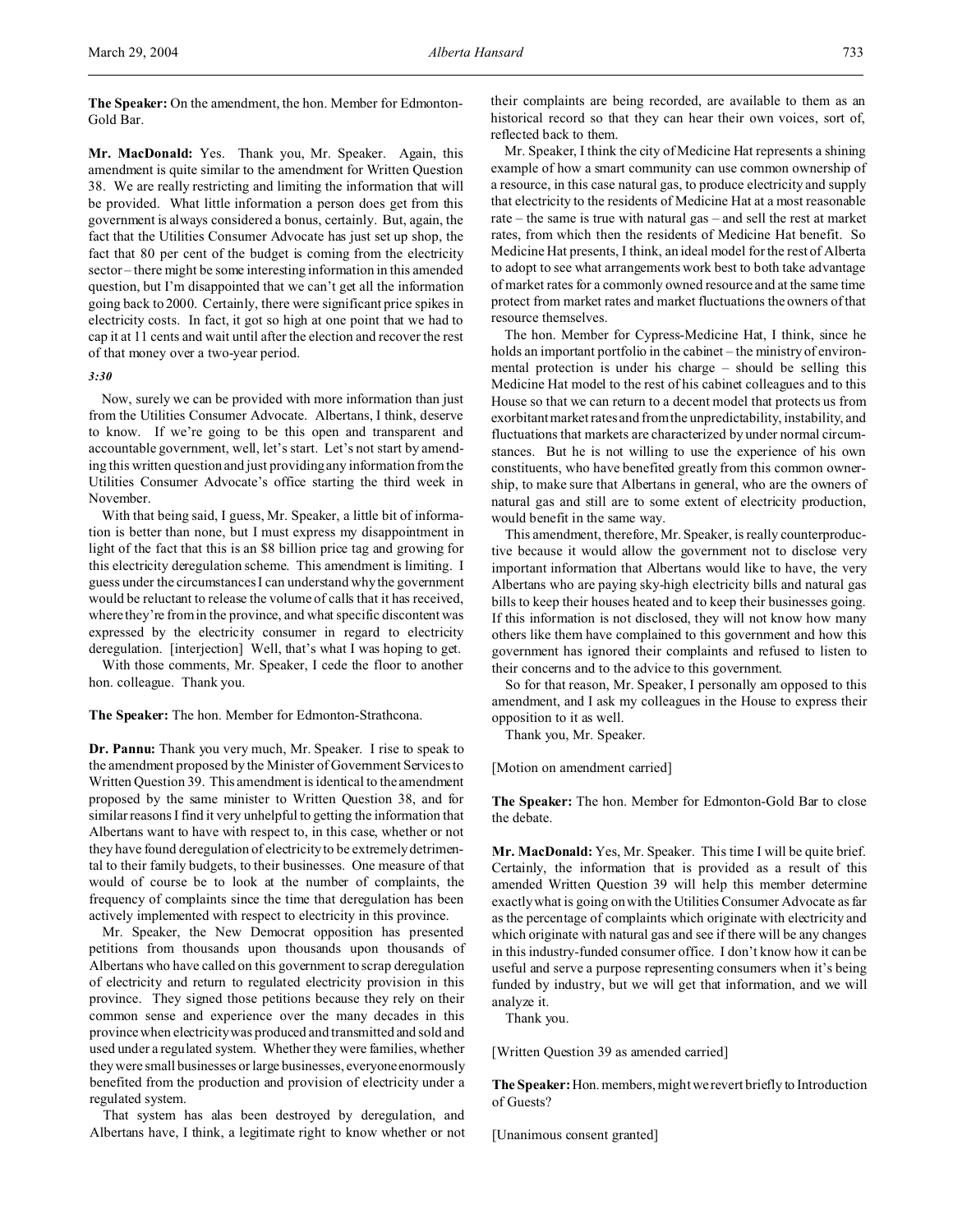## *head: 3:40* **Introduction of Guests** *(reversion)*

**The Speaker:** The hon. Member for Calgary-Mountain View.

**Mr. Hlady:** Thank you very much, Mr. Speaker. I do appreciate this. I have a gentleman to introduce here today. His name is Doug McBain. He's the president of the Western Barley Growers. He's here in the House today and was hoping to have a chance to see some discussion on private members' bills as there is a bill that affects him and his constituents and all of rural Alberta in a major way. I'm hoping that sometime in the near future we'll get to the bill that he's looking for, but we won't necessarily have that chance today, which is unfortunate. However, I would ask him to please stand and receive the warm welcome of the Assembly.

**The Speaker:**Hon. Member for Edmonton-Centre, an introduction?

**Ms Blakeman:** Thank you very much, Mr. Speaker. I'm very pleased to introduce a constituent of mine. Diane Oxenford is here today to watch the proceedings. She's in the public gallery. Diane is one of those golden volunteers who's out for everything, works very hard, is very committed. She's been active on the Rossdale power plant project, so the Minister of Community Development would be well acquainted with her. She's always full of very positive suggestions on how to move things forward. I would ask Diane to please rise and accept the warm welcome of the Assembly. Thank you.

#### head: **Written Questions** *(continued)*

#### **Private Surgical Facilities**

Q40. Dr. Nicol moved on behalf of Dr. Taft that the following question be accepted.

> What calculations have been used by the Department of Health and Wellness as required under section  $8(3)(d)(v)$  of the Health Care Protection Act to evaluate the cost-effectiveness of contracts for services with private surgical facilities for each contract approved under the Health Care Protection Act?

**Dr. Nicol:** Mr. Speaker, this question is being moved to in effect get some parameters that the government uses when it starts to evaluate contract-out options in the health care system. When we went through the whole debate on Bill 11, on the two-tiered health care system, there was a commitment by the government that this kind of evaluation would be made; it's part of the bill. We wanted to see what they were going through in terms of the cost comparisons and the cost-effectiveness of these contracts.

It's past now to where there are a number of these contracts in place, so we're asking the government to release for public scrutiny the parameters and the relative data so that the public can evaluate how well the government looked after their tax dollars and made sure that good value-for-dollar was being received. So we would ask the government to provide us with that information.

**The Speaker:** The hon. Minister of Children's Services.

**Ms Evans:** Thank you, Mr. Speaker. On behalf of the Minister of Health and Wellness I would respond and indicate that the government is rejecting Written Question 40.

**The Speaker:** The hon. Member for Lethbridge-East to close the debate.

**Dr. Nicol:** Thank you, Mr. Speaker. That's really a disappointment because during the whole debate on the bill the discussion was that this kind of evaluation would be done in the open, that the information that was used and the parameters that were set for the government to evaluate contract-out options would be dealt with in a public way. You know, if the government is going to make those kinds of commitments to Albertans during the debate on a piece of legislation, I think it's imperative that they do carry through with that after the fact, when they've actually utilized a component within the Health Care Protection Act, and that we do have the option to find and review the kind of decision-making that they go through on behalf of Albertans.

So, Mr. Speaker, I think it's imperative that everybody in this Legislature vote to accept this even though the minister wants it rejected. We need to vote and accept it so that Albertans can get this information for scrutiny of the effectiveness of the government in spending their dollars.

Thank you.

[Written Question 40 lost]

### **Intergovernmental Agreements**

Q41. Dr. Nicol moved on behalf of Ms Carlson that the following question be accepted. What progress has the government made in implementing the Auditor General's recommendation that the Department of International and Intergovernmental Relations adhere to the laws of Alberta by enhancing its intergovernmental agreements systems to comply with section 11 and schedule 6 of the Government Organization Act?

**Dr. Nicol:** Mr. Speaker, this is another one of the issues that we wanted to in effect see where the government is at when they tell us that they're going to accept a recommendation. It's imperative that Albertans get information that allows them to evaluate and become aware of the position the government is in in implementing the recommendations being made by the Auditor General because, obviously, when the Auditor General makes these recommendations, it's an indication that there's a sense that the government's procedure can be improved. So on behalf of Albertans we're asking the government to tell us where they're at in implementing these recommendations of the Auditor General.

**Mr. Jonson:** Mr. Speaker, I would like to indicate that the government will accept this particular question.

**The Speaker:** The hon. Member for Lethbridge-East to close the debate.

**Dr. Nicol:** I'd just like to thank the minister. That's great that Albertans will find out how far along they're getting on this process.

[Written Question 41 carried]

## **Government Accounting Practices**

Q42. Dr. Nicol moved on behalf of Ms Carlson that the following question be accepted.

> What stage of the process is the government at in implementing the Auditor General's recommendation contained in his 2002-2003 annual report to change government accounting practices in order to improve accountability for the government's spending of taxpayers' dollars?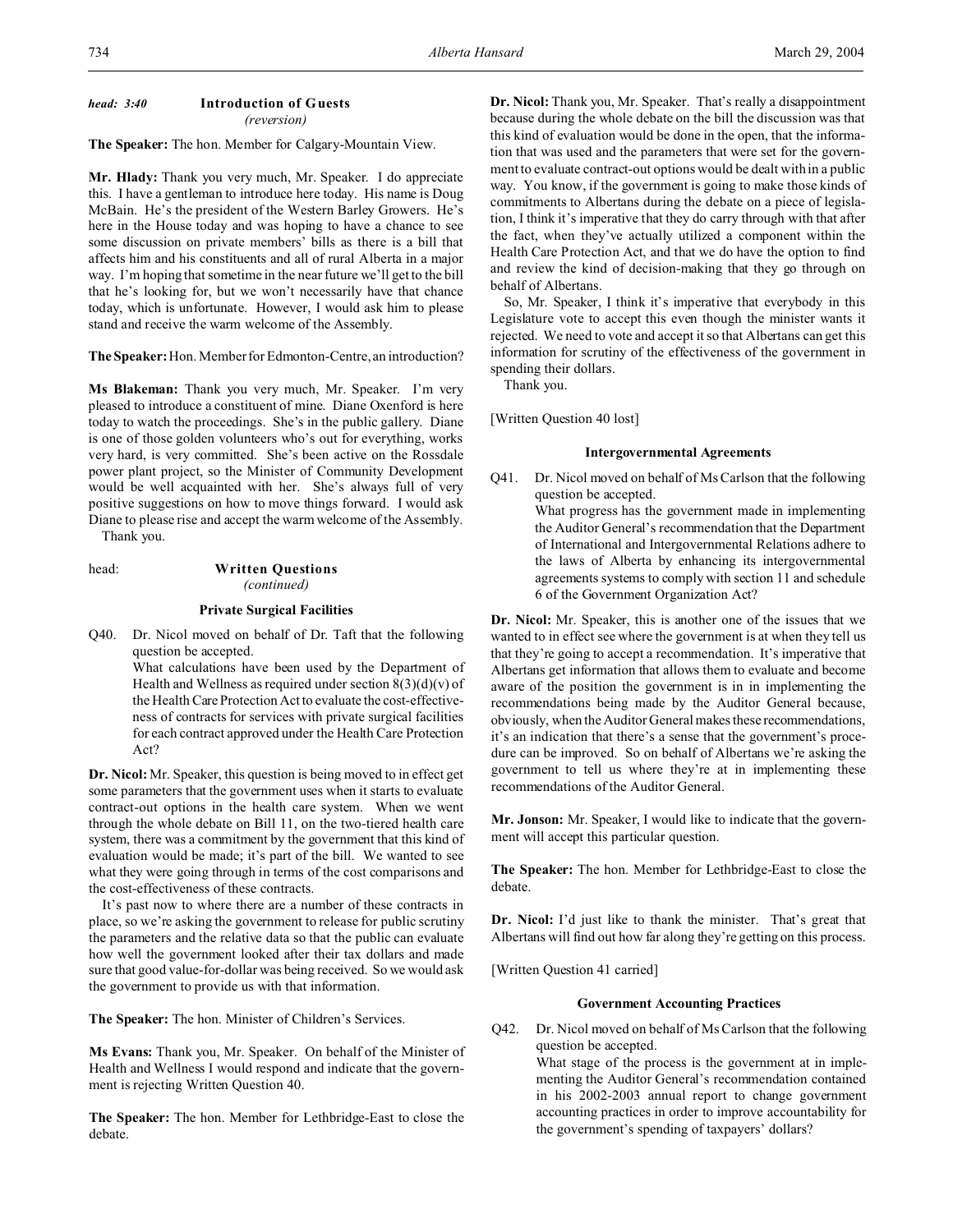**Dr. Nicol:** Mr. Speaker, this is again another one of the arguments that we need to have public disclosure in terms of where they're at in the implementation process when they've already said that they will be accepting a recommendation. We need to make sure that Albertans are aware of the status of that implementation and what progress is being made to allow both Albertans and the Auditor General to feel confident that our dollars are being wisely spent. So I would encourage all members of the Legislature to accept Written Question 42.

**The Speaker:** The hon. Government House Leader.

**Mr. Hancock:** Thank you, Mr. Speaker. I'm pleased to rise on behalf of the government to indicate that we're prepared to accept Written Question 42. As the hon. member opposite indicated, the government had indicated acceptance in principle of the Auditor General's recommendation that the government's corporate accounting policies continue to be reviewed on an ongoing basis in consultation with the ministries and the office of the Auditor General. That was communicated to the chair of the Public Accounts Committee on December 15, 2003, I'm given to understand, by the hon. Minister of Finance, and progress has been made in this area. But we would be more than happy to respond by accepting the written question and respond more formally in due course.

**The Speaker:** The hon. Member for Lethbridge-East to close the debate.

**Dr. Nicol:** Mr. Speaker, on behalf of the Member for Edmonton-Ellerslie and all Albertans I thank the government for agreeing to provide us with that information. Thank you.

[Written Question 42 carried]

### *3:50* **Health Care Premiums**

Q43. Dr. Pannu moved that the following question be accepted. Of the monies the government receives annually from health care premiums, what amount was remitted by employers for the fiscal year 2002-03 and from April 1, 2003, to February 20, 2004, and of that amount how much was paid by employers on behalf of employees?

**Dr. Pannu:** Mr. Speaker, the health care premiums in this province certainly are seen as a heavy burden both by middle-class families that pay out of their own pocket and also by employers who choose to pay either all or part of the health care premiums on behalf of their employees. There has been a considerable debate in this province that has been going on for some time on whether or not the health care premiums should be scrapped altogether, thereby removing this tax burden on Albertans whether they're employers or families or individuals who pay that premium. That premium, Mr. Speaker, is quite high: \$1,056 for a family of two or more and half of that amount for Albertans who are single.

As far as businesses in this province and employers are concerned, this health care premium tax really is a payroll tax. It adds to the cost of doing business in this province and makes this province, in relative terms, uncompetitive with most other provincial jurisdictions or territorial jurisdictions in this country. So it is important to pay attention to the magnitude of the cost of health care premium payments by employers on behalf of their employees to see how much this burden is.

Mr. Speaker, I think it's worth noting that the difference between a corporate tax and a payroll tax is as follows: payroll tax is not a tax that is imposed or implemented or required to be paid on net revenue or on profits. It is preprofit, adds to the costs of running a business in the province, whereas the corporate tax is always assessed on the net revenue or the net profits of a business or a corporation. So in the judgment of the New Democrat opposition this payroll tax that employers pay reduces their competitiveness. It adds to the costs of doing business in the province and needs, therefore, to be scrapped.

The request for information that's made by way of this question, therefore, is intended to disclose the magnitude of the burden that employers carry because this payroll tax, in the form of a health care premium tax, is a part of the continuing policy of the government that most Albertans would like to see, in fact, discontinued and scrapped.

So, Mr. Speaker, I hope that the government will accept this request, and I look forward to the response from the House leader and the ministry.

**The Speaker:** The hon. Minister of Children's Services.

**Ms Evans:** Thank you, Mr. Speaker. The government is prepared to accept Written Question 43 with amendments. These amendments have been circulated with our opposition colleague prior to 11 a.m. today.

I would like to move that Written Question 43 be amended by striking out "February 20, 2004," and substituting "February 29, 2004," and striking out "and of that amount how much was paid by employers on behalf of employees." So the amended written question will read as follows.

Of the monies the government receives annually from health care premiums, what amount was remitted by employers for the fiscal year 2002-2003 and from April 1, 2003, to February 29, 2004?

So I'd respectfully submit that and hope that the hon. member opposite would be prepared to accept that as an amended question.

**The Speaker:** The hon. Member for Edmonton-Strathcona on the amendment.

**Dr. Pannu:** Thank you, Mr. Speaker. I'm pleased to report that we received the proposed amendment this morning in compliance with the requirements of the Standing Orders. I'm also pleased to note that I find the amendment quite acceptable. In fact, the amendment changes the date from February 20 to February 29, which I think is extremely helpful. As well, I think the second part of the amendment simply clarifies the language of the written question.

So I'm pleased to accept both parts of this amendment and thank the Minister of Children's Services, who had presented this amendment on behalf of the Minister of Health and Wellness. I'll sit down, Mr. Speaker, with declaring my acceptance of the amendment.

[Motion on amendment carried]

**Dr. Pannu:** Mr. Speaker, I'm pleased to move the acceptance of the amended Written Question 43.

[Written Question 43 as amended carried]

## **Health Care Premium Arrears**

Q44. Dr. Pannu moved that the following question be accepted. For the fiscal years 2001-02, 2002-03 and from April 1, 2003, to February 20, 2004, what was the total amount paid to collections agencies for collecting arrears on health care premiums broken down by agency?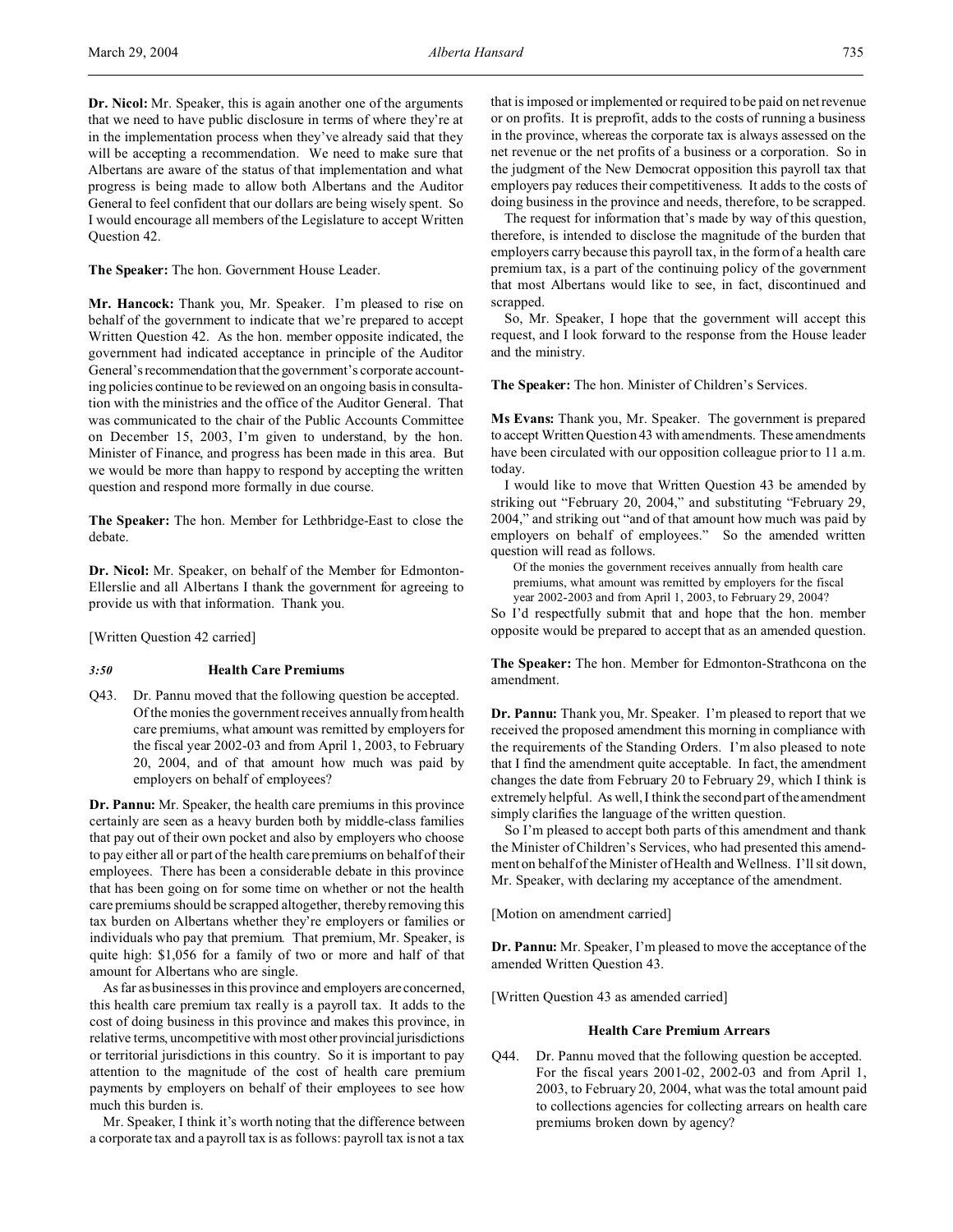**Dr. Pannu:** Mr. Speaker, again, the intent of the request that is contained in this question is to seek and make public information that's deemed important both by the New Democrat opposition and in the judgment of the New Democrat opposition by most Albertans when they are invited or asked to assess the value of the ongoing policy of this government with respect to the imposition of a health care premiums tax on Albertans, who either pay it out of their own pockets or have someone pay a portion of it or all of it on their behalf, be it this government, be it their employers, or whoever else.

Mr. Speaker, there are lots of Albertans who find it simply impossible to pay these very, very heavy health care premium taxes and in fact find themselves running into default because they fail to be able to pay these premiums on time because they really find it hard on their budgets and on their pocketbooks.

So it's important, I think, for us as a House to be able to assess the variety of costs for implementing this very unpopular and unhelpful taxation policy that the government of Alberta insists on continuing with. Hence the rationale for this question, Mr. Speaker.

Thank you.

**The Speaker:** The hon. Deputy Government House Leader.

**Mr. Zwozdesky:** Thank you, Mr. Speaker. I'm pleased to respond on behalf of the hon. Minister of Health and Wellness that he has an amendment that he wishes me to bring forward at this time. I'd like to move the amendment which would read as follows: "For the fiscal years 2001-2002, 2002-2003, and from April 1, 2003, to February 29, 2004, what was the total amount paid to collections agencies for collecting arrears on health care premiums broken down by agency?" I would move that particular amendment at this time.

*4:00*

**The Speaker:** The hon. Member for Edmonton-Strathcona on the amendment.

**Dr. Pannu:** Mr. Speaker, I rise to accept the proposed amendment to the language of Written Question 44. I want to thank the Minister of Health and Wellness and the Deputy Government House Leader for proposing that amendment on behalf of the Minister of Health and Wellness.

Mr. Speaker, the amendment simply changes one date in Written Question 44; that is, it changes the date from February 20 to February 29, 2004. I think it's an eminently reasonable amendment, and I gladly accept it and thank the minister for his co-operation. Thank you.

[Motion on amendment carried]

**The Speaker:** Now on the motion as amended. The hon. Member for Edmonton-Strathcona to close the debate.

**Dr. Pannu:** Thank you, Mr. Speaker. I move that Written Question 44 as amended be accepted and supported by my colleagues in this House. I'm pleased that the amended question is an improvement. I want to note that it's an improvement over the text of the question as noted in the Order Paper.

Thank you, Mr. Speaker.

[Written Question 44 as amended carried]

#### **Health Care Premium Arrears**

Q45. Dr. Pannu moved that the following question be accepted. For the fiscal year 2002-03 and from April 1, 2003, to February 20, 2004, how many health care premium accounts were in arrears by one day or more, by three months or more, and by one year or more, and what is the total amount of those arrears in each of these fiscal years?

**Dr. Pannu:** Mr. Speaker, again, the intent of the question is clear, transparent. It's simply an attempt to get information on record which will help us assess the costs of health care premiums policy implementation, the difficulties that arise for ordinary Albertans, middle-class Albertans, when they try to meet the requirements of paying these premiums, which are exorbitant: \$1,056 for a twomember family or more and half of that amount for individuals. Certainly, it is a burden on all kinds of businesses in this province, which makes running their businesses more expensive than would be the case if the health care premium tax were scrapped.

So, Mr. Speaker, this information with respect to arrears in these different periods in each fiscal year would help us evaluate the real costs and the burdensomeness of this unnecessary tax on Albertans, whether those Albertans are businesspersons, businesses, families, or individuals.

I move the acceptance of this question, Mr. Speaker. Thank you.

**The Speaker:** The hon. Deputy Government House Leader.

**Mr. Zwozdesky:** Thank you, Mr. Speaker. I rise with respect to Written Question 45 on behalf of the hon. Minister of Health and Wellness to table an amendment to that particular written question, and the amended written question would read as follows:

For the fiscal year 2002-2003 and from April 1, 2003, to February 29, 2004, how many health care premium accounts were in arrears by one day or more, by three months or more, and by one year or more, and what is the total amount of those arrears in each of these fiscal years?

Mr. Speaker, that having been said, I would move that particular amendment at this time.

**The Speaker:** The hon. Member for Edmonton-Strathcona on the amendment.

**Dr. Pannu:** Thank you, Mr. Speaker. I want to the thank the Deputy Government House Leader for moving this amendment on behalf of the hon. Minister of Health and Wellness. I'm pleased to note that the minister has accepted the spirit and letter of the question and simply makes the one and only change in the question as originally asked, and that is to change the date from February 20, 2004, to February 29, 2004.

I think that it certainly is most acceptable to me to see this date changed as proposed by this amendment. So I would ask everyone, of course, to support this and get on our way to the next question. Thank you.

[Motion on amendment carried]

**The Speaker:** The hon. Member for Edmonton-Strathcona to close debate on the motion as amended.

**Dr. Pannu:** Thank you, Mr. Speaker. I move the acceptance of Written Question 45 as amended by the amendment on which the House has just voted unanimously.

Thank you.

[Written Question 45 as amended carried]

#### head: **Motions for Returns**

**The Speaker:** The hon. Government House Leader.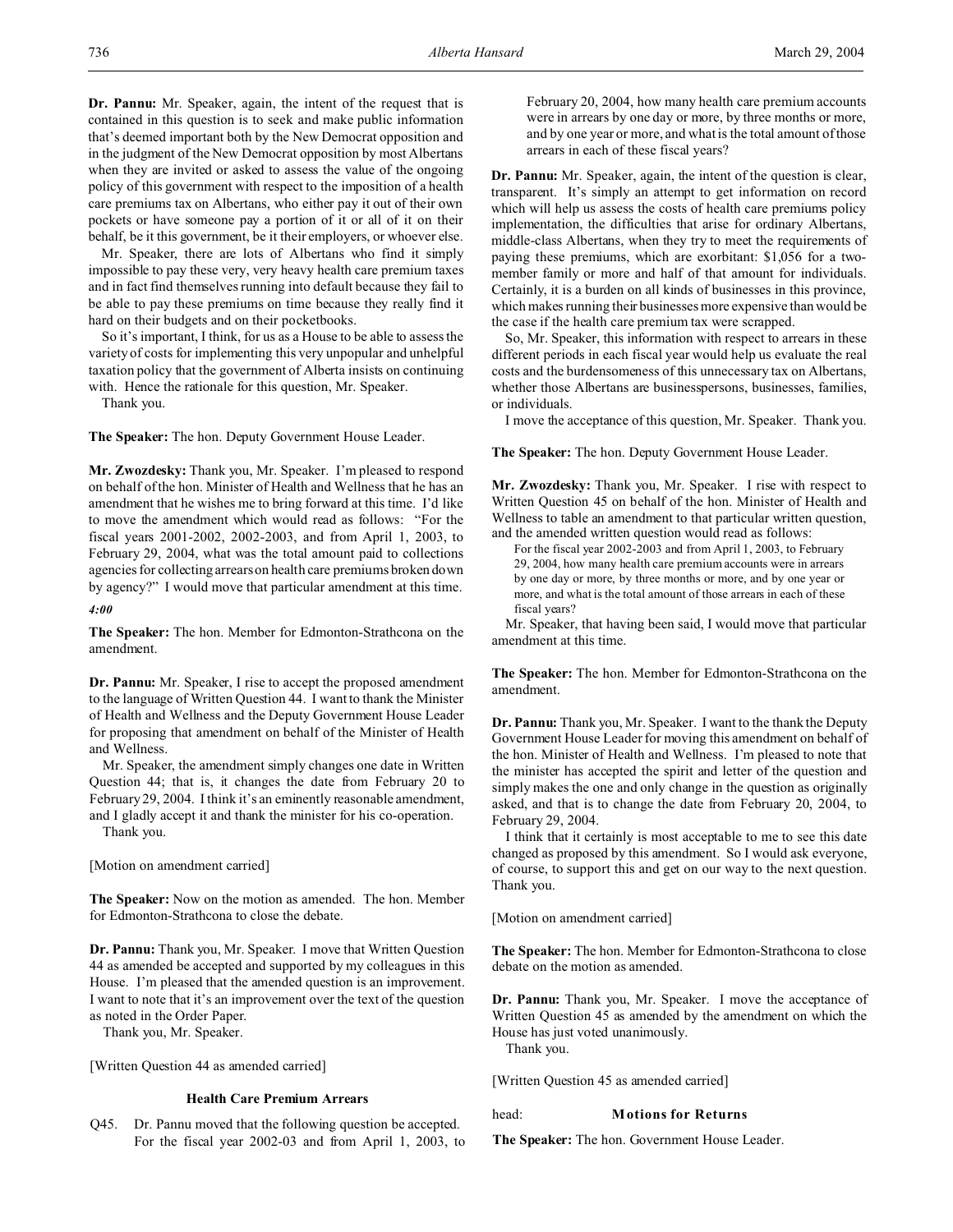**Mr. Hancock:** Thank you, Mr. Speaker. Proper notice having been given on Thursday, March 25, I would move that motions for returns appearing on today's Order Paper do stand and retain their places with the exception of motions for returns 14 to 19 inclusive, 23 to 31 inclusive, 34 to 42 inclusive, 44 to 87 inclusive, 90, 93, 94, 96 to 103 inclusive, 106, 107, 122 to 146 inclusive, 159, 160, 162, and 164 to 180 inclusive.

[Motion carried]

# **Department of International and Intergovernmental Relations IT Costs**

M14. Ms Blakeman moved on behalf of Ms Carlson that an order of the Assembly do issue for a return showing the total dollar amount spent by the Ministry of International and Intergovernmental Relations on contracts for information technology services broken down by company and total dollar amount for each for the 2002-2003 fiscal year.

**The Speaker:** The hon. Government House Leader.

**Mr. Hancock:** Thank you, Mr. Speaker. I would be prepared to accept the motion for a return on behalf of government in the event that an amendment is approved by the House. I move that Motion for a Return 14 be amended by (a) striking out "Ministry of International and Intergovernmental Relations" and substituting "government of Alberta;" (b) striking out "broken down by company and total dollar amount for each" and substituting "and a listing of vendors providing these services;" and (c) adding at the end thereof "motions for returns currently appearing on the Order Paper as MR15, MR18, MR56, MR60, MR61, MR62, MR70, MR71, MR72, MR73, MR103, MR122, MR123, MR146, MR204, and MR205 be struck from the Order Paper as having been dealt with." A copy of this motion has been provided to the opposition.

**Ms Blakeman:** Point of order, Mr. Speaker.

**Mr. Hancock:** A copy of this motion was provided to Parliamentary Counsel for approval on Thursday, as is required by Standing Order, but was not approved by Parliamentary Counsel pursuant to the Standing Order. I propose that the matter of it being in order be dealt with by the House. I'd be prepared to speak to it now or cede to the hon. member for the point of order.

*4:10*

**The Speaker:** Well, we're going to deal with the point of order first.

#### **Point of Order**

#### **Amendment to Motion for a Return 14**

**Ms Blakeman:** Mr. Speaker, I regret that this amendment to amend Motion for a Return 14 is out of order. I'll direct your attention to Standing Order 34(2.1), in which it notes that "amendments to written questions and motions for returns must (a) be approved by Parliamentary Counsel on the sitting day preceding the day the amendment is moved." I have a copy of what was both circulated here in the House and was sent to the Official Opposition this morning, and it does not contain the approval stamp of Parliamentary Counsel.

I note in *Beauchesne* 579(2) that "an amendment may not raise a new question which can only be considered as a distinct motion after proper notice." In effect, what is being proposed by the Government House Leader here is a new question in that it is substantially changing the intent and the information requested by the Member for Edmonton-Ellerslie.

She had requested that the information be broken down. So we're looking for the total dollar amount spent on contracts for information technology services, and what we're going to get here is a listing of vendors. That is a very different response, a different set of information than what was being requested. It was requested in the Member for Edmonton-Ellerslie's motion that it be broken down by company and by the total dollar amount that each got and for the fiscal year.

So what we have before us, the amendment that's being proposed, is out of order on two points. One, it has not been signed off by Parliamentary Counsel and therefore cannot be considered here, and two, given its very content, it's asking us to consider a different question than what was asked for by the Member for Edmonton-Ellerslie.

I'll note that in *Marleau and Montpetit*, page 655, an amendment is out of order "if it is inconsistent with a decision that the committee has made regarding a former amendment." Looking at the Speaker's ruling on the amendment to Motion for a Return 10 – and that's now appearing on page 681 of*Hansard* for March 24, 2004 – the Speaker wisely says that "the amended Motion for a Return 10 that was approved differed from the wording of the other motions for returns that the Government House Leader indicated were similar." I would argue that that is the same case that is being brought forward here.

That Motion for a Return 10 also asked that a number of other motions for returns be struck from the order paper as having been dealt with, and I would argue, Mr. Speaker, that the original intent has not been carried forward into the amendment brought forward by the Government House Leader, and therefore those additional motions for returns that are added in should not be struck as they have not in fact been dealt with and, in providing this information, they wouldn't be dealt with.

I understand what the Government House Leader is trying to do, and I wish I could support him in doing that, but the Official Opposition is well within our rights to ask for the information. As a matter of fact, the government has directed us numerous times to ask for the information through motions for returns and written questions. We've followed their request and brought the request for information through, and we would expect to get the information that we requested.

Having the government amend the original intent to a point where it's no longer what the Official Opposition has asked for – I can't support what the Government House Leader is trying to do. I regret that. I would have been more than willing to work with the government in grouping together motions for returns or written questions if the government had been willing to bring forward the information that we were requesting. In fact, we've already done that today, and I have acknowledged it when it has happened. I'm more than willing to do that.

**Rev. Abbott:** All you're interested in doing is wasting the time of the House.

**Ms Blakeman:** There is some heckling happening here from Drayton Valley-Calmar. I'm sure he can join in on the point of order.

Therefore, Mr. Speaker, based on Standing Order 34 with the lack of parliamentary approval, on *Beauchesne* 579(2) with the amendment raising a new question, on *Marleau and Montpetit* noticing that it is out of order if it's inconsistent with the decision that the committee has already made, setting a standard which in fact the Speaker gave us the ruling on, I would argue that the Government House Leader's amendment is out of order.

Thank you.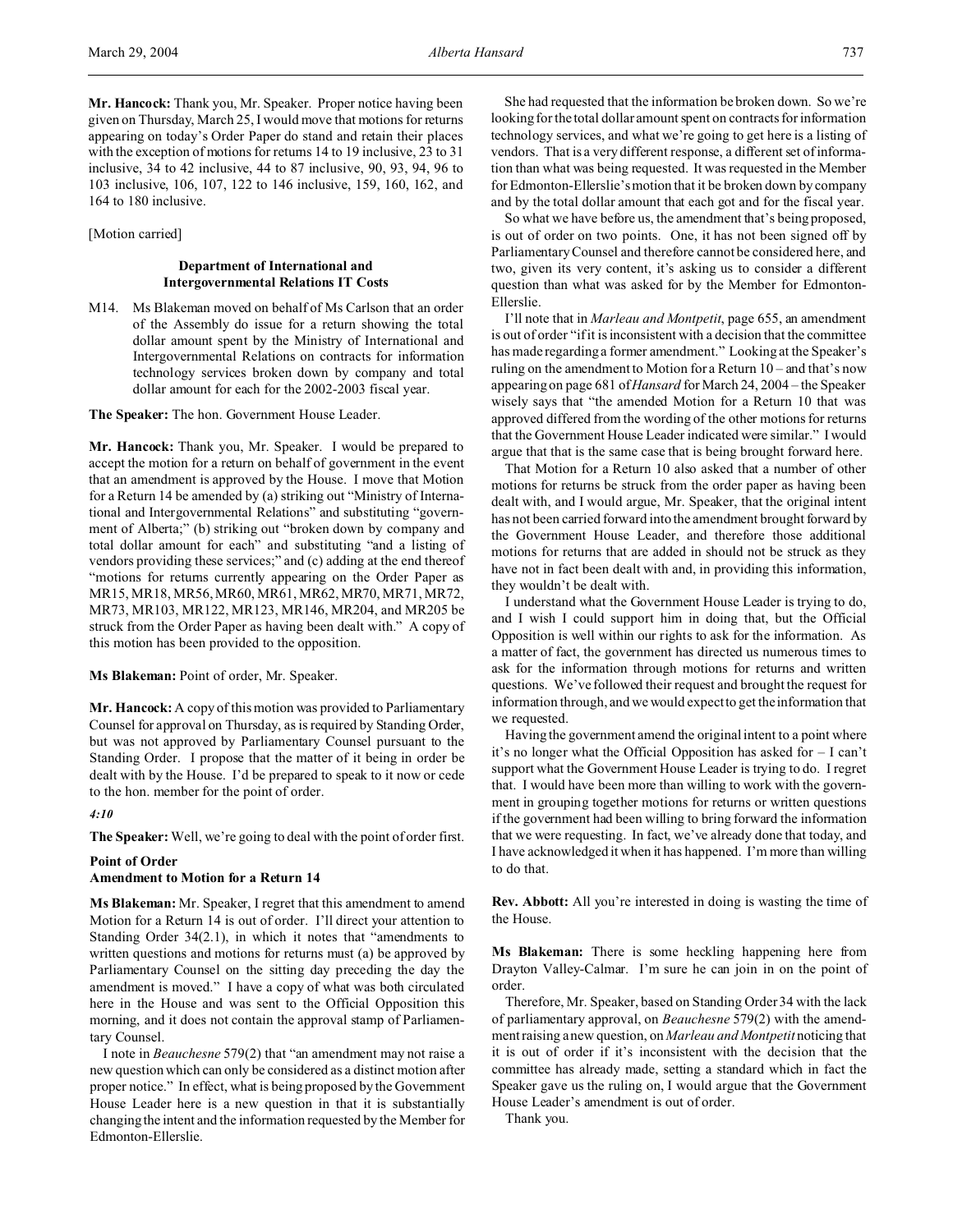**The Speaker:** Hon. members, first of all, there is no amendment on the floor. We have a point of order.

The Government House Leader on this point of order.

**Mr. Hancock:** Yes. Thank you, Mr. Speaker. There are a number of points that need to be addressed with respect to the question of whether the amendment can be ruled in order and put on the floor, and I'll start with the last part first, with respect to the argument put by the hon. member opposite that somehow by amending the motion we are changing the scope of the motion.

I would suggest to you that in her own argument she's negative to her argument, because she's indicated that in fact we passed a motion last Monday which made a very similar amendment in terms of the A and B sections of the amendment. The House passed that amendment and passed the motion as amended. Therefore, those portions of the amendment are not out of order.

The same amendment was done to Motion for a Return 10 last week and, in fact, is similar to many types of amendments that are brought before the House from time to time with respect to motions for returns in accordance with, I would suggest, *Beauchesne's* 567, that says that "the object of an amendment may be either to modify a question in such a way as to increase its acceptability," which is what we've been doing all afternoon by changing dates and things like that and which we did last Monday on Motion for a Return 10 by changing the motion so that it's all government departments and then broken down by company and dollar amounts and a listing of vendors providing those services. We dealt with that at some length last Monday and then passed the motion.

The question that came up as a result of it last Monday was whether by passing that motion as amended it was applicable to all the other motions. Now, that – I'd have to correct the hon. member opposite – was not included in the motion. In fact, it was a point of order that I raised after the motion was passed to ask that it be made applicable to the other motions and that the other motions be struck from the Order Paper.

Mr. Speaker, you quite rightly reserved on that and then came back and advised the House that the motion as passed was not the same as the motions that were still on the Order Paper, and therefore you weren't prepared to strike the other motions on the Order Paper as being redundant. Because the motion passed was amended and the motions that were still on the Order Paper had not been amended, you said: well, it isn't on all fours, and therefore you can't just take them off the Order Paper.

Now, I would direct your attention to what was discussed. In fact, in the March 22 *Hansard* at page 613 you indicated:

During the debate something else was added to this discussion, and it had to do with the number of other written questions or motions for returns that this was to apply to. That's not part of the motion. It's not part of the amendment. I have no idea how the chair is supposed to determine subjectively to which one of these other motions for returns this particular amendment is to apply. That would be a very unfair situation.

So, Mr. Speaker, the response to that is to make it a part of the motion, bring forward exactly to what other motions it is to apply, and make it a direction of the House in passing the motion that it is to apply to those other motions.

Now, is it appropriate to have one motion apply to other motions? Well, earlier today on one of the written questions there was an amendment put forward to have that written question apply to – and that was Written Question 28 – "the departments referred to in written questions 29, 30, 34, 46, 60 to 65 inclusive," et cetera. So, obviously, it's in order to have a written motion apply to other motions on the Order Paper. It's been done. In fact, it was done earlier today, and that was approved by Parliamentary Counsel.

So we have a situation where the first part of the amendment is clearly in order. We have a situation where the second part of the amendment is clearly in order. It's very difficult to understand how the two parts of the amendment put together are not in order.

#### *4:20*

Then we come to the question of Standing Order 34(2.1). Standing Order 34(2.1) clearly states, "Amendments to written questions and motions for returns must (a) be approved by Parliamentary Counsel on the sitting day preceding the day the amendment is moved." That's the Standing Order. That's the hurdle I have to get over here because clearly Parliamentary Counsel did not approve this amendment on that date.

Now, the question, Mr. Speaker, is: what is Parliamentary Counsel's role as provided for in the Standing Order? Clearly, the question for Parliamentary Counsel is not whether or not the motion itself is in order or out of order on a substantive basis but, rather, whether it's in an appropriate form to come to the House. Otherwise, Parliamentary Counsel would be usurping the authority of this House in determining what business it can discuss and what is substantive. Clearly, Parliamentary Counsel cannot be in a position where it makes substantive decisions with respect to business that can come before the House. Clearly, it can make decisions with respect to whether it's an appropriate form for the House, and in support of that proposition I would quote again your rulings and discussion before the House.

Mr. Speaker, on March 24 in *Hansard* at page 681: "When there are difficulties or problems encountered like this, the chair's view is that the primary responsibility for resolving them should rest with the House leaders." I skip a sentence, and then it goes on to say, "It is your Assembly, hon. members, and it is to you that the responsibility falls for dealing with the business of the Assembly." The business of the Assembly deals with how we deal with these written questions and motions for returns. They're an opportunity for private members to put questions on the floor and to request return of documents. Clearly, it's in order for those questions to be on the floor.

But now we have this unique situation where we have on the Order Paper 88 written questions and 210 motions for returns. Even though with the most recent changes of the rules we've expanded the time that's available to private members for private members' business by moving private members' motions to the evening on Mondays and having the hour for private members' motions there, freeing up the afternoon to deal with written questions, motions for returns, and private members' bills, clearly by putting this number of questions on the Order Paper, we will never get to private members' bills unless we find some method of aggregating the business.

Now, it would seem to me, Mr. Speaker, that it is entirely inappropriate to say that the only way that business can be aggregated, that questions can be aggregated is if they're to be accepted or rejected on the face of them, so that the only way you could deal with more than one question would be to accept or reject without amendment. That would seem to be an inappropriate way to deal with this matter because that leaves, then, the only way of dealing with questions, if you're not prepared to accept or reject on the face of them, as dealing with them individually, one by one, and making the amendments.

Then, Mr. Speaker, you're going on to make the same amendment to similar motions which differ only with respect to which department they apply to or which member they apply to. So you're making the same amendment that you would make to all of them, but you'd have to make them individually because the ruling would say that you couldn't aggregate those questions.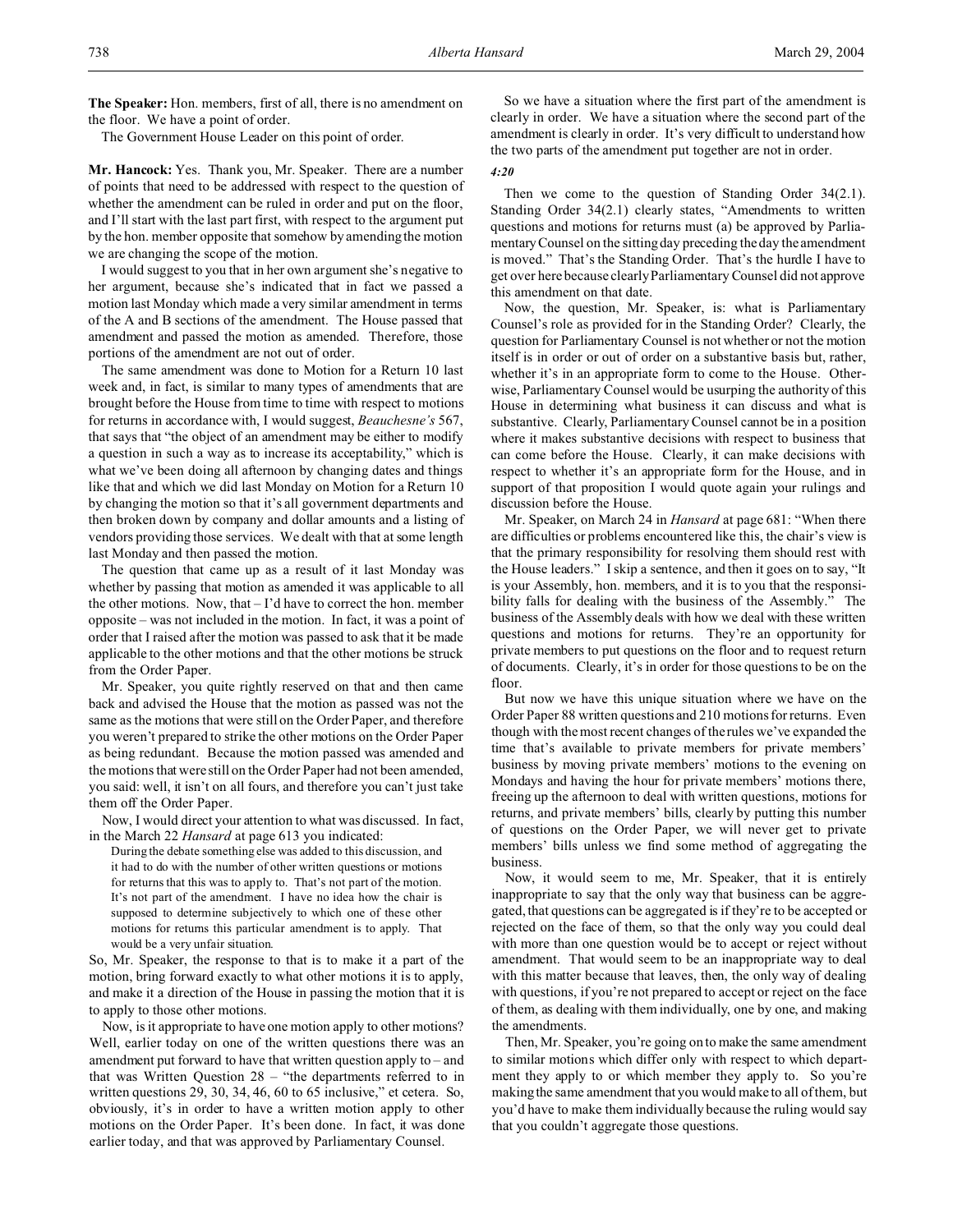The simple answer here, a very straightforward answer, is that there's an amendment that's being proposed. It ought to have been approved by Parliamentary Counsel, not in terms of substance, because it's always for the Speaker on the floor of the House or members on the floor in raising a point of order to argue whether a motion or a bill or anything else is in order or out of order. It is always available on the floor of the House to do that. But I would suggest that it's not in order for Parliamentary Counsel to make that determination. Parliamentary Counsel's role is to determine form, whether it's an appropriate form to come before the House.

So I would suggest, Mr. Speaker, that 34(2.1)(a) must be read in that context. If you read it in any other way, it gives Parliamentary Counsel a role which cannot be afforded Parliamentary Counsel but is the order of the Speaker in the House and the members of the House on the floor of the House. I would argue that Parliamentary Counsel should be determined to have approved this because it is in an appropriate form, that it is in order for the House to deal with the motion.

Then the question is: is the motion itself in order? That question has been answered. Written Question 10 last week made the first part of the amendment. Written Question 28 today made the second part of the amendment. If the first is in order and the second is in order, then the whole thing is in order. So substantively it must be in order, and therefore it's open to the House to deal with that question today.

I would submit, Mr. Speaker, then, that we should allow the amendment to proceed and deal with these written questions and motions for returns in a timely way so that the House can deal with the questions that have been put before it, deal with them in a straightforward manner, and then also allow time for private members to deal with private members' bills.

### [Ms Blakeman rose]

**The Speaker:** Hon. member, it was your point of order. You've already participated.

Does anybody else want to participate on this point of order? Hon. Member for Drayton Valley-Calmar, I saw you move on the point of order.

**Rev. Abbott:** Yeah, Mr. Speaker. I was going to make some comments, but the hon. Government House Leader said it all. Thank you.

#### **The Speaker:** Others on this point of order?

Hon. members, I can understand. I used the word "angst" the other day with respect to the number of questions that might be on the Order Paper. But Monday is private members' day, and it is within the rights of the members to participate by way of written questions and motions for returns.

There were several points raised here this afternoon, and brief comments will be made with respect to these several points. First of all, there were statements made in the House the other day by myself with respect to this particular matter. Actually, considerable progress has been made today with respect to a certain number of these written questions and motions for returns.

The Standing Orders are the rules of this Assembly. The Standing Orders are written by the members of this particular Assembly. If we have a Standing Order, regardless of whether or not the chair likes the Standing Order, the Standing Order has been written by the members after consultation among the members after due diligence by the three House leaders with respect to it. Sometimes they don't even have to consult and sometimes they do not consult with the chair.

So let's take a look at Standing Order 34(2.1), written by the members of the House. It says, "Amendments to written questions and motions for returns must" – not may be, could be, should be but must – "(a) be approved by Parliamentary Counsel on the sitting day preceding the day the amendment is moved" and so on. Now, I look at that. The word "must" says to me that it has to be done. It means that you can't really be subjective about this.

Now, there's one way we could get around this: by asking for unanimous consent to give it the interpretation the Government House Leader has. I dare say and suspect that that probably wouldn't get unanimous consent, but I can do that. Any time we have unanimous consent, we can put away all of this so that we don't have to deal with it. But I suspect that we're not going to get that, so it's kind of hard to deal with an amendment from that perspective.

Secondly, I do believe that I heard the Government House Leader refer to *Beauchesne* 567, but I also heard the Opposition House Leader refer to *Beauchesne* 579(2): "An amendment may not raise a new question which can only be considered as a distinct motion after proper notice."

Now, the other day when I stood here, I suggested that, well, there's a way of grouping these things. Number one is that there could be harmony among the three House leaders. They can get together and they can work this out, and that's always the preferred route – always the preferred route – and there seemed to be some approach with respect to that today. The second way, basically, could be by following the procedures that were followed today with respect to the groupings where there are no substantial differences from the original motion to the new amendment, where they're not substantial; that's very important. If you take a group of them and you put them all together and there's no substantial change, what you're doing is just bunching them, and we all agreed that that would be a fine way to go.

# *4:30*

This particular amendment, proposed amendment to Motion for a Return 14, which did not meet the test under Standing Order 34(2.1), in essence would not meet the substantive amendment test either. So there are actually several ways of dealing with this if one wants to. One could have a distinct motion. Notice could be given, say, tomorrow or Wednesday, and a motion could be dealt with on a Thursday afternoon to basically group 100 or 125 or 50 of them and say either yes or no to them. That's another way of dealing with it. Can't do it on the following Monday because that's private members' day, so it would have to be done in another way.

So I'm afraid that the point of order has to be upheld. In essence, we cannot proceed with this proposed amendment to Motion for a Return 14. Motion for a Return 14 retains its place on the Order Paper as it currently is. We can leave it there now and make good use of the remaining time this afternoon to deal with some of these other motions for returns which have met the test and could see some further progress this afternoon with respect to what we have. Hopefully, in the ensuing days and the ensuing weeks – perhaps the three House leaders would be able to meet during the Easter break, say four, five, six days. They could spend time on solving this problem and dealing with the House itself pending further review.

The hon. Government House Leader.

### **Point of Order**

## **Explanation of Speaker's Rulings**

**Mr. Hancock:** Thank you, Mr. Speaker. I rise under the provisions of 13(2) asking for you to "explain the reasons for any decision," because I'd like to have you explain to the House in greater scope what you, then, believe the authority of Parliamentary Counsel is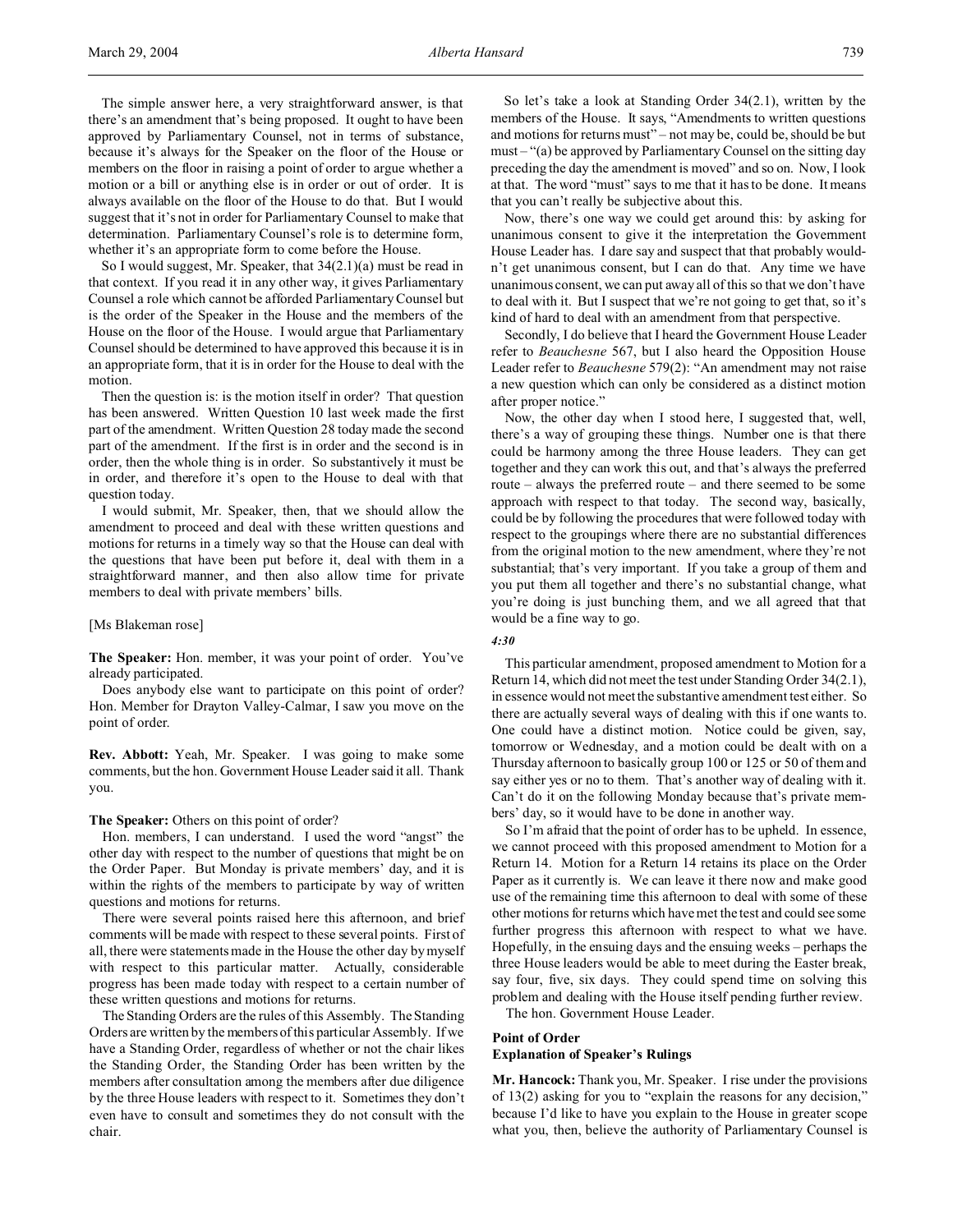with respect to taking substantive decisions away from the House rather than process oriented. You've indicated that 34(2.1) has to be read on the face of it, but is it your understanding that Parliamentary Counsel can make adjudicative decisions with respect to substantive measures and, therefore, take them away from the House? Or is it your understanding of Parliamentary Counsel's role to simply deal with respect to the form of matters coming before the House?

The second question I'd like to understand your rationale on is your ruling with respect to the substantive nature of the motion, because we have dealt in this House, as I mentioned in my argument, with Motion for a Return 10, which did exactly those substantive, if that's what they are, amendments to the motion. We have done that on a regular basis throughout.

We've also dealt earlier today with the question of bringing other motions into the motion, having the House say that by dealing with this motion, we've dealt with those motions. Now, your ruling would purport to say that you can only do that, presumably because we did it today, if you don't amend the motion. However, taking that subsection (c) by itself, I would suggest, belies what you've said. So I'd like to understand better your rationale for saying that that's more substantive than the motion which apparently was in order earlier today.

**The Speaker:** The chair is not going to get into debate in this Assembly with anyone. The chair will explain and will explain again, and the Government House Leader will listen attentively, please.

The Standing Orders are written by the members of the House. The tradition with respect to Standing Orders and the constitution of the House is essentially that, if at least it's a caring group of people, the three House leaders – that's why we have House leaders in here – will get together, will put ideas on the table, will work towards a resolution of what the constitution or the rules for governance of the House should be.

They are written by the members of the House. Sometimes the chair, the Speaker, may be aware of them. Sometimes the Speaker may not be aware of them. Sometimes the Speaker may be consulted as to whether or not a provision under Standing Orders is an intelligent one, an appropriate one, a functioning one, a desirable one. Sometimes the Speaker might even suggest to the drafters of these Standing Orders that that's really quite inappropriate, that it's not the best direction to go, but it still rests with the House if the House wants to proceed.

Generally – generally – when major changes are made to Standing Orders, governments can use their majority to basically bring about what it is that they want, and sometimes the minority can use its position to veto if in fact you're dealing with respect to questions that require unanimous consent.

But in the case of 34(2.1), "Amendments to written questions and motions for returns must," it says "must," not may be, could be, should be. Now, if the hon. Government House Leader wants me to determine and define what the word "must" is, I will ask for one of the pages to get me a thesaurus. I think that "must" has the connotation that means it's mandatory, that it's not subjective. It doesn't apply in this situation when it works to one's advantage, but it applies in a different situation when it works to someone else's disadvantage.

I repeat again because I don't want any misunderstanding on this at all: "Amendments to written questions and motions for returns must be approved by Parliamentary Counsel on the sitting day preceding the day the amendment is moved." There's no suggestion in here that there has to be a subjective interpretation by anyone with respect to what that means. I dare say that I would suggest that on the basis of the discussion that we just had here a few minutes ago, there seems to be a subjective view of what it means.

I did not write these Standing Orders. They're your Standing Orders. If there's a requirement in the Standing Orders to have a group of three or four members, then, be the interpreters of the constitution, of what these words mean – and perhaps a thesaurus or other dictionary might be found that provides what the word "must" would mean to somebody's satisfaction – then that is an option.

But the fact of the matter is that this is what it says. I can't define that any further than what I've already done on two or three occasions in the last little while. It's not the intent of this chair to basically define the word "must." It's very clear as to what the word "must" would be. As far as anything else, it's been repeated on at least two occasions with respect to that: there is the point of order. This amendment will not be proceeded with under the Standing Orders that we have in this Assembly at this time.

If the hon. members want to get together and change the Standing Orders, that's another subject, but these are our Standing Orders now. *Beauchesne* is very clear to me on what it says, and I repeat: 579(2). I've always provided another alternative as to how this might be dealt with. There's no further explanation that I can provide with respect to this.

If the hon. Government House Leader or any other member wants to have a private discussion with me in my office, I'd be very happy to have it, but we can't waste any more time in the House. This is private members' day. This is not a debate for lawyers to have a nice court appearance debate.

**Mr. Hancock:** Mr. Speaker, with respect, again rising under section 13(2) asking for an explanation. You've read to us Standing Order 34(2.1), and you've emphasized the word "must," but you have not dealt with the word "approved." Nor have you dealt with the way that that Standing Order can be read, which says that "motions for returns must . . . be approved."

So you could read the Standing Order exactly as it's written to say that Parliamentary Counsel must approve an amendment when it's brought to him. Now, clearly that doesn't make sense. The reason for the Parliamentary Counsel to have a role in the process is to make sure that everything is in appropriate form. So what I was asking – and I don't believe this is a lawyer's debate, and I do believe this is important for this House to have discussion on – is the question of what the role of Parliamentary Counsel is in approving an amendment that is brought to him.

Now, I would submit to you that the role of Parliamentary Counsel is approval as to form. But if you wish to say that the Standing Orders prevail and have to be read as they're written, then I would suggest that you have to read it to say that motions for returns must be approved by Parliamentary Counsel; he has no discretion not to approve them. That hardly makes sense, Mr. Speaker.

So, clearly, the role of Parliamentary Counsel must be defined, and that was the interpretation I was asking you for: what's Parliamentary Counsel's role in approving an amendment before it comes before this House? We have many amendments that are brought before the House. They're always initialled by Parliamentary Counsel before introduction. We've argued on occasion as to whether or not they're in order after the Parliamentary Counsel has initialled them. Clearly, the Parliamentary Counsel's function is one as to approval as to form, and that's what we need interpretation on, because if his role is more substantive than that, then you're absolutely right: the Standing Orders need to be amended.

### *4:40*

**The Speaker:**Well, we're having a debate, hon. Government House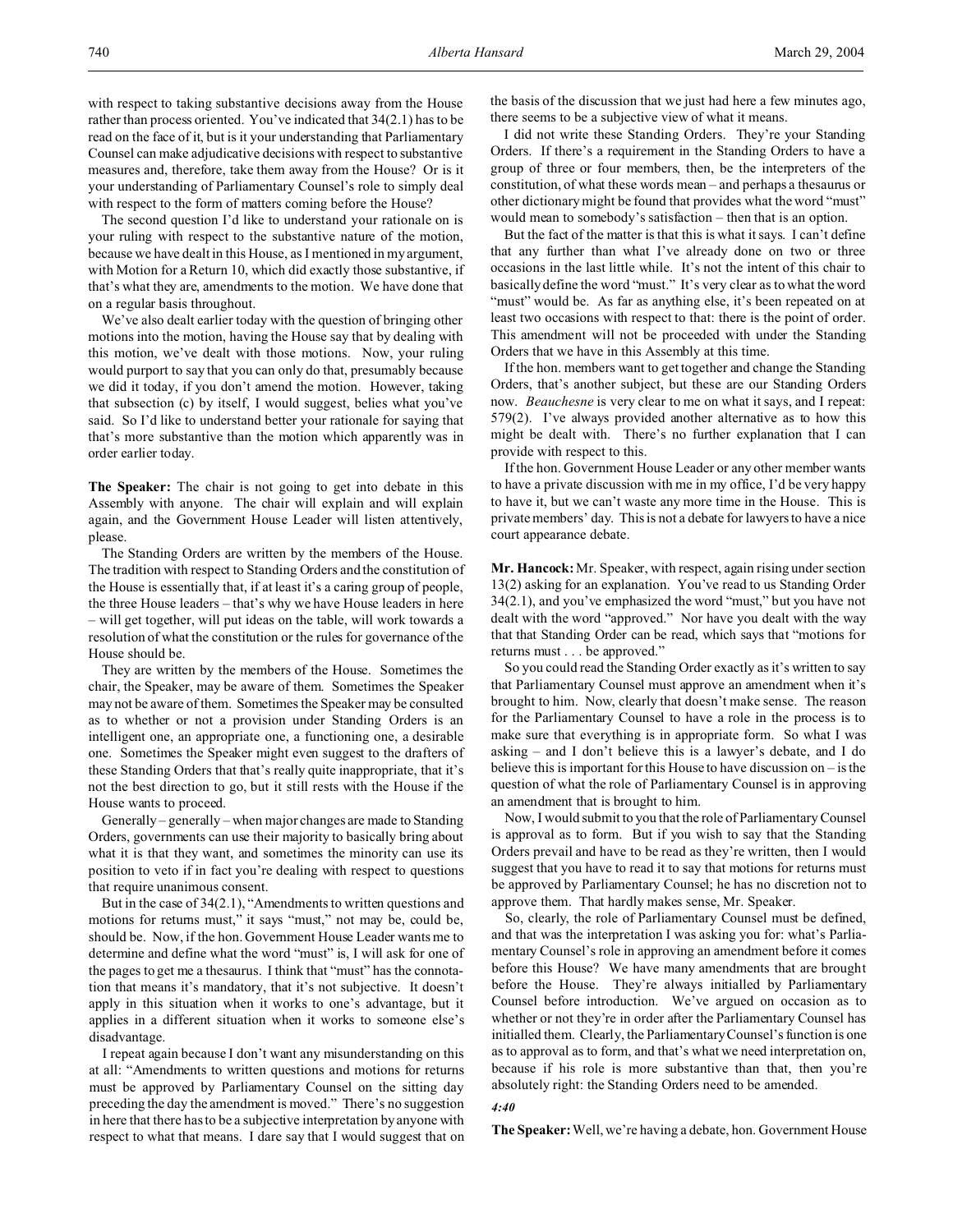Leader, and the hon. Government House Leader should refer to Standing Order 104.

Parliamentary Counsel

(a) are responsible for the correctness of Bills and of amendments to Bills.

Emphasis on the word "correctness."

(b) shall be present, whenever required, at the Table, when any Bill is being considered in Committee of the Whole;

(c) in the absence of the Clerk and the Clerk Assistant, shall substitute for the Clerk and exercise the authority and discharge the responsibilities normally vested in the Clerk;

(d) shall act as counsel to the Assembly and members, to committees of the Assembly, to officers of the Assembly and to officers of the Legislature, as required;

(e) shall assist members in drafting private members' public Bills when requested;

(f) shall act as examiner of private Bills in the fulfillment of counsel's duties under Standing Orders 90 and 99;

(g) shall transmit to the Clerk of the Assembly for delivery to all members, prior to the commencement of each session of the Legislature, a list of the reports or other periodic statements which it is the duty of any officer or department of the Government or any corporate body to make to the Assembly,

(i) referring to the resolution or Act wherein each is ordered,

(ii) placing under the name of each officer, department, or corporate body a list of reports or returns required, and

(iii) stating the time by which the report or periodic statement is to be tabled; and

(h) shall prepare, for printing as statutes, the official copies of the Bills enacted by the Legislature; and

(i) shall transmit to the Clerk for delivery to the Secretary of State, certified, sealed copies of the Bills enacted by the Legislature;

subject to such orders as counsel may receive from the Speaker or the Clerk

and to respond to the duties of the Parliamentary Counsel and always dealing with the traditions and the customs and the heritage of parliaments as we have in terms of how we deal with them in other matters.

Now, if the argument is with the table officers and the Standing Orders, then this Assembly should basically change the Standing Orders, if that's the argument, and the Assembly always has the choice and the chance to change the Standing Orders. If the argument here is an interpretation asked for of the chair, the Speaker, because the Speaker upholds the Standing Orders, and if the debate now is a question of confidence in the chair, then the Assembly also has a major responsibility to deal with this by notice of a substantive motion in the chair.

The Standing Orders are very, very clear. They're written by the Assembly. The chair has written and dealt with the Standing Orders on one or two occasions. The chair has pointed out on the basis of the other materials that we have in here that if there's going to be a major change, a substantive change in the scope of the question – and if you look at the amendment to Motion for a Return 14, it strikes out "Ministry of International and Intergovernmental Relations" and substitutes "government of Alberta" – no problem with that – and in (c) adds the following. No problem with that. The substantive change comes in striking out "broken down by company and total dollar amount for each" and substituting "and a listing of vendors providing these services." There's a dramatic difference of intent.

This is private members' day. If an hon. member wants to stand up and move a motion, that member has the right to stand up in this Assembly to move the motion. It is not the government's afternoon; it's a private members' afternoon.

Now, if the motions are the same, if there would have been no change in what was requested in the motion and it would have simply applied to all departments, no problem. If it would have been outlined what they were, no problem. But if there's going to be a substantive difference, what in essence is happening here is denigrating the role of a private member.

There's an assumption here that one question having been dealt with would then be dealt with in the same way for all others. These are different questions sometimes from different members to different departments. What their intent is I do not know. I can't get in anybody's mind.

All I can ask for is the greatest degree of sense that goes along with this as private members' day, recognizing that we look at the best utilization of time in this Assembly, recognizing that this is a democracy, recognizing that the majority will always win, understanding that there still is a role for private members.

The hon. Government House Leader.

#### **Debate Continued**

**Mr. Hancock:** Thank you, Mr. Speaker. On the basis of your ruling I'm pleased to reject Written Question 14 on behalf of the government.

**Ms Blakeman:** I'm sorry to hear that, and I regret that the government is refusing to provide the information that we're looking for, which is fairly simply information just on the contracts for information technology broken down by company and total dollar amounts. I'm sorry that they're rejecting the request for information.

Thank you, Mr. Speaker.

[Motion for a Return 14 lost]

## **Department of Sustainable Resource Development IT Costs**

M15. Ms Blakeman moved on behalf of Ms Carlson that an order of the Assembly do issue for a return showing the total dollar amount spent by the Ministry of Sustainable Resource Development on contracts for information technology services broken down by company and total dollar amount for each for the 2002-2003 fiscal year.

**The Speaker:** The hon. Government House Leader.

**Mr. Hancock:** Thank you, Mr. Speaker. In light of the discussion that we've just had relative to Motion for a Return 14, I would note in looking at Motion for a Return 15 that it is almost exactly identical to Motion for a Return 14. The difference between Motion for a Return 15 and Motion for a Return 14 is that Motion for a Return 15 talks about the Ministry of Sustainable Resource Development and Motion for a Return 14 talks about the Ministry of International and Intergovernmental Relations. In all other respects it would appear that those motions are identical.

Now, I would refer the House to Motion for a Return 10, which was dealt with last Monday. I don't have it exactly in front of me, but I think it was dealt with by way of an amendment, which deleted the title – in this case it would be Ministry of Sustainable Resource Development and substituting "government of Alberta" – and deleted a section of it: do issue for a return showing the total dollar amount spent by the ministry on contracts for information broken down by company and total dollar amount. So it deleted "broken down by company and dollar amount" and substituted "and a listing of vendors providing these services." That amendment was passed,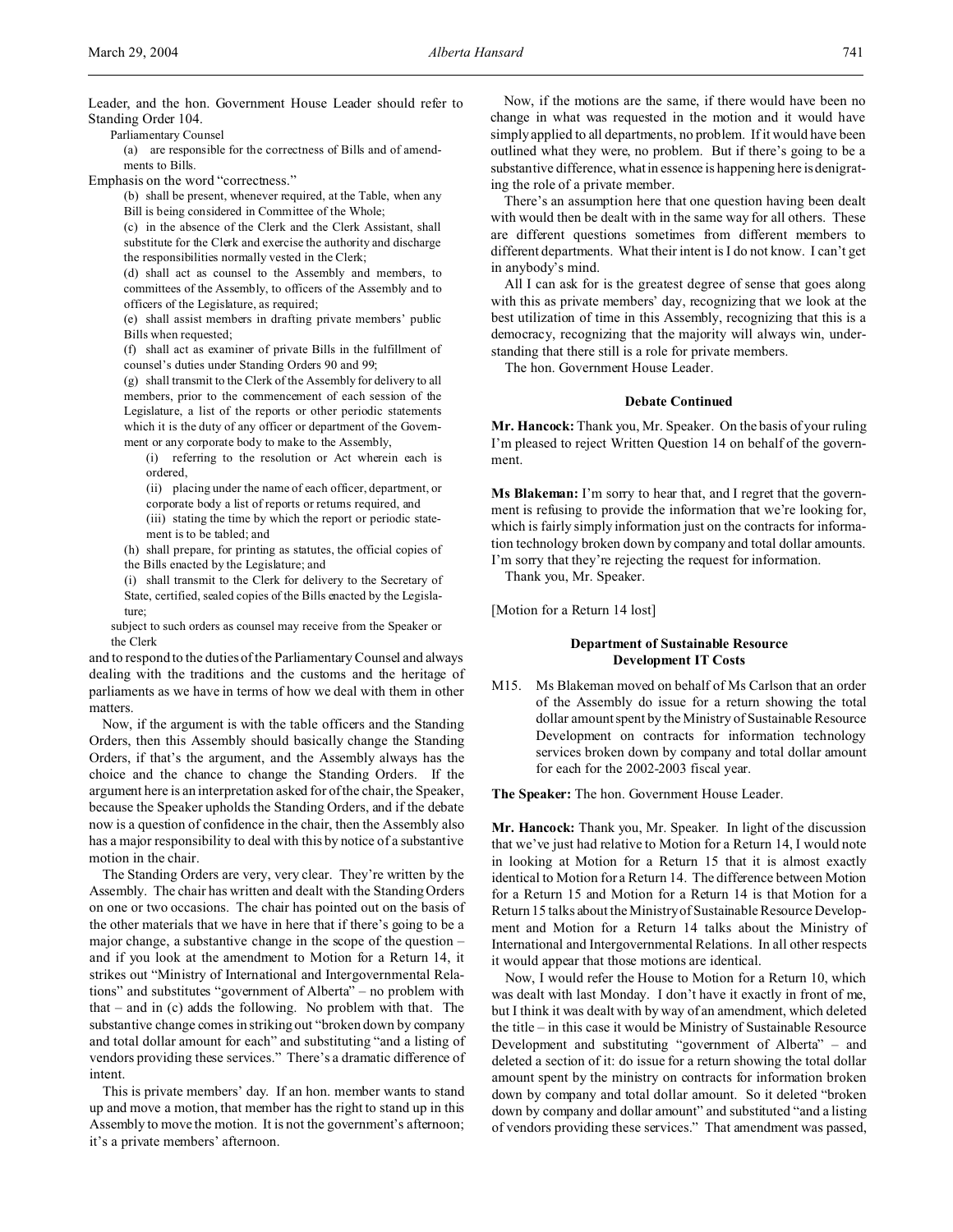as I recall it, on MR 10, and then the amended motion was passed by the House.

It's unfortunate that we passed a motion which is presumably out of order as per your ruling this afternoon, but in any event that's what was done. So we have that amendment and we have MR 10 passed, which provides for the government of Alberta to provide for a return showing the contracts for the government of Alberta broken down by company and dollar amount. Hence, Motion for a Return 15 is redundant, and therefore I would say that it should be rejected on behalf of the government.

**The Speaker:** The hon. Member for Edmonton-Centre to close debate.

**Ms Blakeman:** Thank you very much. Well, I'm afraid I disagree with the Minister of Justice and the Government House Leader. I find that there is a substantial difference between the ministries of Sustainable Resource Development and International and Intergovernmental Relations. I would argue that that is the key to what makes these motions different.

There's going to be a campaign now, I think, from government to try and make it look like we are somehow remiss or at fault for trying to get information from the government, and I think that we're well within our rights to ask for this information. We would like to get it. I don't see that it's that difficult for the government to provide it for us. It's not being provided, and I can't speculate on why the government refuses to provide it, but it's obviously refusing to provide some fairly simple information here.

The minister keeps going back to Motion for a Return 10 and that somehow in the passing of that, all other motions should follow the same example. Again, I look at the division records, and it's quite clear that the government members have a majority and were able to use that majority to force the passage of Motion for a Return 10. That does not mean that that was the information that the Official Opposition was looking for. It does not mean that it then becomes an example to be used in all other instances where the Official Opposition is seeking information and the government does not give it to us and wants to amend and make it more vague. So I would refute the constant reference that the Government House Leader makes to Motion for a Return 10 that it is somehow an example of what should happen here.

# *4:50*

 As I've said before, Mr. Speaker, I'm more than happy to work with the Government House Leader and the third party House leader where we are able to successfully negotiate that we will get the information we are seeking. I did already use the example that happened earlier today where the motion was exactly the same except that it was allowing the inclusion of other named ministries. But to have a motion that now comes in two parts, one amending the intent or the information being sought and the second asking that additional motions be struck because they are included in it, is simply not acceptable, and the Speaker has already ruled on that.

You know, the government has all the power here. We're merely the opposition doing our best to seek information. The government repeatedly put us towards asking these questions in this venue and has refused to provide us the information in other venues. So what we've come down to is once again the government using its overwhelming majority to try and bash the Official Opposition on the head. I regret that such simple information as a dollar amount spent on technology services broken down by company and total dollar amount for the 2002-2003 fiscal year is beyond the government's ability to provide, and I do once again plead for common

sense, some cool heads, and support for the motion as presented. Thank you.

[Motion for a Return 15 lost]

## **Department of Aboriginal Affairs and Northern Development IT Contracts**

M16. Ms Blakeman moved on behalf of Dr. Taft that an order of the Assembly do issue for a return showing the current information technology services contract tendering policy and process for the Ministry and Department of Aboriginal Affairs and Northern Development.

**The Speaker:** The hon. Government House Leader.

**Mr. Hancock:** Thank you, Mr. Speaker. I would move an amendment to Motion 16 such that the amendment would strike out "the Ministry and Department of Aboriginal Affairs and Northern Development" and substitute "all ministries and departments in the government of Alberta referred to in motions for returns 17, 50, 51, 54, 63, 74, 76, 77, 106, 107, 124, 125, 126, 127, 144, 145, and 206." The motion as amended would then read:

That an order of the Assembly do issue for a return showing the current information technology services contract tendering policy and process for all ministries and departments in the government of Alberta referred to in motions for returns 17, 50, 51, 54, 63, 74, 76, 77, 106, 107, 124, 125, 126, 127, 144, 145, and 206.

Mr. Speaker, in speaking to the amendment, I would point out to the House that the hon. Member for Edmonton-Centre on the previous motion has complained about the lack of information that the government is prepared to provide. In fact, by substituting the amendment here, which deals with all ministries and departments of the government, we're expanding the information that's going to be provided because it will be done for all departments of government rather than being done on an individual basis as and when a particular critic might put their three or four motions on the table.

In fact, what's happened in this House under our Order Paper is that if you look at it, there are groupings of written questions and motions for returns, so it would appear – and I don't intend to make any allegation against any member, but I just surmised from looking at it that each opposition critic has decided to come forward with virtually the same question with respect to each of their departments, and one or two haven't done it. So we have written questions that are identical for all intents and purposes with respect to most but all not all departments of government.

Well, I think we can correct that oversight, Mr. Speaker, by having it deal with all departments of government. Rather than dealing with it on an individual one-by-one basis, we can approve an amendment which aggregates them all into the same motion and deals with them all at one time, thus saving some essential time in this House so that we can deal with other private members' business.

Now, I don't deny for a moment that private members have the right to put questions on the Order Paper, but when questions are put on the Order Paper where they deal with each individual department and deal with exactly the same return for each department, then it seems to me that it makes sense to aggregate them together and to deal with them all at once.

You've ruled earlier, Mr. Speaker, that one can't make a substantive amendment to a motion. On the previous motion the member was saying that we weren't providing all of the information. Well, in fact, the reality is that the amended Motion for a Return 10, just to use as an example when speaking to this amendment, actually does expand the information which is available to the opposition.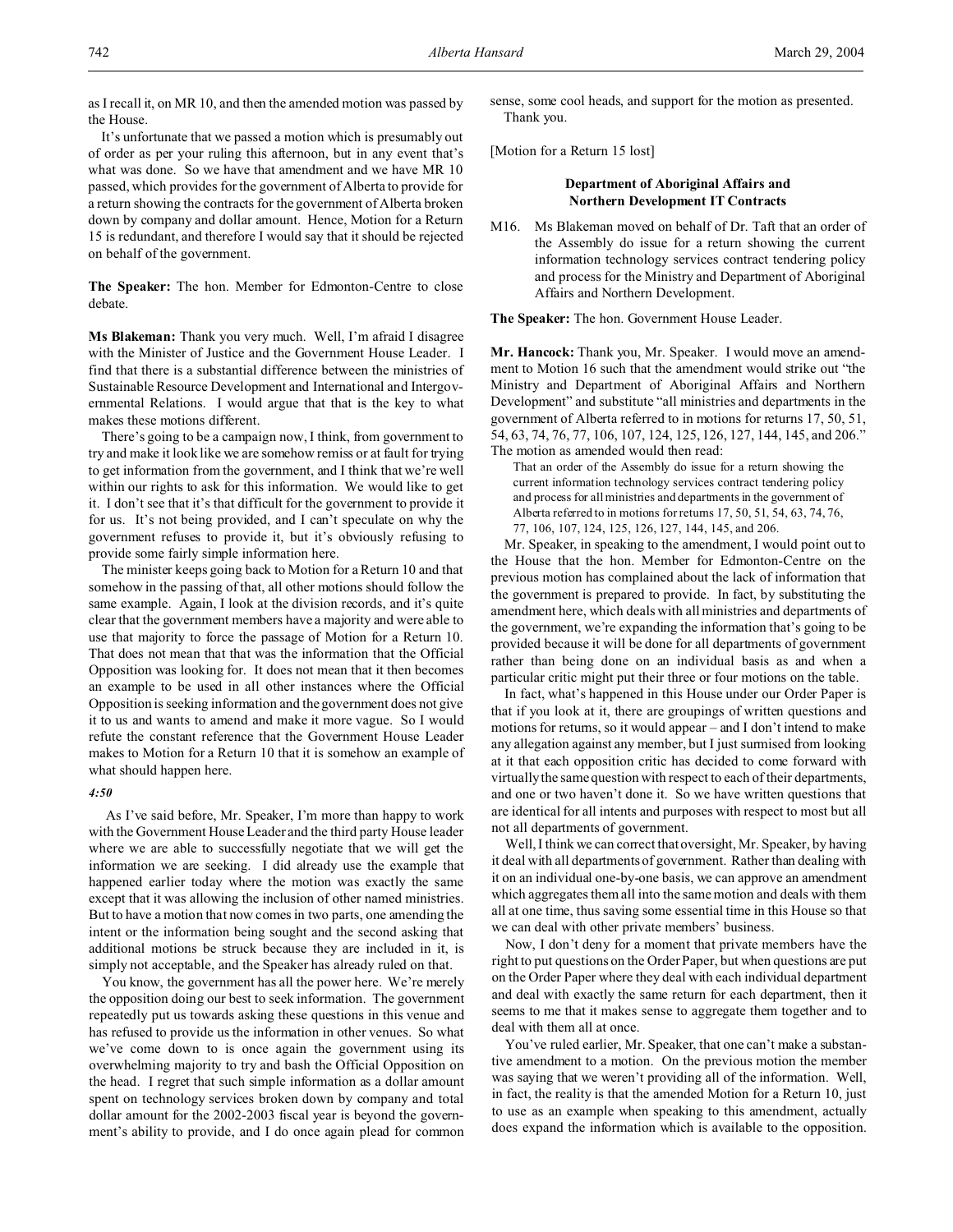Now, it doesn't necessarily put it in a form that's easy for them to read. I grant that. What it does is provide the same information for all departments of government. What it does is show the dollar amount on contracts and a listing of vendors for the services. This is relevant because now they're asking for the policies relating to the contracts.

So what they will get under Motion for a Return 10 is a return on all departments of government with the dollar value of contracts and a listing of the vendors, and of course they can find out how much each vendor gets by looking at what we colloquially call the blue book or the listing that's published every year with respect to how much is paid to any individual or corporation in the province of Alberta. That's all a matter of public record.

Now, one of the problems with motions for returns is that it's not so simple as to say: why not give us this information? We have civil servants in this province who are doing yeoman's service on behalf of Albertans providing the services that they've been hired to provide, and we want to keep them doing that. We do not believe it's appropriate or useful to sideline those people who are out there making sure the courts are open every day, making sure the cheques are delivered on time, making sure that the program delivery happens. To take them off those tasks to squirrel through files or through information to prepare a report so that we can table it and give it to the opposition when that information is readily available to the opposition in documents that are already published does not make sense.

So to aggregate the questions as one, to say that we'll respond on behalf of all departments to save them the time of cluttering the Order Paper with the individual departments and to amend the motion in a way, not in this motion but in others, to aggregate the information, to put it in a more answerable form is an entirely appropriate way to go. It results, Mr. Speaker, in the opposition getting more information, not less, and points them in a manner in which they can use that information.

They can get the additional information they need from already published material without the downside of using up civil service time. These people are being paid to do useful jobs on behalf of the people of Alberta, to serve Albertans, and instead they want to sidetrack them to find answers to 210 motions for returns and then complain when we try and put them together so that you can get a comprehensive report that's got more information than was requested, not necessarily in the same form, because sometimes in order to get the information, it's necessary to change the question to get it into a more answerable form, and that's what we've purported to do.

I would ask the House to support this amendment so that we can take a number of those questions  $-$  in fact, 17 plus the one we're debating, so 18 – off the Order Paper and save us the problem of dealing with another four or five when they get around to putting those ones on the Order Paper, Mr. Speaker. So I'd ask the House to accept this amendment.

#### *5:00*

**Ms Blakeman:** I'm very happy to support this amendment. It cannot have gone by the notice of the Government House Leader, who is a learned man and particularly learned in exactly the sort of issues we're dealing with here, which is the specificity of language and administrative law, that the argument that he and I are having today, ably watched over by the Speaker, is about whether or not the changes substantially change the motion. Right here I'm more than willing to accept this because the information that the opposition is seeking is exactly the same and it is adding in the rest of those departments.

Now, why did we do this one by one and name every department? Because we wanted the information from every department. If the government is willing to give us the exact the information that we asked for for every department, we don't have a problem, and I've been very clear about that.

The wording is exactly the same between the two. We've got: "Current information technology services." Looking at the amended motion: "Current information technology services." "Contract tendering policy and process." "Contract tendering policy and process" for all ministries or for the ministry. We are very happy to accept this when you are going to give us the information we are seeking. Therefore, I am very happy to support this.

The opposition has no interest in being intransigent on this one. We have interest in getting information – and that is why we are here – when the information that is being offered and the information that is being sought are the same. But when the Government House Leader tries to extrapolate this further on and make some other motion in which Parliamentary Counsel will recognize that it is not the same, the Speaker recognizes that it's not the same, then we are not in agreement any longer.

I'm more than willing to support this motion. It gives us the information we're seeking. It gives it for all of the ministries that we're seeking it for, which includes the office of the Premier, Economic Development, Environment, Government Services, Energy, Seniors, Justice and AttorneyGeneral,Community Development, Innovation and Science, Learning, Solicitor General, Gaming, Public Affairs, Transportation, Infrastructure, Municipal Affairs, and Children's Services.

Thank you very much, Mr. Speaker.

[Motion on amendment carried]

**The Speaker:** Now we'll close the debate. The motion is amended then.

**Mr. Hancock:** Could we not continue debate on the motion itself?

**The Speaker:** Well, we can. I haven't recognized . . .

**Mr. Hancock:** I've already spoken.

**The Speaker:** You've already spoken on it. So who else wants to debate?

**Mr. Hancock:** I just assumed that others might wish to.

**The Speaker:** Anybody else?

Then the hon. Member for Edmonton-Centre to close the debate.

**Ms Blakeman:** Thank you for the information.

[Motion for a Return 16 as amended carried]

**The Speaker:** This motion having been done now takes off the Order Paper the following aggregated motions as well: 17, 50, 51, 54, 63, 74, 76, 77, 106, 107, 124, 125, 126, 127, 144, 145, and 206. They're not to return; they're gone. It can be done.

The hon. Government House Leader.

**Mr. Hancock:** Thank you, Mr. Speaker. I would request unanimous consent of the House to leave this order of business and move to private members' bills.

[Unanimous consent granted]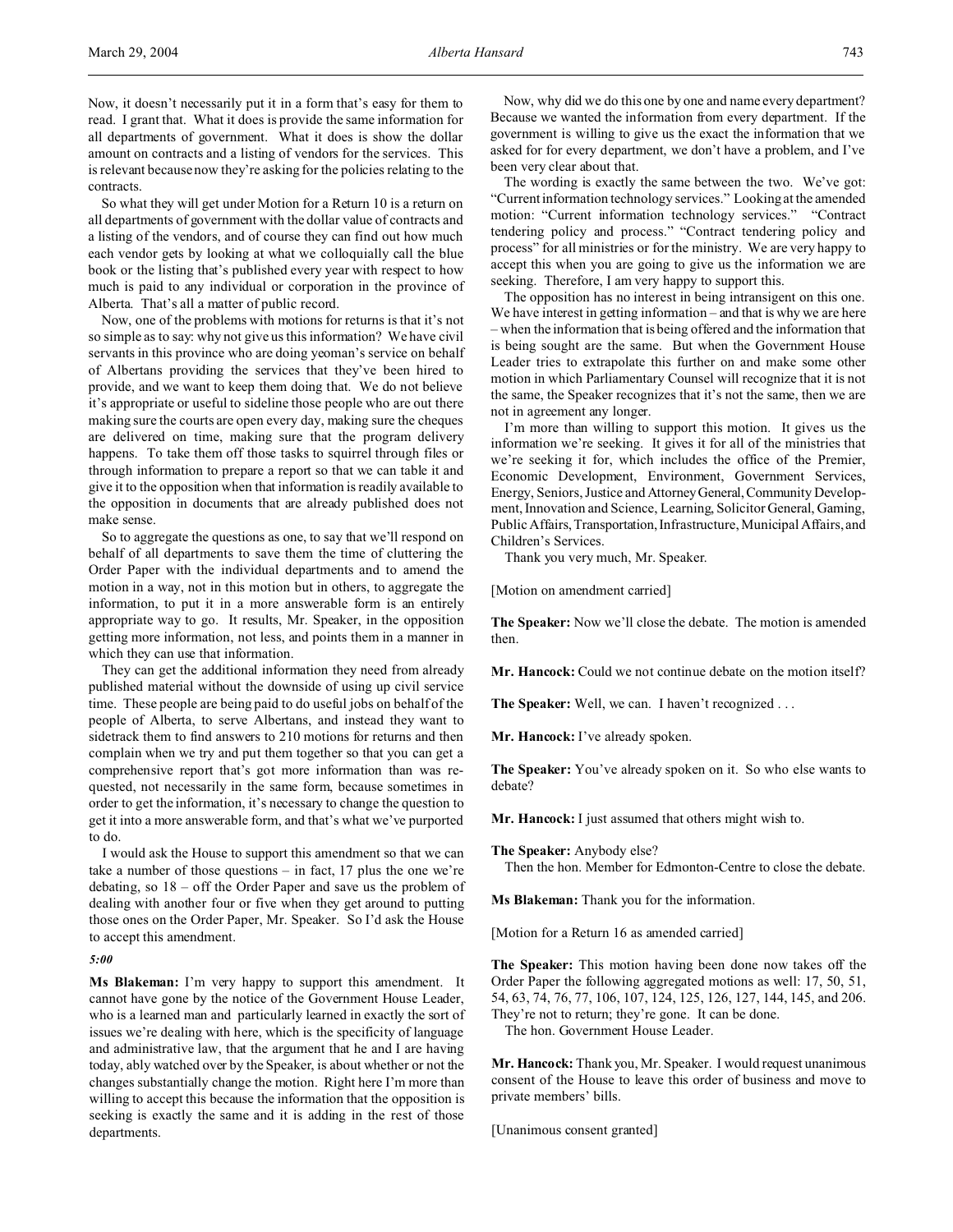head:

# **Public Bills and Orders Other than Government Bills and Orders Second Reading**

# **Bill 203 Canada Pension Plan Credits Statutes Amendment Act, 2004**

[Adjourned debate March 1: Mr. Lord]

**The Speaker:** The hon. Member for Calgary-Fort.

**Mr. Cao:** Thank you very much, Mr. Speaker. It's a great pleasure to join the debate on second reading of Bill 203, the Canada Pension Plan Credits Statutes Amendment Act, 2004, sponsored by the Member for Calgary-West. This bill seems to propose reasonable amendments to the Domestic Relations Act and the Family Law Act.

 I do not think that the bill will be a cause for concern by the Alberta government. No one is going to get rich from the CPP credits. However, these credits will become very important for people living on fixed incomes in their retirement years. I agree with other speakers who believe that Bill 203 addresses an issue that should receive more attention. The notion of opting out of the CPP credit-splitting program was granted to the provinces by the federal government almost 18 years ago.

### **Rev. Abbott:** Eighteen?

#### **Mr. Cao:** Yes, 18 years ago.

Alberta would not be the first province to take advantage of this option. This isn't groundbreaking legislation, but it is a sensible amendment.

For most people planning for retirement or living with financial independence in their later years is a distant concern. Retirement, pensions, and RRSPs are a minor consideration for most Canadians. In their initial form CPP credits may not be as valuable as other property; however, some people qualify for coverage from the CPP. The real value of CPP credits shows their monetary value in the form of a regular cheque sent by the federal government.

Bill 203 will hopefully motivate divorced couples to reconsider the importance of their public pension regardless of its size. This bill clears the way for divorced and separated couples to equally split or otherwise divide their Canada pension plan credits gained during their marriage.

As we heard through our debate last Monday, people place varying degrees of importance on CPP credits. Some believe that credits should be on the bargaining table as an asset when proceeding with a divorce or separation settlement. Others feel that CPP credits do not offer a great deal of wealth compared to other savings and are therefore easily discarded. I think that the attitude towards CPP credits will change over time. As a person comes closer to retirement age, they will look for opportunities to gain as much equity as possible in an effort to secure more financial independence.

CPP credits may not be as highly regarded by people in their late 30s or early 40s. Some people in their peak income-earning years do not believe that CPP credits are worth a great deal and can be easily traded for some other property gained during marriage. This attitude changes when people seriously consider their financial options as they approach retirement. The seemingly insignificant CPP credits can be a valuable and stable source of income to offset regular expenses such as utility bills.

Right now without Bill 203 a person can attempt to reclaim at any future date the CPP credits that were agreed to be the rightful property of their former spouse in the spousal agreement. Legally there is little recourse for people who lose this portion of their credits even though the signed waiver is a standard legal agreement.

The federal legislation states that in order for the provinces to opt out of the program and agree not to split their CPP benefits, they must pass provincial legislation allowing for this agreement. Bill 203 will take this loophole away from people who attempt to reclaim a part of their portion that they willingly gave to their former spouse during a divorce.

# *5:10*

This bill goes further. Assuming former spouses find out about this legal grey area, there is an important provision that makes the CPP credit-splitting agreement binding to June 4 of 1986. As we've heard from the Member for Calgary-West, this date was not chosen randomly. Amendments to the Canada Pension Plan Act to allow provinces to opt out of credit splitting were introduced on June 4, 1986. Section 55.2(3) states that a spousal agreement entered into on or after June 4, 1986, contains a provision that indicates the intention of the spouses or former spouses that there be no division of unadjusted pensionable earnings.

A few speakers here in second reading, some in Canada's legal community, have argued that CPP credits are part of the federal social program and should not be negotiable. I would agree that there is a significant social theme to the Canada pension plan. However, we must remember that a divorce is based mostly on division of property. The negotiating that goes along with the divorce fuels angry feelings and ill will exchanged between the two parties.

Private and provincial pension plans can be split or otherwise distributed in a divorce. From a financial perspective the only difference between the Canada pension plan and other pensions is the source of funds. During a divorce property is seen by some couples as much more than simple material items. It is seen as an entitlement. As a result, everything gained during a divorce is negotiable, and this includes CPP credits. At the time of a divorce CPP credits may seem useless to some Albertans, but over time and in the event of retirement or disability these credits become a stable source of income.

Mr. Speaker, imagine if a former spouse were able to claim other property attained during the marriage, such as a vehicle or house. I can assure you that the debate would be short and action from the government to remedy the situation would be swift. However, one of the differences between CPP credits and other property is that credits do not provide an immediate financial gain. The importance placed upon CPP credits will vary with every divorce. Bill 203 simply ensures that couples divorced since June 1986 adhere to their signed agreement and no future entitlement can be claimed. The bill also ensures that couples going through a divorce in the future will have the choice to choose how the CPP credits are divided.

Mr. Speaker, according to Statistics Canada there were 8,176 divorces in Alberta in the year 2000. This is a significant number of people who may not be aware of the provision surrounding the splitting of CPP benefits. Bill 203 could serve to bring a heightened understanding of this issue.

Some may argue that this bill overestimates the importance of CPP credits. The amount of time and money Canadians dedicate to retirement should be enough for this Assembly to move forward and pass Bill 203. According to the national survey only 1 in 3 Canadians have adequately planned for retirement. Another way of looking at this is that over 65 per cent of Canadians will not have financial independence when they reach their retirement age.

Passing Bill 203 will help people realize that the CPP credit-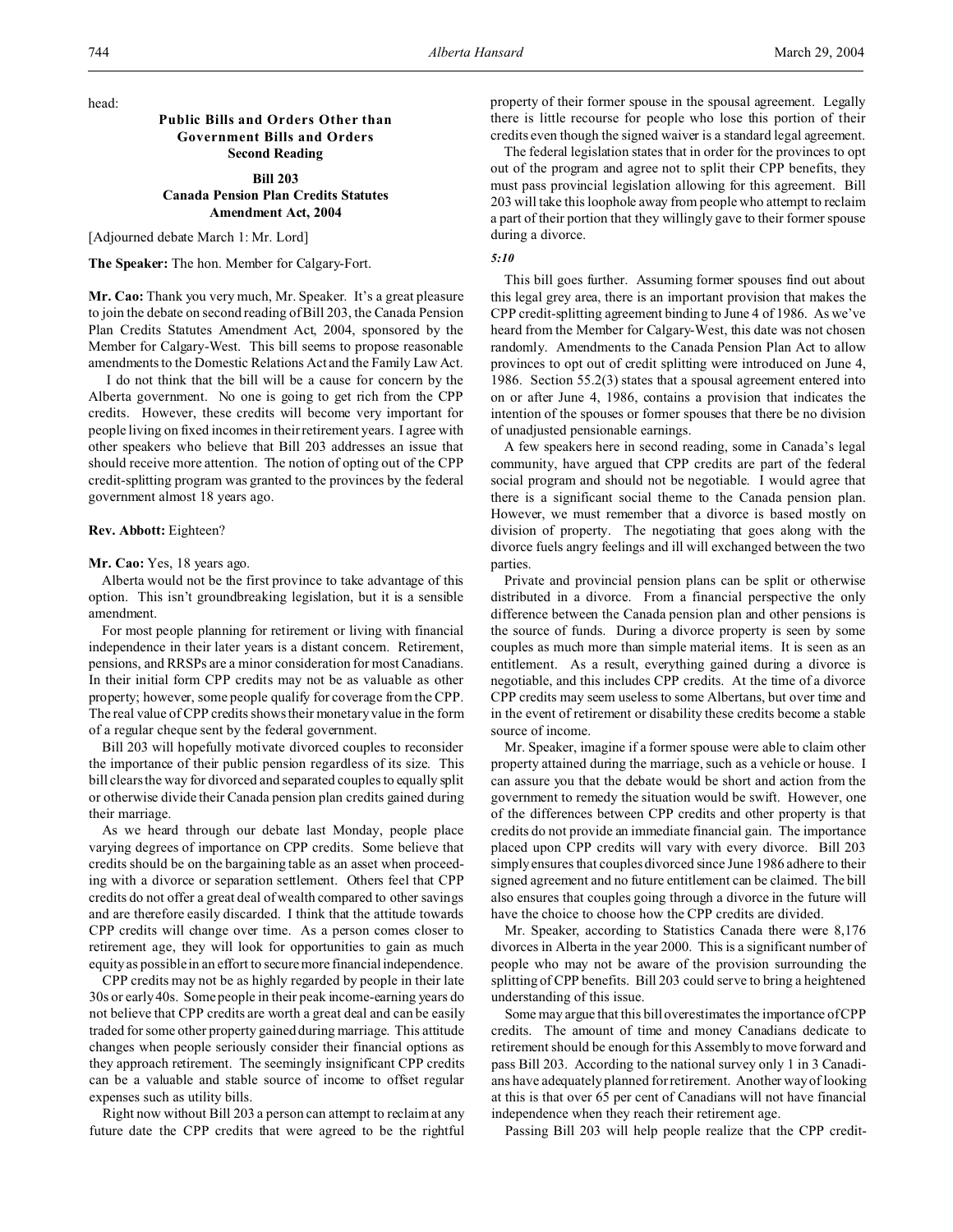splitting program is available to divorced couples. Albertans should be encouraged to take some responsibility to plan for their retirement. CPP credits will not be enough to provide full financial security after retirement.

Hopefully, Bill 203 will send a message to Albertans that pension credits do have value and that retirement options should be taken more seriously. Not proceeding with Bill 203 would mean that this government will continue to allow the opportunity by some to claim CPP credits that are not rightfully theirs. This bill fills a significant legislative gap that will become very important as Canada's aging population reaches retirement.

Mr. Speaker, the other part of Bill 203 that I would like to refer to is the protection clause. Bill 203 also protects former spouses from people who may see an opportunity to nullify the agreement to share CPP pensions. For this I want to support the bill.

**The Speaker:** Hon. Member for Calgary-West, by recognizing you, this would end the debate. I've noticed that the hon. Member for Edmonton-Rutherford still wishes to participate. Sorry. Debate continues until all members have had a chance within the time frame.

The hon. Member for Edmonton-Rutherford.

**Mr. McClelland:** Thank you, Mr. Speaker. I'll be brief just so that the hon. member opposite has plenty of occasion to get her words on the record before time expires.

As all members know and understand, when a marriage does break down, it is the mandatory policy of the federal government for the partners to equally split the Canada pension plan credits accrued during the marriage. This policy was brought forward in 1987 to recognize that both spouses, regardless of whether they worked outside or inside the home, are guaranteed some form of pension on retirement.

The policy was designed to be automatic. The point is, Mr. Speaker, that it is not automatic, and at any time after the dissolution of the marriage either partner is able to apply for a share of the pension plan benefits. This bill seeks to put some certainty to that, and for that reason I endorse it wholeheartedly.

Thank you.

**The Speaker:** The hon. Member for Edmonton-Strathcona.

**Dr. Pannu:** Thank you, Mr. Speaker. I rise to speak on Bill 203, Canada Pension Plan Credits Statutes Amendment Act, 2004. This bill, sponsored by the hon. Member for Calgary-West, has farreaching implications for men and women who break a matrimonial relationship and then seek to carve out their own futures.

We have widely consulted with groups likely to be affected by this bill and the amendment that it seeks to make to Canada pension plan credits statutes as they exist now. We've been receiving some expressions of concern which are extremely serious if this bill were to become law.

Currently in the case of a relationship breakdown either spouse can apply for division of CPP credits accumulated during that relationship. If such a request is made by either partner, the credits are totalled and divided equally between the spouses. There are no mechanisms for appealing or disputing whether the credits should be split. If a request is made, the split is automatic. It is not affected by whether a divorce settlement has stipulated that the credits not be split. So the bill amends the Domestic Relations Act and the Family Law Act to eliminate the automatic splitting and to encourage or force ex-spouses to make an intentional decision about whether CPP credits will be split as part of the settlement.

Mr. Speaker, we need to keep in mind the fact that marital relationships, particularly those that break down and lead to dissolution of the relationship, a split in the relationship, are often bitterly contested relationships. They are attended by bitter disputes, contestations, arguments before those relationships reach a breaking point.

Now, there are certain assumptions in the bill. The bill talks about providing choice to spouses who may have walked away from their relationship, and the choice is seen as a good thing, no doubt. Choice also appeals to the question of equality. It provides sort of equal opportunities for former spouses to choose between either splitting the CPP credits or not. On the face of it it sounds very nice, sounds very reasonable, Mr. Speaker.

When you look at it from the point of view of spouses who as a rule in a marital relationship are in a position of inequality, in a position of not being able to act as if they were equal partners – and this situation of unequal partnership is a result of not just one particular law but long-held traditions and histories of spousal relationships – then I think that one needs to acknowledge that merely seeking formal equality is not enough. Conditions, a substantive side of the equation, need to be taken into account.

I think I needn't remind the House that it's only in recent years, perhaps less than 20 years ago, closer to 15 years ago, in 1986, '87 I think, that the legislation was changed, issuing an entitlement to a fairer split in the course of marriage. That was, Mr. Speaker, the mid-80s, the late '80s. It was the era when 50-50 property split came about. Before '87 women would be missing out on access to public pension plans and a fair split in the matrimonial property that was created during the period of marriage. There used to be a three-year limit to apply, and the government removed that ultimately. So no matrimonial legislation could take that federally entrenched right away from the spouse who sought this split, in most cases the women in the relationships. This current legislation before us, Bill 203, would allow people to contract out of this requirement.

The problem is, Mr. Speaker, that those rights, when opened back to negotiation, are often given away for nothing in a relationship when it is a relationship of unequal power, unequal means, and unequal standing. There is very little consideration given in this bill to that kind of situation. In a marriage where one spouse is at a disadvantage by not being able to get that split, I think that's a situation that, in my view, is not appropriately addressed in this bill. It's especially, I think, important for older women.

It's very difficult to quantify the worth of these legislated rights to equal split in CPP credits, Mr. Speaker. People often in desperation are not able to assess what they may be giving up. The current law, as it presently exists, in a sense guarantees that there is no way that the CPP split can become a bargaining chip, but if this legislation is passed, this is precisely what would happen. Spouses in that kind of conflict relationship, particularly mothers and women, would sometimes find that they're desperate about getting some sort of a settlement, especially when children are involved, and under those conditions a woman could feel enormous pressure to give up a CPP split in return for a speedier settlement. Currently some women give joint custody just to get the divorce settled.

So, Mr. Speaker, it's those kinds of concerns that have been brought to our attention by people that we have been consulting on this bill, and we have consulted quite broadly with respect to this bill. The bill is sort of typical of minds that make assumptions that we are all treated equally and we are in fact all living under conditions of not only formal equality that the law might entitle us to but actual material conditions. That is not the case, unfortunately. I have in my hand a document which is . . .

**The Speaker:** Hon. member, your time has now elapsed.